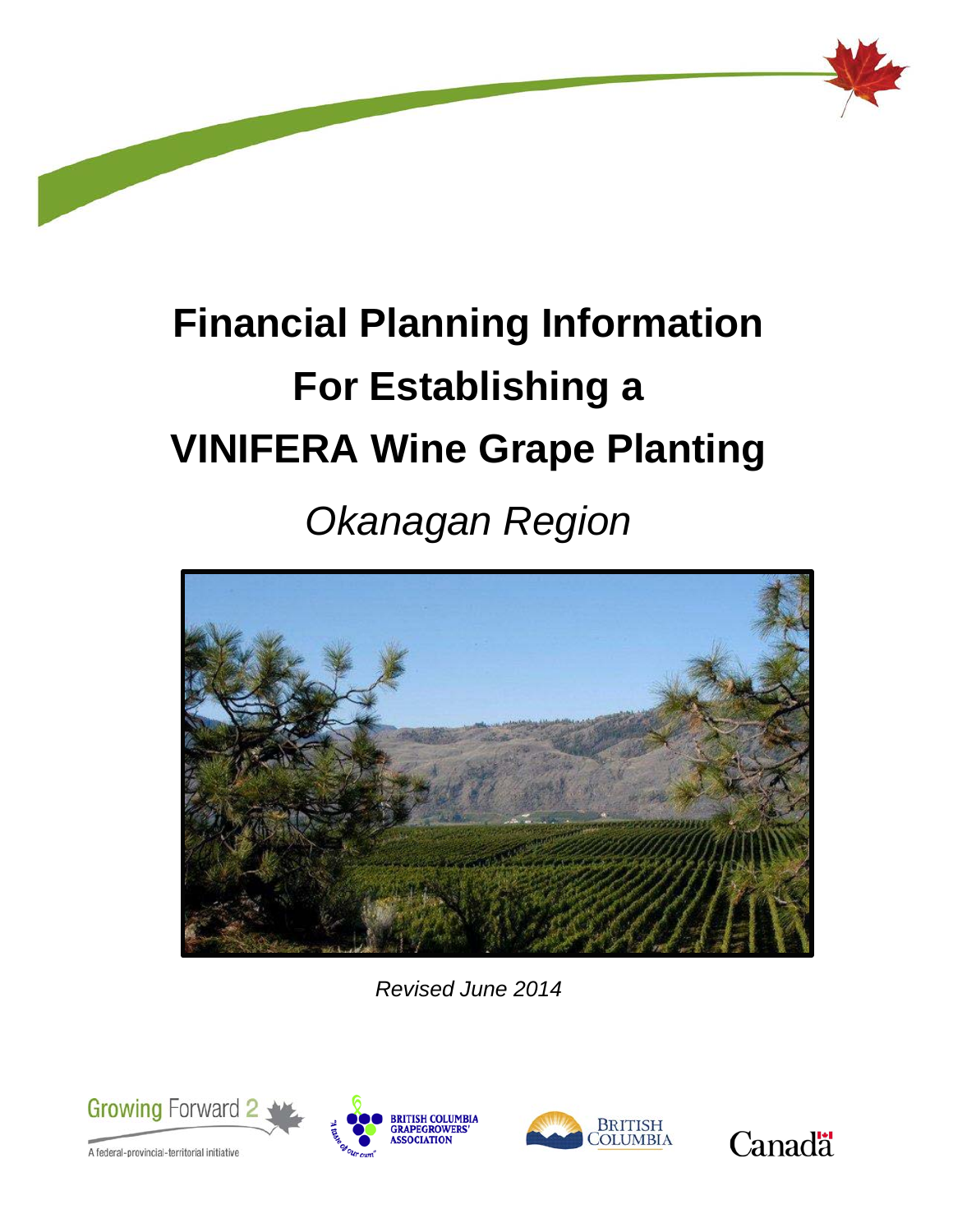#### **Acknowledgements**

This project is funded through *Growing Forward 2,* a federal-provincial-territorial initiative.

Financial Planning Information For Establishing a VINIFERA Wine Grape Planting, Okanagan Region *Revised June 2014* was prepared by: George Geldart, P.Ag. in consultation with a number of BC Grapegrowers' Association members.

First published by the B.C. Ministry of Agriculture, Fisheries and Food 1996.

Previously updated by the B.C. Ministry of Agriculture, Fisheries and Food 2000.

#### **Disclaimer**

Opinions expressed in this document are those of the author and not necessarily those of Agriculture and Agri-Food Canada and the British Columbia Ministry of Agriculture. The Government of Canada and the British Columbia Ministry of Agriculture will not be liable for any claims, damages, or losses of any kind whatsoever arising out of the use of, or reliance upon, this information.

ISBN 978-0-7726-6818-9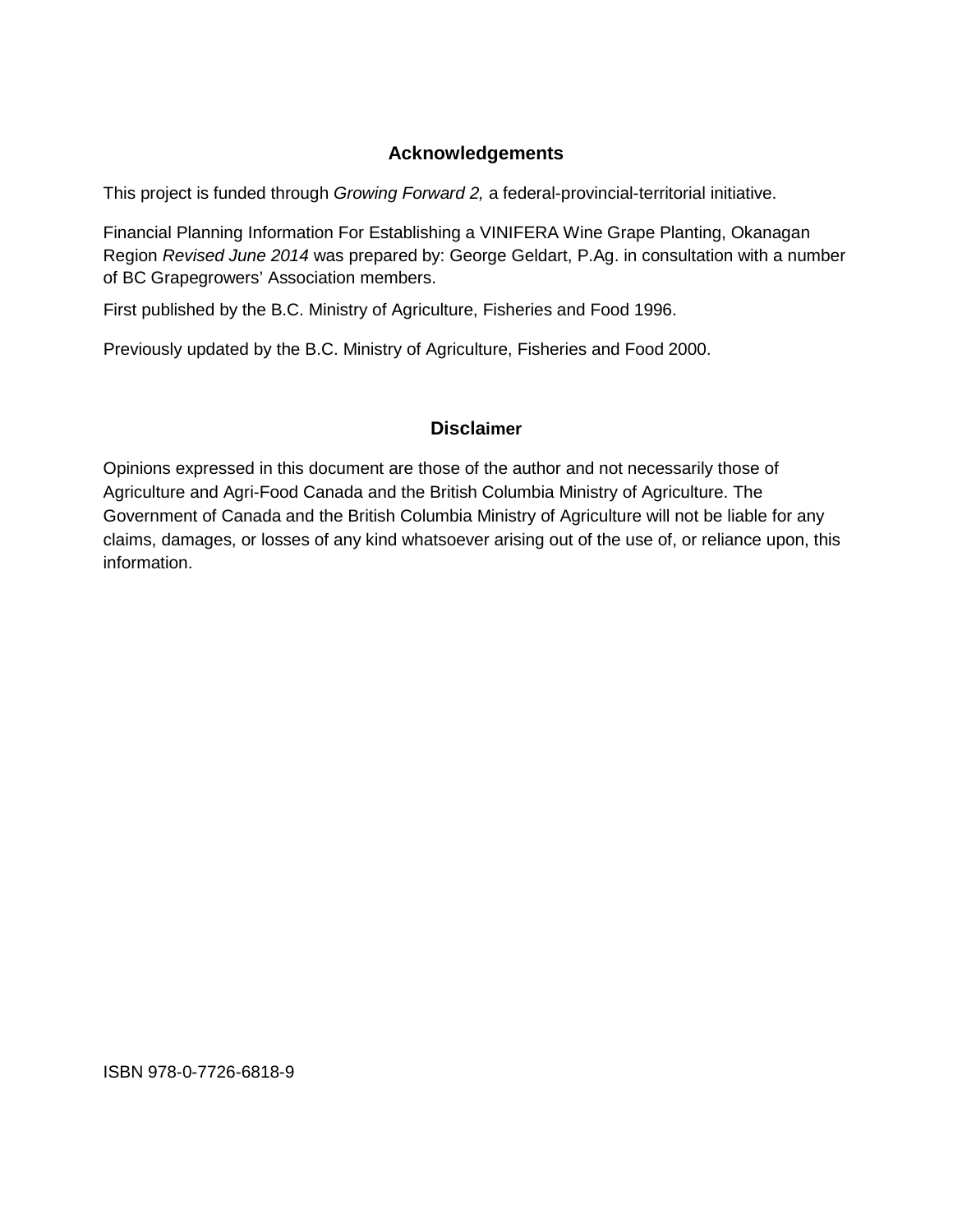### **Table of Contents**

### **Contents**

| Τ.   |    |                                                                                           |  |
|------|----|-------------------------------------------------------------------------------------------|--|
|      | Α. |                                                                                           |  |
|      | В. |                                                                                           |  |
| ΙΙ.  |    |                                                                                           |  |
| Ш.   |    |                                                                                           |  |
| IV.  |    |                                                                                           |  |
| V.   |    |                                                                                           |  |
| VI.  |    |                                                                                           |  |
| VII. |    |                                                                                           |  |
|      |    |                                                                                           |  |
|      |    |                                                                                           |  |
|      |    |                                                                                           |  |
|      |    |                                                                                           |  |
|      |    | Appendix 4 - Impact of Price and Yield Changes on 15 Year Internal Rate of Return (%)  47 |  |
|      |    |                                                                                           |  |
|      |    |                                                                                           |  |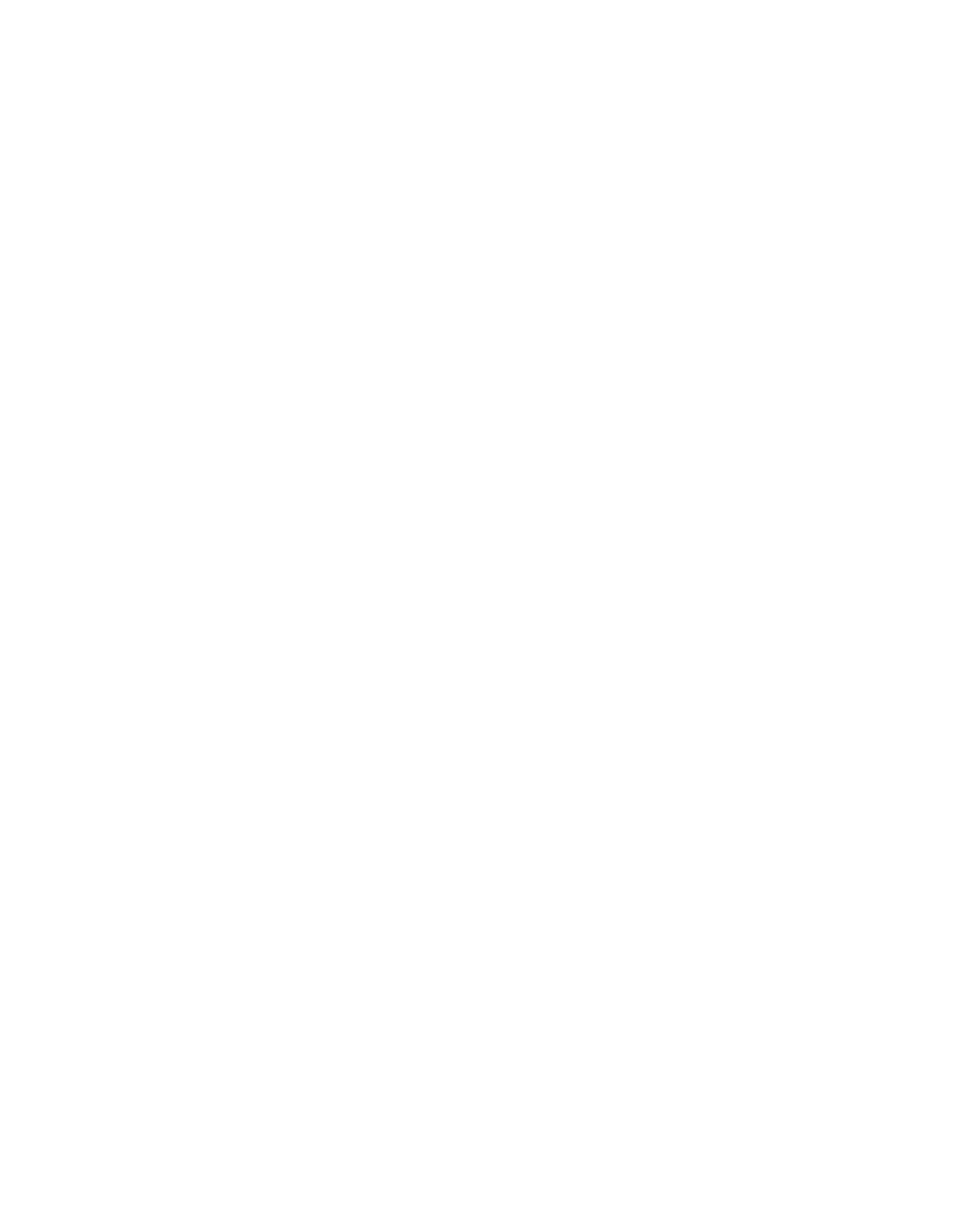### **Financial Planning Information for Establishing a VINIFERA Wine Grape Planting**

*Okanagan Region*

### <span id="page-4-0"></span>**INTRODUCTION**

**This financial planning information is not a cost of production study**. The income and expense projections in this document provide a general indication of the financial requirements in establishing and producing Vinifera wine grapes and are to be used as a planning tool for those interested in developing a new wine grape planting. Any use of this information is entirely the responsibility of the reader.

This study is based on a **10 acre vineyard model** developed using a consensus approach with growers operating various sized vineyards. As well, a summary of the estimated labour hours, and machinery investment and usage is provided. The last section includes a discussion on risk along with a sensitivity analysis that looks at the impact on potential returns from changes in three key variables: grape prices, yields and canopy management labour hours.

Financial information for this enterprise is summarized on a **contribution margin basis**. It is defined as the surplus or (deficit) calculated by subtracting direct expenses from direct income for the vineyard. This margin provides an indication of the potential contribution of the enterprise to the overall profitability of the farm business and is used in comparing alternative farm enterprises. **The contribution margin must provide funds for overhead, interest, and other fixed costs as well as for living expenses, loan principal repayment, and return to management and investment. These indirect expense items and other uses of cash are not included in this analysis as they are specific to each situation and must be determined for individual circumstances and expectations**.

It is recommended that individual investors develop a whole farm business plan to reflect their own situation and assessment of a vineyard's potential financial feasibility and associated risks. Fundamental questions to ask in this process include:

- Is there a market for my grapes?
- Is it technically feasible (e.g. site suitability, labor, resources, etc.)?
- Is it economically sound?
- Is it financially feasible?

The authors wish to express their appreciation to the BC Grapegrowers Association and the grape growers and industry representatives who assisted in the development of the original and updated information on which these financial projections are based.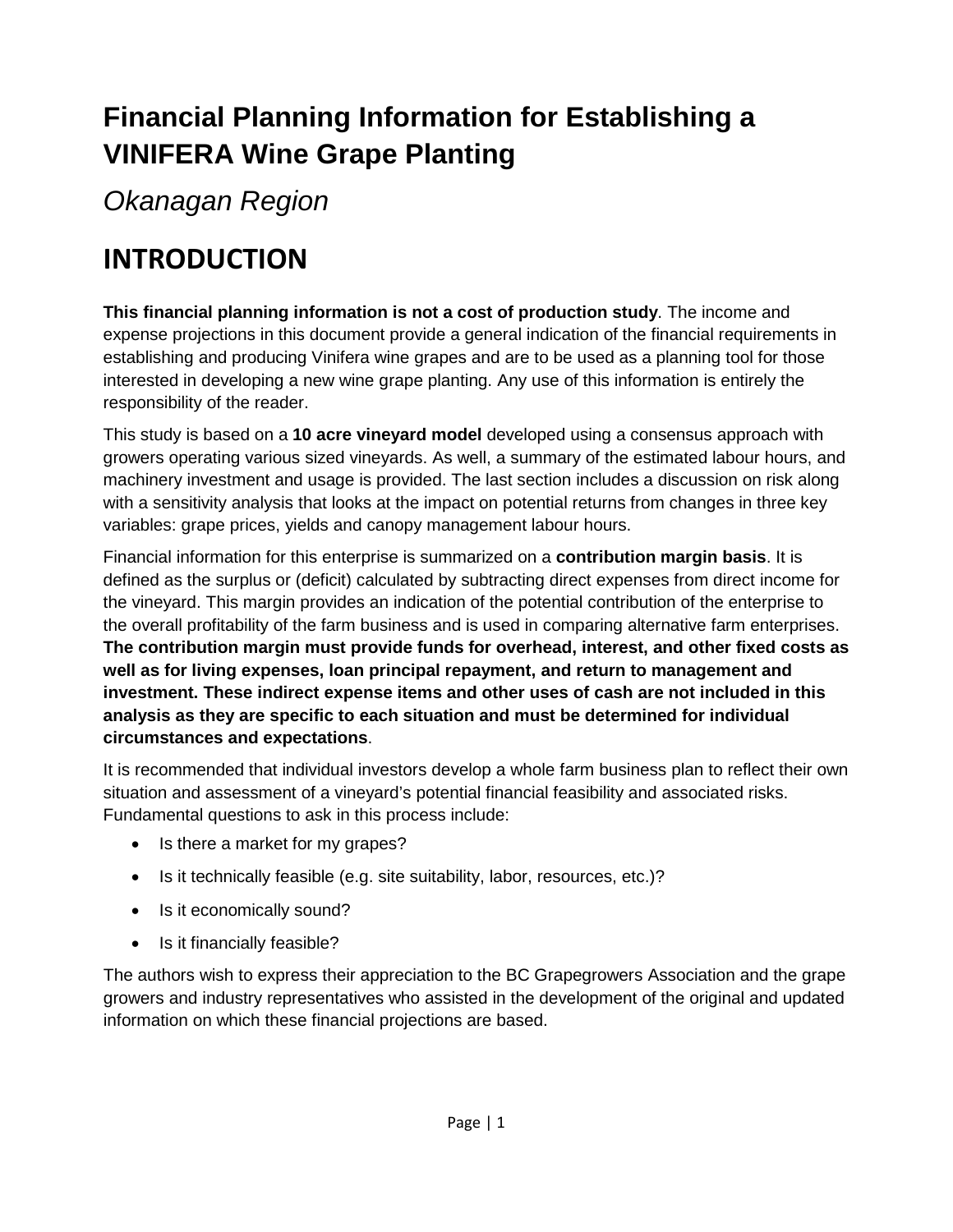### <span id="page-5-0"></span>**I. Considerations and Assumptions**

#### <span id="page-5-1"></span>**A. General Considerations - 10 Acre Vinifera Grape Establishment**

#### **PRIOR TO PLANTING**

Establish a market for your grapes *before* investing in a new planting. Consult with wineries and other potential buyers and markets.

It is assumed that a new vineyard is being planted. Land acquisition and any land clearing, road building, water source development, securing of power and telephone utilities, construction of deer fences and any other improvements, are not included in this enterprise analysis.

All figures are in year 2014 dollars. The labour, equipment and machinery used are solely for this vineyard operation. For the purposes of this study the economic life of the Vinifera vineyard is 15 years (5 years of establishment and 10 years of production) to account for variety obsolescence. However, the variety's market life could be shorter or longer, depending on global wine demand and supply.

The *2010 Best Practices Guide for Grapes for British Columbia Growers* ("the guide") is referred to in parts of this document. It is available from the BC Wine Grape Council. <http://www.bcwgc.org/best-practices-guide>

Income tax considerations associated with vineyard ownership are not taken into account.

#### **FARM SIZE**

The average winery vineyard size in British Columbia is 28.97 acres, with 6.6 acres for independent grower vineyards. These averages reflect the fact that there are many small vineyards and a few very large ones.

The total farm acreage for this study is 12 acres. The establishment and production expenses for this vineyard enterprise are based on planting 10 of these acres to high quality vinifera grapes. Headlands, side clearances and any other non-productive land are not used to calculate the per acre values.

The site for the vineyard in this model was carefully chosen. The goals and objectives of the operator are integrated into the vineyard's overall business plan that also takes into account the needs of wineries and consumers.

#### **TRELLIS SYSTEM AND VINE SPACING**

The type of trellis and vine spacing used are decided before the vineyard is planted.

Most vineyards in British Columbia are trained to a single vertical shoot positioning system (VSP). A few are trained to divided canopy systems involving two vertical canopies from one vine.

The site meets the soil condition referred in section 3.2 of the Best Practices Guide for Grapes. Sound management in the control of irrigation water and fertilizer plus cover crop is used to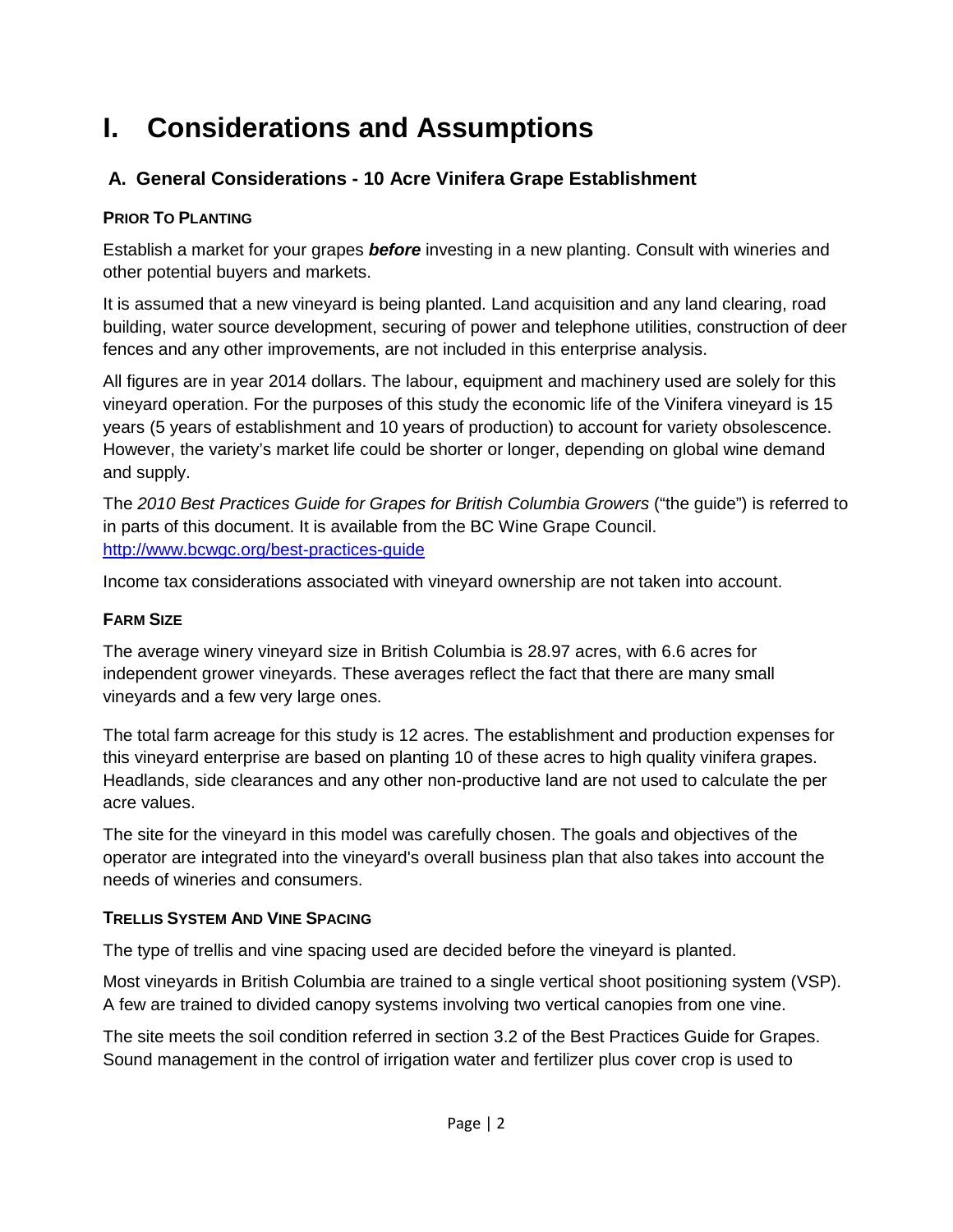ensure vine balance. During the first two years emphasis is placed on development of strong vines suited to the production of economical crops of high quality.

This vineyard is trained to the standard single curtain vertical trellis system. Rows are 302.5 feet long and are spaced 8 feet apart creating 18 rows per acre. Steel posts are 20 feet apart in the row with ground anchors at the end posts. Vines are spaced at 4 feet in the row. This spacing of rows and vines results in 1,361 vines per acre. High-quality vines grafted on a suitable rootstock are . Costs for grafted vines may vary depending on the availability of specific variety clones or rootstocks are used. Grafted vines were chosen because this rootstock provides growth control and protection from some of the nematodes found in this area, as well as grape phylloxera concerns. Planting of self-rooted vines, costing less than grafted vines is an option.

An estimated 3% of the vines are replanted in the second year to replace dead and damaged vines. This percentage will vary, depending on the location, quality of plants purchased and weather and management practices.

High tensile galvanized steel wire is used as both crop load and foliage catch wires. One 12.5 gauge wire is used for the fruiting wire. There are six movable catch wires to contain the canopy as it grows upright plus one wire for the drip irrigation. Steel posts have integrated hooks to secure the wires to the post.

#### **PRODUCTION LEVELS AND PRACTICES**

Local experience, research and projected long term demand by the wine industry was used to select vinifera grape varieties for this vineyard. This model uses an equal mix of red and white grapes. Efficiencies may be gained from planting a mix of varieties in terms of harvest dates, access to labour, etc. The long term average target level of production at maturity in this vineyard for the varieties planted is 4.5 short tons (2,000 pounds per ton). This average reflects yield variations due to winter freezes and other climate related risk factors.

At 1,361 vines per acre, only 6.61 pounds of fruit per vine are required to produce 4.5 tons per acre at maturity. Larger yields per vine would be required to maintain 4.5 tons per acre at lower densities with smaller per vine yields required if planting density was increased.

The vineyard is cane pruned, requiring tying.

Crop growing practices and other management factors to support the sustainable production of high quality grapes are described in "the guide".

Production in this vineyard begins when vines are in their third leaf with a yield of two tons per acre. This reflects the emphasis on root development versus pushing earlier production starting in the  $2^{nd}$  leaf. Consensus was that more consistent long term production and quality is achieved by targeting a 3<sup>rd</sup> leaf first yield. The second crop is produced the following year when vines are in their fourth leaf at a targeted yield of 3.5 tons. The vineyard reaches mature production in year five at a projected average of 4.5 tons per acre.

Direct income and expenses associated with year five are considered typical of a mature vineyard. The price for Vinifera grapes in this vineyard averaged \$2,100 per ton, based on the 2013 BC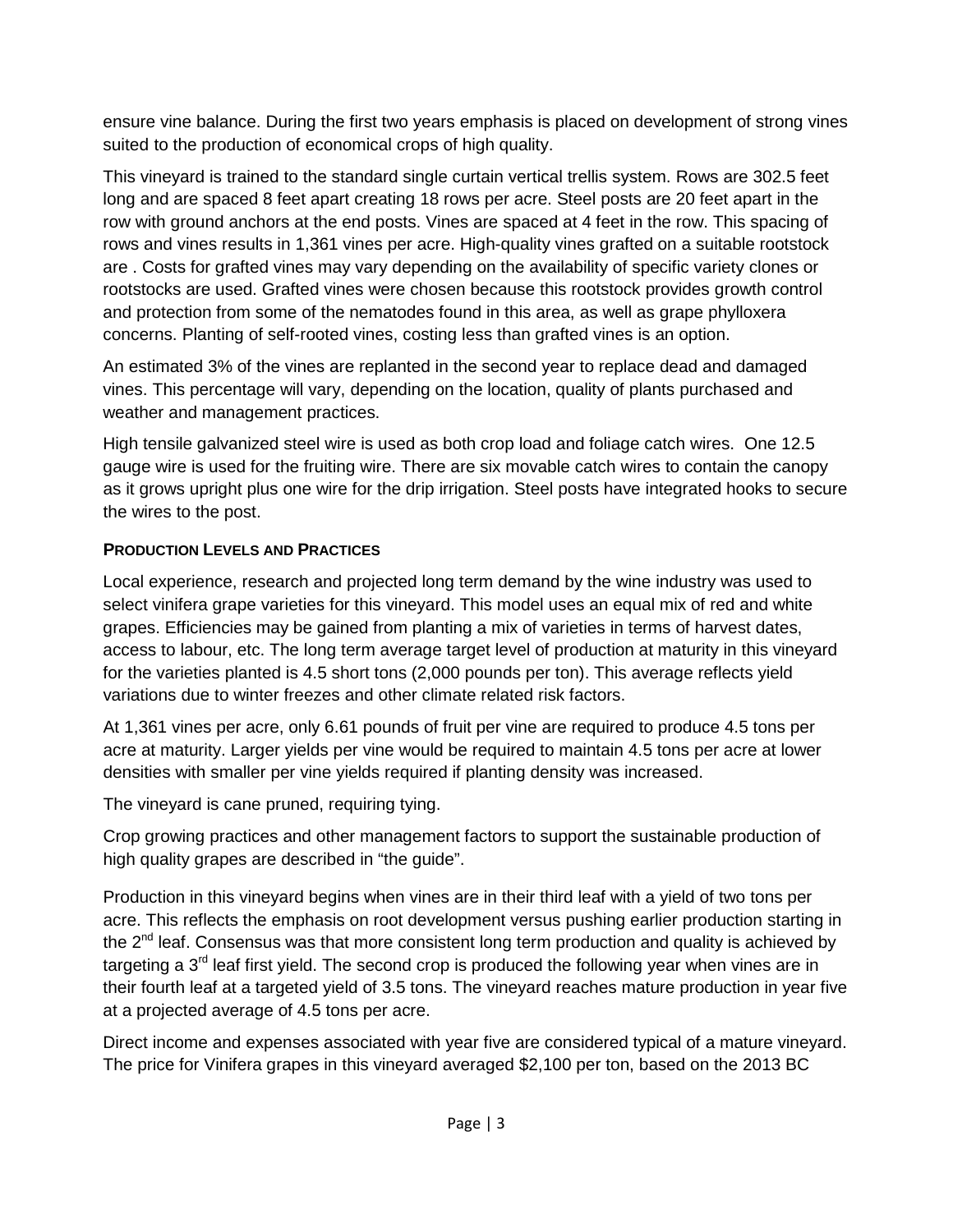Wine Grape Crop Report average for all varieties. Vineyards with a mix of varieties will need to consider a range of crop values in forecasting income.

Marketing of the crop from this vineyard is to wineries on a long term basis using evergreen contracts with annual renewable clauses. The sale of grapes on a price per ton basis includes performance standards. Other marketing options to consider may include export to wineries outside B.C., home wine market, etc.

Items such as contract harvest and fees paid to industry organizations are considered as part of the harvest and marketing costs.

#### **NUTRITION AND DISEASE CONTROL**

Some fertilizer is used in this vineyard due to the relatively low to moderate fertility of the soil. A small quantity of nitrogen fertilizer is applied as a ground application. There are foliar applications of Boron and Zinc.

Powdery mildew is controlled by applications of fungicides.

This study uses a mix of synthetic fungicides for bunch rot. However it is important to assess the control program based on the vineyard site and variety. These costs can be managed using a mix of materials.

There is one application of insecticide to control insects. Some vineyards may require control for other pests.

**The use of all these products varies so it is recommended that you refer to "the guide" and the B.C. Ministry of Agriculture's website [\(http://www.al.gov.bc.ca/cropprot/grapeipm/\)](http://www.al.gov.bc.ca/cropprot/grapeipm/) for more specific information on your site.** 

#### **WILDLIFE CONTROL**

Bird control is managed through an annual bird monitoring service as well as with the use of bird netting. There are no projected costs to deal with other potential wildlife problems such as deer and rabbit damage. Recommendations for pest management can be found in "the guide".

#### **PRODUCTION INSURANCE**

All businesses have various degrees of risk. Grape production risks are associated with low temperatures that freeze buds or permanent structures of the vine. Climatic events such as hail or rain at bloom can also affect fruit set. Excessive heat during portions of the year may affect cluster size. Disasters affecting production can occur at any time. Production Insurance and vine loss insurance are methods available to producers to transfer some of this risk to a third party. As such, this study includes vine and crop loss insurance. Premiums reflect averages for a 30% deductible on probable yield at 100% insurable value and a 5% deductible on vine loss.

#### **COVER CROP**

Permanent cover crops in vineyards are known to compete for water and nutrients. Under poor management, permanent cover crops compete with grapevines resulting in stunted vines with insufficient growth to produce 4.5 tons per acre and not enough renewal wood for future target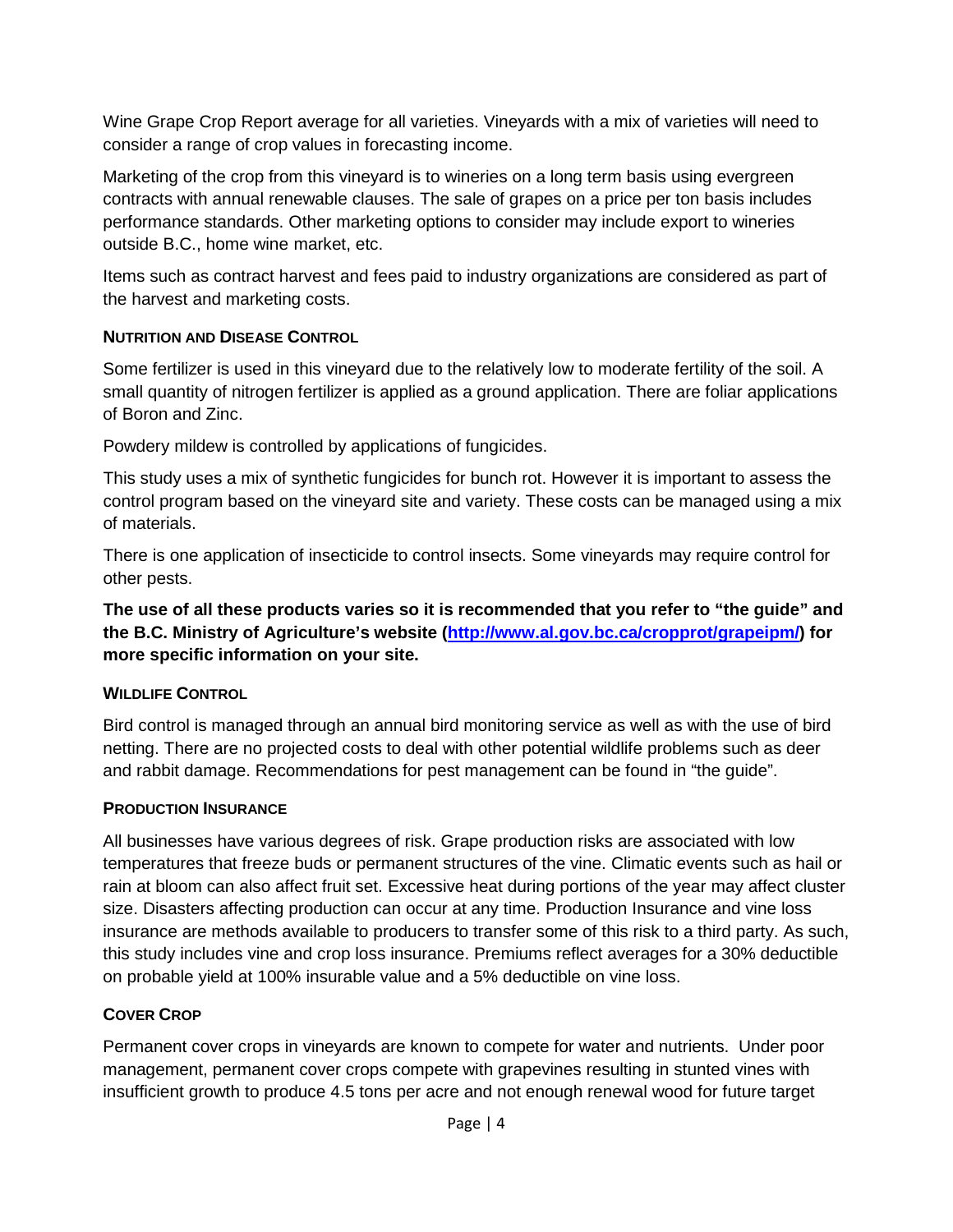crops. However, if properly managed, permanent cover crops can also have beneficial effects in the vineyard. For example: controlling soil compaction, enabling the use of equipment during wet periods of the year; building organic matter, stabilizing soil on hillsides, helping to reduce erosion and the leaching of nutrients into ground water, and protecting grape roots from cold winters.

Black plastic mulch in the row during the establishment years was not used in this vineyard due to topography. However, black plastic mulch in the row during the establishment years has been proven to decrease the number of years required to reach full production. Black plastic mulch is an effective tool for weed control, moisture conservation and it warms the soil early in the year encouraging early root growth. A rotovator and a weed sprayer are used to provide weed control in this vineyard.

#### <span id="page-8-0"></span>**B. Detailed Assumptions**

| <b>General Items</b>                    |       |                                     |       |
|-----------------------------------------|-------|-------------------------------------|-------|
| <b>Total Farm Acreage</b>               | 12    |                                     |       |
| Vinifera Grape Acreage                  | 10    | Yield - Year 1 (tons/acre)          | 0.0   |
| Plant Spacing (ft.)                     | 4.0   | Yield - Year 2 (tons/acre)          | 0.0   |
| Row Spacing (ft.)                       | 8.0   | Yield - Year 3 (tons/acre)          | 2.0   |
| <b>Planting Density (Vines/acre)</b>    | 1,361 | Yield - Year 4 (tons/acre)          | 3.5   |
| Percent of Vines Replanted - (Yr. 2)    | 3.0%  | Yield - Year 5 (tons/acre)          | 4.5   |
| Row Length (ft.)                        | 302.5 | Price (\$/ton)                      | 2,100 |
| Number of Rows/acre                     | 18    | <b>Bin Weight in Pounds</b>         | 900   |
| Vertical Shoot Positioning (VSP) System |       | <b>Contract Harvest</b><br>\$/bin   | 55.00 |
| # 8 ft. Row Posts/acre                  | 270   | Bin Handling/Yard hrs./ton          | 1     |
| # 9 ft. End Posts/acre                  | 36    | General Items (Misc. Expenses) 3%   |       |
| #Anchors (metal Rod)/acre               | 36    | <b>Wine Grape Council</b><br>\$/ton | 10.00 |
| # Wires/row $-$ 12.5 gauge              | 1     | <b>Annual Costs:</b>                |       |
| # Wires/row - 14 gauge                  | 7     | <b>Grapegrowers Association</b>     | 150   |
|                                         |       | Wine Institute                      | 100   |
| 12.5 gauge wire-feet/spool              | 3,750 | <b>Starling Control Program-SCP</b> | 100   |
| 14.0 gauge wire-feet/spool              | 5,800 | (Donation)                          |       |
| #Gripples/acre                          | 144   |                                     |       |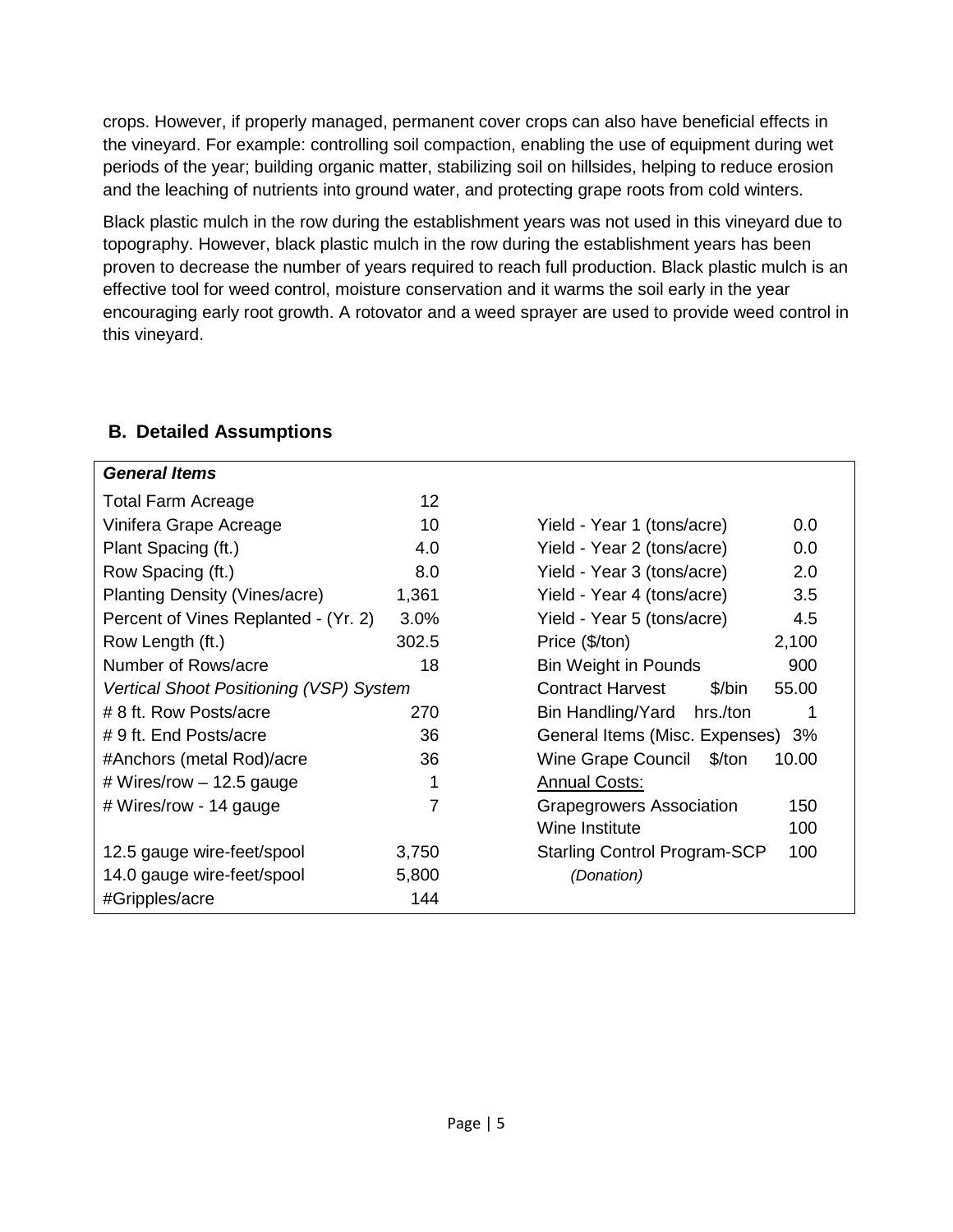#### **B. Detailed Assumptions continued**

| <b>Input Costs</b>                                |          |        |        | \$             | unit   | \$/acre  |
|---------------------------------------------------|----------|--------|--------|----------------|--------|----------|
| Vines (high quality)                              |          | 1,361  | #      | 3.50           | plant  | 4,764.38 |
| Steel Posts (row)                                 |          | 270    | #      | 8.78           | post   | 2,370.60 |
| Steel Posts (end)                                 |          | 36     | #      | 21.80          | post   | 784.80   |
| Anchors                                           |          | 36     | #      | 8.75           | anchor | 315.00   |
| High Tensile Wire * 12.5 gauge                    |          | 1.5    | spools | 106.20         | spool  | 159.30   |
|                                                   | 14 gauge | 6.6    | spools | 114.86         | lb.    | 758.08   |
| Gripples (18 small @ \$1.15/ 126 medium @ \$1.23) |          |        |        |                |        | 175.68   |
| <b>Custom Survey/Stake</b>                        |          |        | #      | 80.00          | acre   | 80.00    |
| Stakes (bamboo)                                   |          | 1,361  | #      | 0.062<br>stake |        | 84.40    |
| Post Install (Custom Operation)                   |          | 2.96   | #      | 85.00          | hour   | 251.71   |
| <b>Milk Cartons</b>                               |          | 1,361  | #      | 0.12           | ea.    | 167.11   |
| Tape-Year 1                                       |          | 2,042  | ft.    | 0.0119         | ft.    | 24.23    |
| Tape- Years 2 - 5                                 |          | 20     | rolls  | 0.66           | roll   | 13.20    |
| Fertilizer (per acre cost estimate)               |          |        |        | 100.00         | acre   | 100.00   |
| <b>Fuel Costs</b>                                 |          | Diesel |        | 1.29           | litre  |          |
|                                                   |          | Gas    |        | 1.29           | litre  |          |
| Irrigation Water Costs (Irrigation District)      |          |        |        | 150            | acre   |          |
| Hired Labour Rate (20% Operator/80% General):     |          |        |        | 13.00          | hr.    |          |
| (CPP/EI/Benefits):                                |          |        |        | 2.73           | hr.    |          |
| <b>Total Hired Labour Cost:</b>                   |          |        |        | 15.73          | hr.    |          |

*\* The total number of wire spools is based on planting a 10 acre vineyard rounded up to allow for the purchase of whole spools. Wire cost per acre is calculated by dividing this total by 10. These costs should be adjusted for different sized planting acreages.*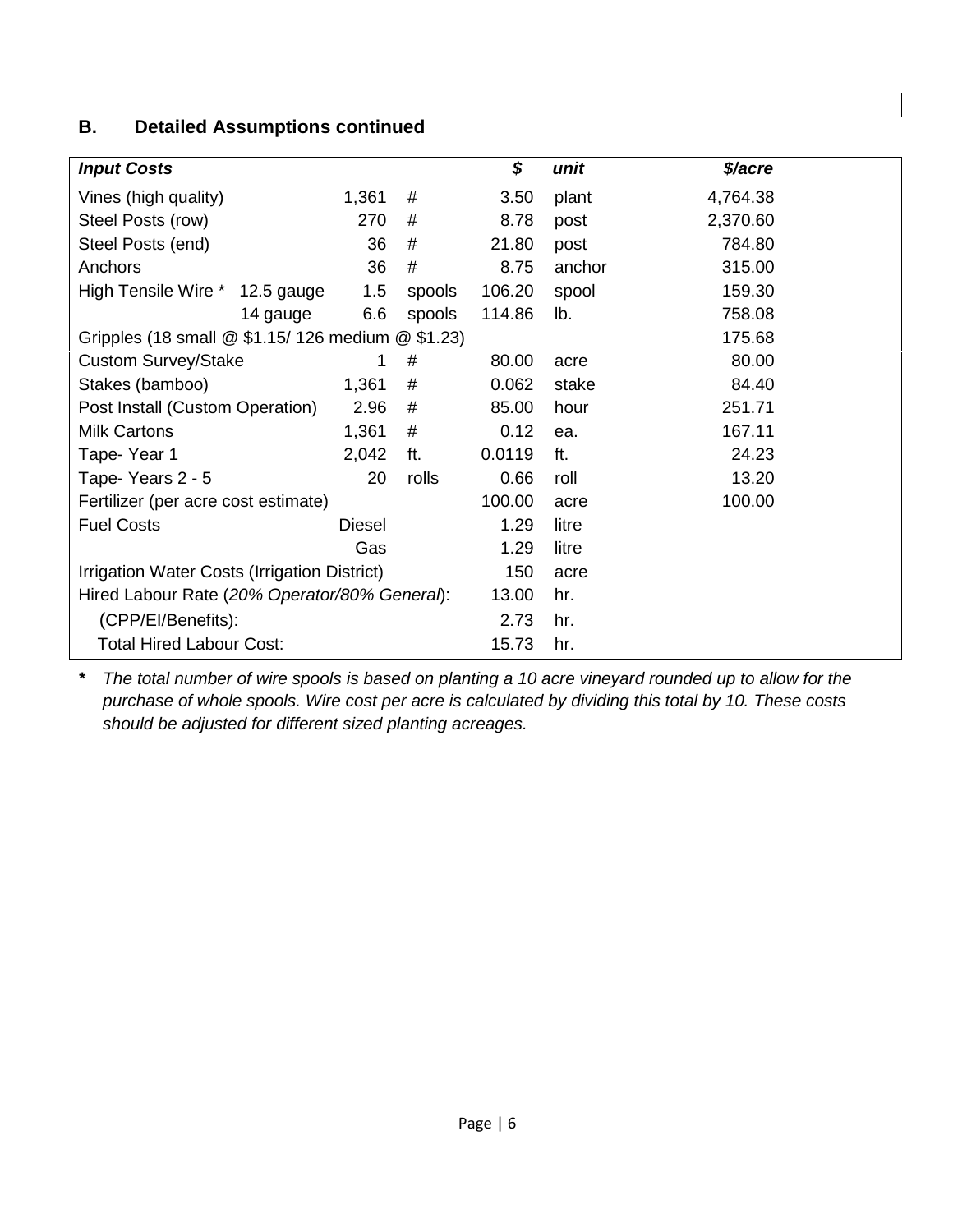| <b>Powdery Mildew/Botrytis Control*</b> | <b>Rate Applied</b> | Cost  | \$    | \$/acre |
|-----------------------------------------|---------------------|-------|-------|---------|
| Microthiol Disperss (Yr. 1/3 applic.)   | 1.7 kg/acre         | 3.12  | kg    | 15.91   |
| Microthiol Disperss (Yr. 2-5/4 applic.) | 1.7 kg/acre         | 3.12  | kg    | 21.22   |
| Synthetic Fungicide 1 (Yr. 2-5/2 app)   | 128 grams/acre      | 0.24  | g     | 61.44   |
| Synthetic Fungicide 2 (Yr. 2-5/2 app)   | 81 grams/acre       | 0.18  | g     | 29.16   |
| <b>Foliar Application</b>               |                     |       |       |         |
| Bortrac (Yr. 2-5/2 applications)        | 0.4 litres/acre     | 7.56  | litre | 6.05    |
| Zintrac (Yr. 2-5/2 applications)        | 0.4 litres/acre     | 13.05 | litre | 10.44   |
| <b>Pesticide Application</b>            |                     |       |       |         |
| Pounce EC (Prod'n. Yrs./ 1 applic.)     | 0.07 litres/acre    | 60.48 | litre | 4.23    |
| <b>Herbicide Application</b>            |                     |       |       |         |
| Glufosinate (Yr. 1/2 applications)      | 1.10 litres/acre    | 5.00  | litre | 11.00   |
| Glylphosate (Yr. 2-5/3 applications)    | 0.56 litres/acre    | 4.83  | litre | 8.11    |
|                                         |                     |       |       |         |

*\*Note: You can manage these costs by adjusting materials that will control both powdery mildew and botrytis. It will depend on growing conditions and grape variety. See the Best Practices Guide for Grape Growers.*

| <b>Cover Crop</b>             |          | Unit       | \$/acre |  |
|-------------------------------|----------|------------|---------|--|
| <b>Crested Wheat Grass</b>    | $6.0$ kg | 7.62<br>kg | 45.73   |  |
| <b>Sheep Fescue</b>           | 3.2 kg   | 6.06<br>kg | 19.38   |  |
| <b>Perennial Ryegrass</b>     | $4.0$ kg | 4.38<br>kg | 17.54   |  |
| <b>Total Cover Crop Costs</b> |          |            | 82.65   |  |
|                               |          |            |         |  |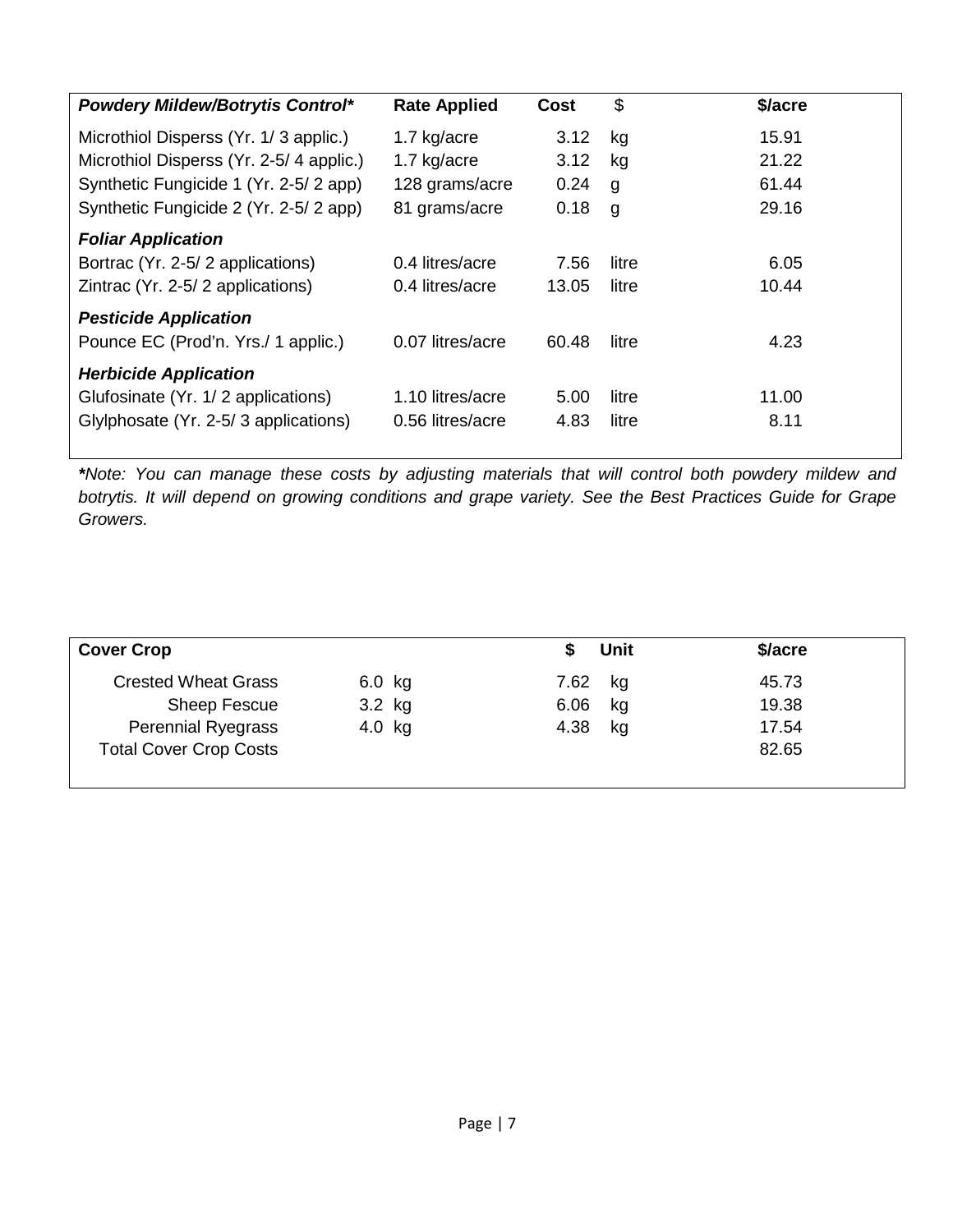| <b>Production Insurance *</b>             |          |          |          |          |            |  |  |  |  |  |  |
|-------------------------------------------|----------|----------|----------|----------|------------|--|--|--|--|--|--|
| Annual Grower Premiums (10 acre Vineyard) |          |          |          |          |            |  |  |  |  |  |  |
|                                           | Year 1   | Year 2   | Year 3   | Year 4   | Year $5 +$ |  |  |  |  |  |  |
| <b>Plan Premium</b>                       | \$110    | \$110    | \$110    | \$110    | \$110      |  |  |  |  |  |  |
| Vine Insurance                            | \$148.15 | \$148.15 | \$148.15 | \$148.15 | \$148.15   |  |  |  |  |  |  |
| Production<br>Insurance                   |          |          | \$335.48 | \$538.34 | \$673.58   |  |  |  |  |  |  |
| Total                                     | \$258.15 | \$258.15 | \$593.63 | \$796.49 | \$931.73   |  |  |  |  |  |  |

*\* Production Insurance rates vary with each situation. A BCAGRI Production Insurance Representative should be contacted to determine appropriate values for each situation. Premiums reflect averages for a 30% deductible on probable yield at 100% insurable value and a 5% deductible on vine loss. For further information visit the BC Ministry of Agriculture website at [http://www.agf.gov.bc.ca/production\\_insurance/](http://www.agf.gov.bc.ca/production_insurance/)*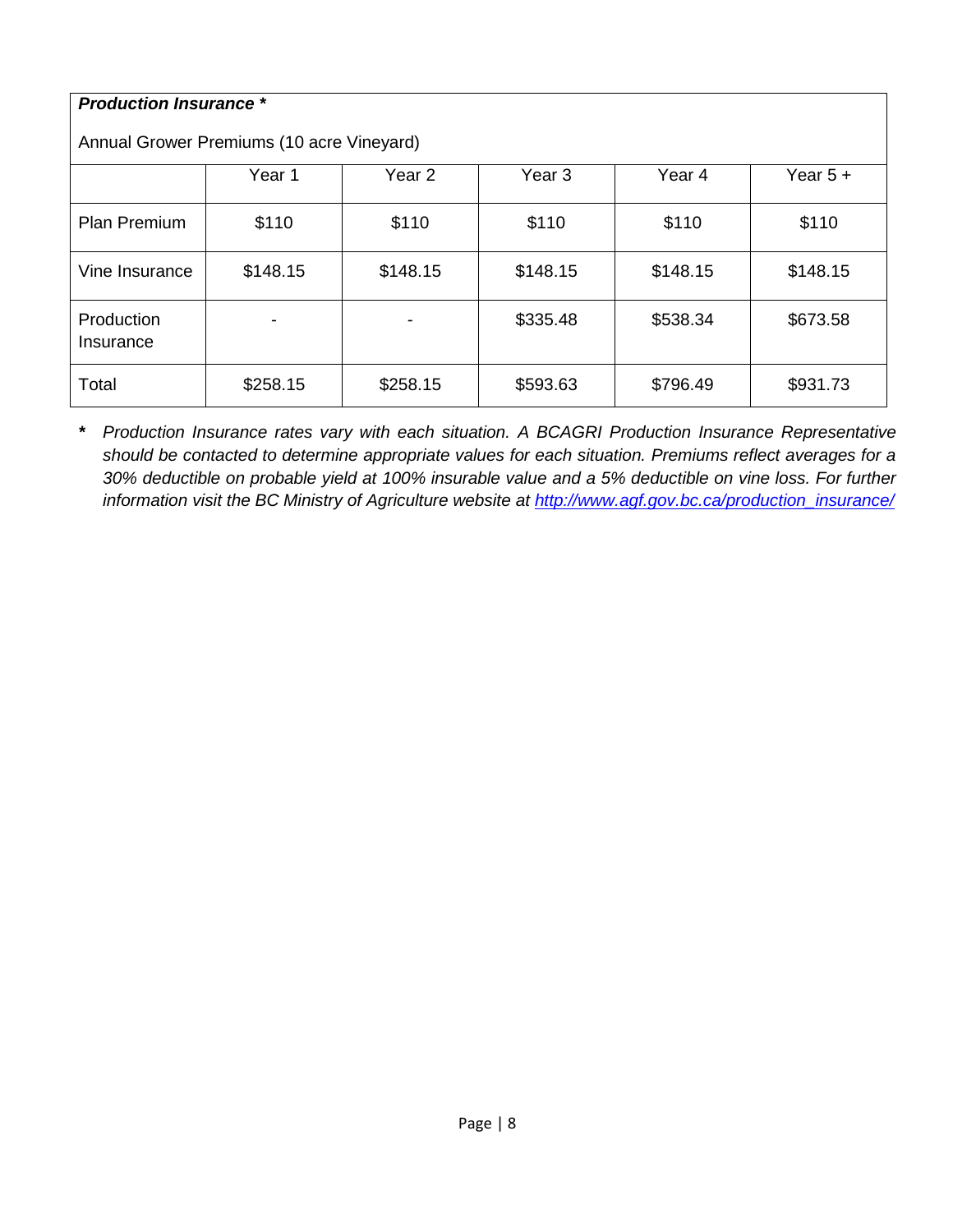### <span id="page-12-0"></span>**II. Contribution Margin Summary and Planting Year Cash Outlay Estimates**

The contribution margin estimates summary (Table 1) provides an overview of the direct income and direct expenses per acre from the planting year (1) through to the average full production year (5) for the vineyard model. It is important to note that **the contribution margin must provide funds for interest, overhead and other fixed costs as well as a return for living expenses, loan repayment and investment. These items are specific to each situation and should be calculated for individual circumstances and expectations and added to this basic enterprise information**. As mentioned previously, the contribution margin format is the easiest for comparing the financial contribution of various enterprises to the farm business. It provides the farm manager with a starting point from which to select an enterprise and to prepare a total farm income and expense projection, cash flow statement and business plan.

Table 2 provides a look at the planting year cash outlay estimates for direct expenses and the machinery compliment for the total 10 acre vineyard. This is based on the assumption that the land and water resources are already acquired and the owner is assessing the additional capital requirement to start a vineyard and purchase the machinery listed in this publication. Again, these values do not include indirect expenses or fixed costs (e.g. general overhead, interest charges, accounting, depreciation, etc.). These should be added for each specific situation, as individual circumstances and requirements will vary.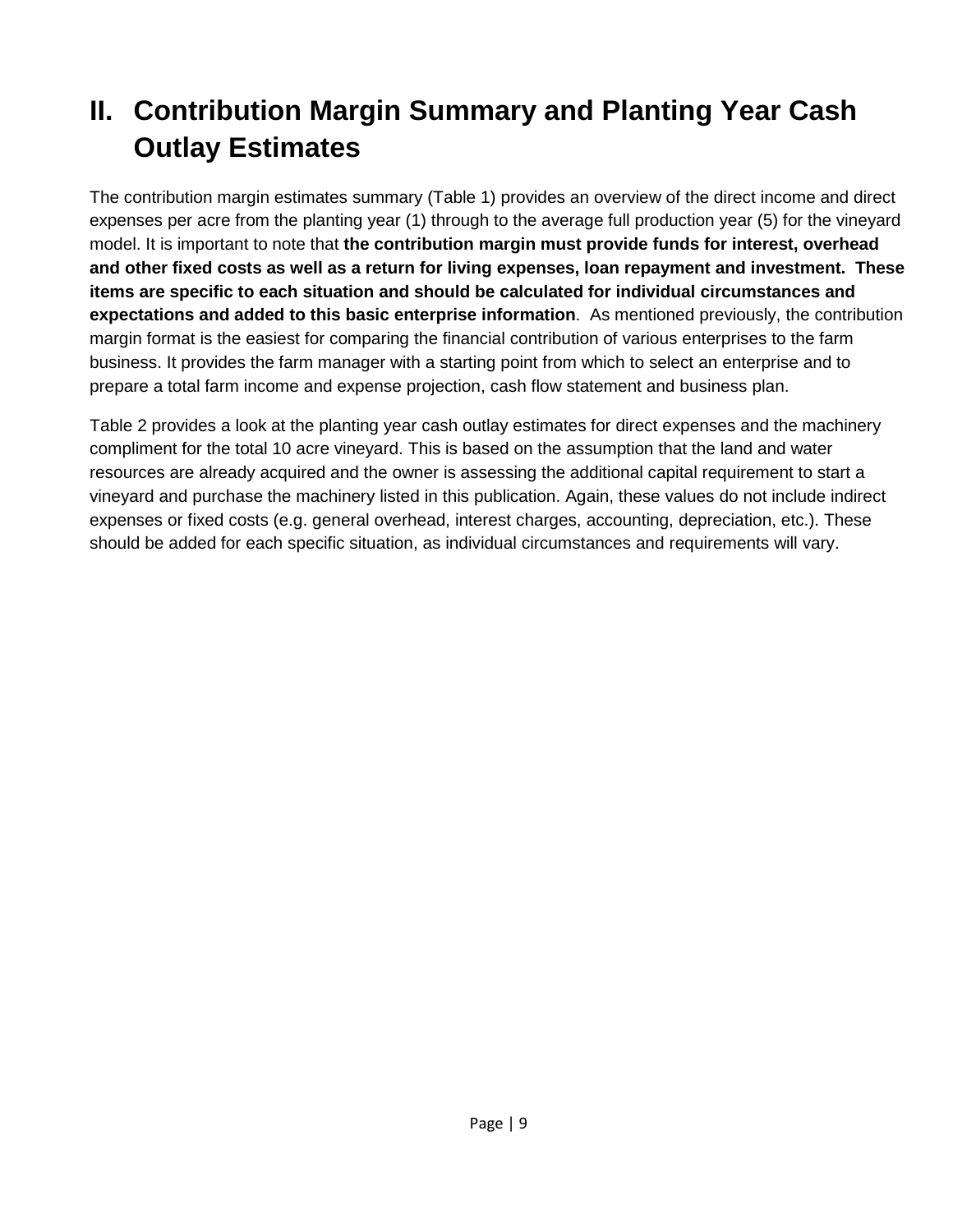#### **TABLE 1 CONTRIBUTION MARGIN ESTIMATES SUMMARY**

**Vinifera Grape Establishment \$ per Acre**

|                              | Year 1<br>Planting | Your<br><b>Estimates</b> | Year <sub>2</sub> | Your<br><b>Estimates</b> | Year 3 | Your<br><b>Estimates</b> | Year 4 | Your<br>Estimates | Year 5<br>Full Prod'n | Your<br><b>Estimates</b> | 5 Year<br>Totals |
|------------------------------|--------------------|--------------------------|-------------------|--------------------------|--------|--------------------------|--------|-------------------|-----------------------|--------------------------|------------------|
|                              |                    |                          |                   |                          |        |                          |        |                   |                       |                          |                  |
| <b>Direct Income</b>         |                    |                          |                   |                          |        |                          |        |                   |                       |                          |                  |
| Yield (tons)                 | 0.0                |                          | 0.0               |                          | 2.0    |                          | 3.5    |                   | 4.5                   |                          | 10.00            |
| Price (\$/ton)               | 2,100              |                          | 2,100             |                          | 2,100  |                          | 2,100  |                   | 2,100                 |                          | 2,100            |
| <b>Total Direct Income</b>   | 0                  |                          | 0                 |                          | 4,200  |                          | 7,350  |                   | 9,450                 |                          | 21,000           |
| <b>Direct Expenses</b>       |                    |                          |                   |                          |        |                          |        |                   |                       |                          |                  |
| Vines*                       | 4,764              |                          |                   |                          |        |                          |        |                   |                       |                          | 4,764            |
| Support System*              | 4,648              |                          |                   |                          |        |                          |        |                   |                       |                          | 4,648            |
| Irrigation System *          | 4,350              |                          |                   |                          |        |                          |        |                   |                       |                          | 4,350            |
| 3.0%<br>Replanting           |                    |                          | 150               |                          |        |                          |        |                   |                       |                          | 150              |
| <b>Plant Nutrients</b>       | 175                |                          | 100               |                          | 100    |                          | 100    |                   | 100                   |                          | 575              |
| Crop Protection              | 285                |                          | 137               |                          | 141    |                          | 141    |                   | 141                   |                          | 845              |
| Machinery Fuel/Oil           | 567                |                          | 353               |                          | 409    |                          | 402    |                   | 416                   |                          | 2,147            |
| R&M                          | 183                |                          | 177               |                          | 209    |                          | 255    |                   | 237                   |                          | 1,061            |
| <b>Hired Labour</b>          | 2,970              |                          | 1,107             |                          | 2,752  |                          | 3,263  |                   | 3,373                 |                          | 13,465           |
| <b>Contract Harvesting</b>   |                    |                          |                   |                          | 244    |                          | 428    |                   | 550                   |                          | 1,222            |
| Marketing                    | 25                 |                          | 25                |                          | 45     |                          | 60     |                   | 70                    |                          | 225              |
| <b>Equipment Rentals</b>     | 542                |                          | 23                |                          | 23     |                          | 23     |                   | 23                    |                          | 634              |
| Other Supplies (Crop Ins.)   | 631                |                          | 352               |                          | 347    |                          | 390    |                   | 411                   |                          | 2,132            |
| <b>Total Direct Expenses</b> | 19,141             |                          | 2,425             |                          | 4,270  |                          | 5,061  |                   | 5,321                 |                          | 36,218           |
| <b>Contribution Margin</b>   | $-19,141$          |                          | $-2,425$          |                          | $-70$  |                          | 2,289  |                   | 4,129                 |                          | $-15,218$        |

*\* May be considered Capital Items.*

 $\sim 10^{11}$ 

 $\mathcal{A}^{\mathcal{A}}$  and  $\mathcal{A}^{\mathcal{A}}$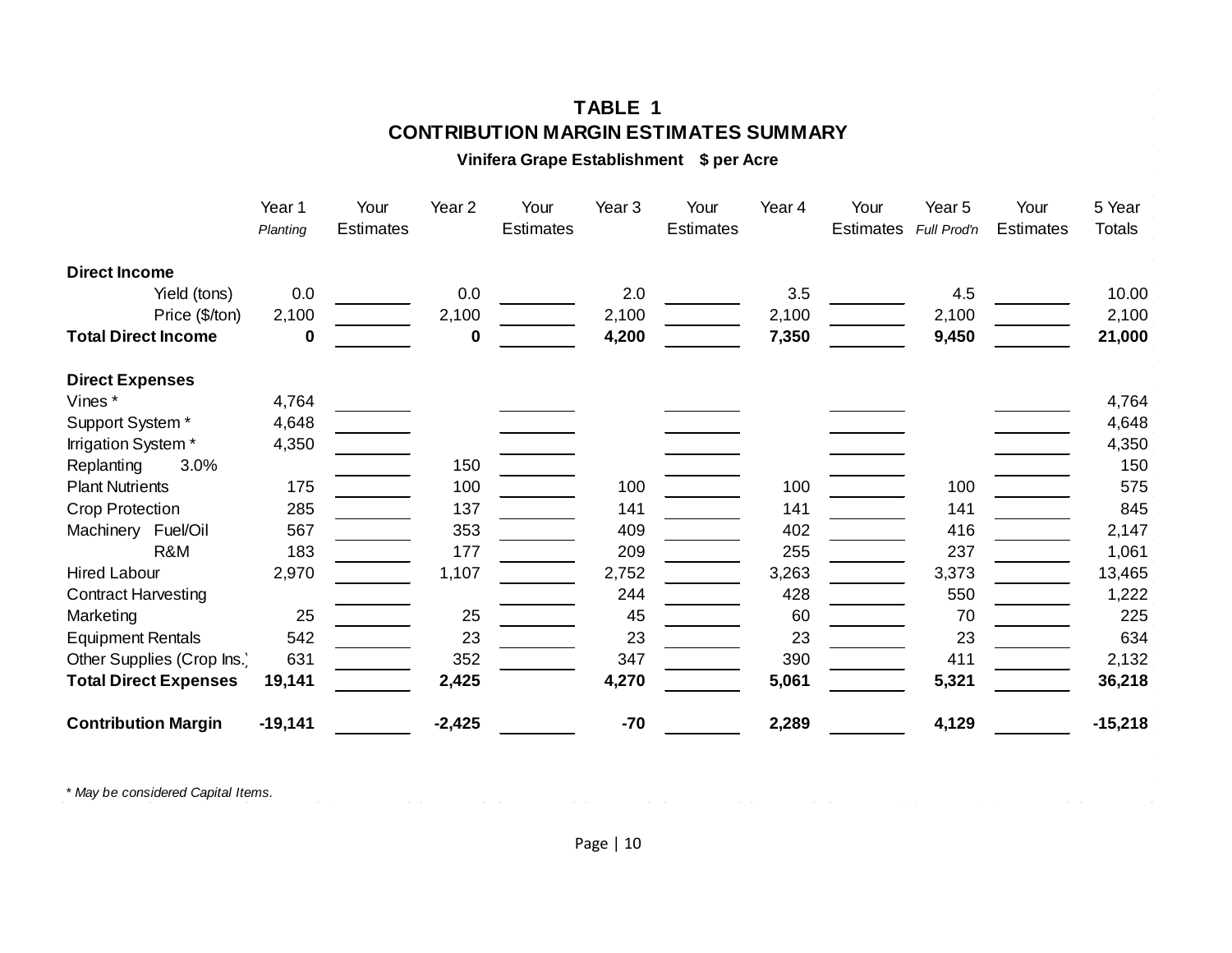#### **TABLE 2 PLANTING YEAR CASH OUTLAY ESTIMATES 10 ACRE VINEYARD DEVELOPMENT\***

Vinifera Wine Grape Establishment

#### **Direct Expenses**

| Vines                               |          | 47,644 |
|-------------------------------------|----------|--------|
| <b>Support System</b>               | 46,479   |        |
| Nutrients/Pesticides/Herbicides     | 4,600    |        |
| Machinery                           | Fuel/Oil | 5,672  |
|                                     | R&M      | 1,833  |
| Total Labour (100% Hired)           |          | 29,703 |
| <b>Equipment Rentals</b>            |          | 5,422  |
| Other Supplies (Includes Crop Ins.) | 6,559    |        |
| <b>Total Direct Expenses</b>        | 147,911  |        |
|                                     |          |        |

#### **Capital Items**

| <b>Total Capital Items</b> | 158,870 |
|----------------------------|---------|
| Machinery & Buildings      | 115,370 |
| Irrigation System          | 43,500  |

#### **ESTIMATED OUTLAY 306,781**

\* This information reflects the added capital to plant a 10 acre vineyard and purchase a complement of machinery. It is based on the assumption that land and related development resources have already been acquired.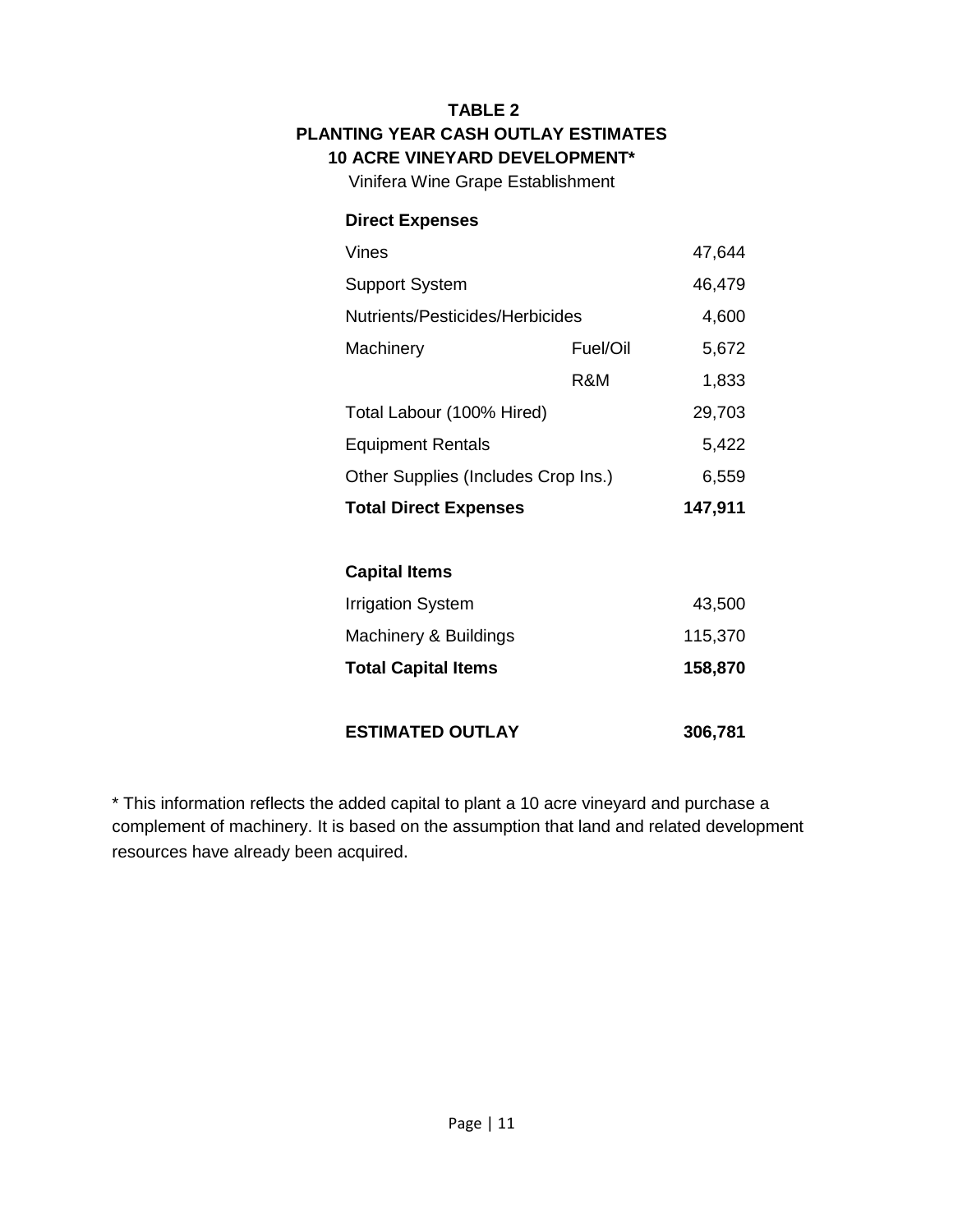### <span id="page-15-0"></span>**III. Detailed Operations Tables**

Tables 3 - 7 provide the detailed financial projections for establishing a Vinifera wine grape planting in the Okanagan. The information is organized by specific operations and details machinery item use and costs, labour hours and cost, and other related material costs. The first four tables summarize these detailed operations over the establishment period of the vineyard, and provide an estimate of the direct income and expenses and resulting contribution margins. Table 7 reflects an average full production year for the vineyard model used in this study.

This information is intended to be used as a starting point from which to develop costs and returns for individual vineyard enterprises and associated financial and farm business plans. This Vinifera establishment model is based on a consensus of prevailing production practices, costs and returns at the date of publication. Specific circumstances will likely vary, and producers should develop their own budget to reflect individual production goals, costs and market expectations. As previously noted, the total of the margins from all vineyard acreage or all farm enterprises must provide the funds to cover indirect expenses, fixed costs, and other items such as debt servicing, income tax, living expenses and return to management and investment. These items are not included in this study.

Financial planning information and other farm enterprise budgets can be accessed online at <http://www.agf.gov.bc.ca/busmgmt/budgets/> or obtained from your local office of the B.C. Ministry of Agriculture. You can also find additional Farm Business Management information, including Farm Business Advisory Services, on SmartFarmBC at [http://www.smartfarmbc.ca.](http://www.smartfarmbc.ca/)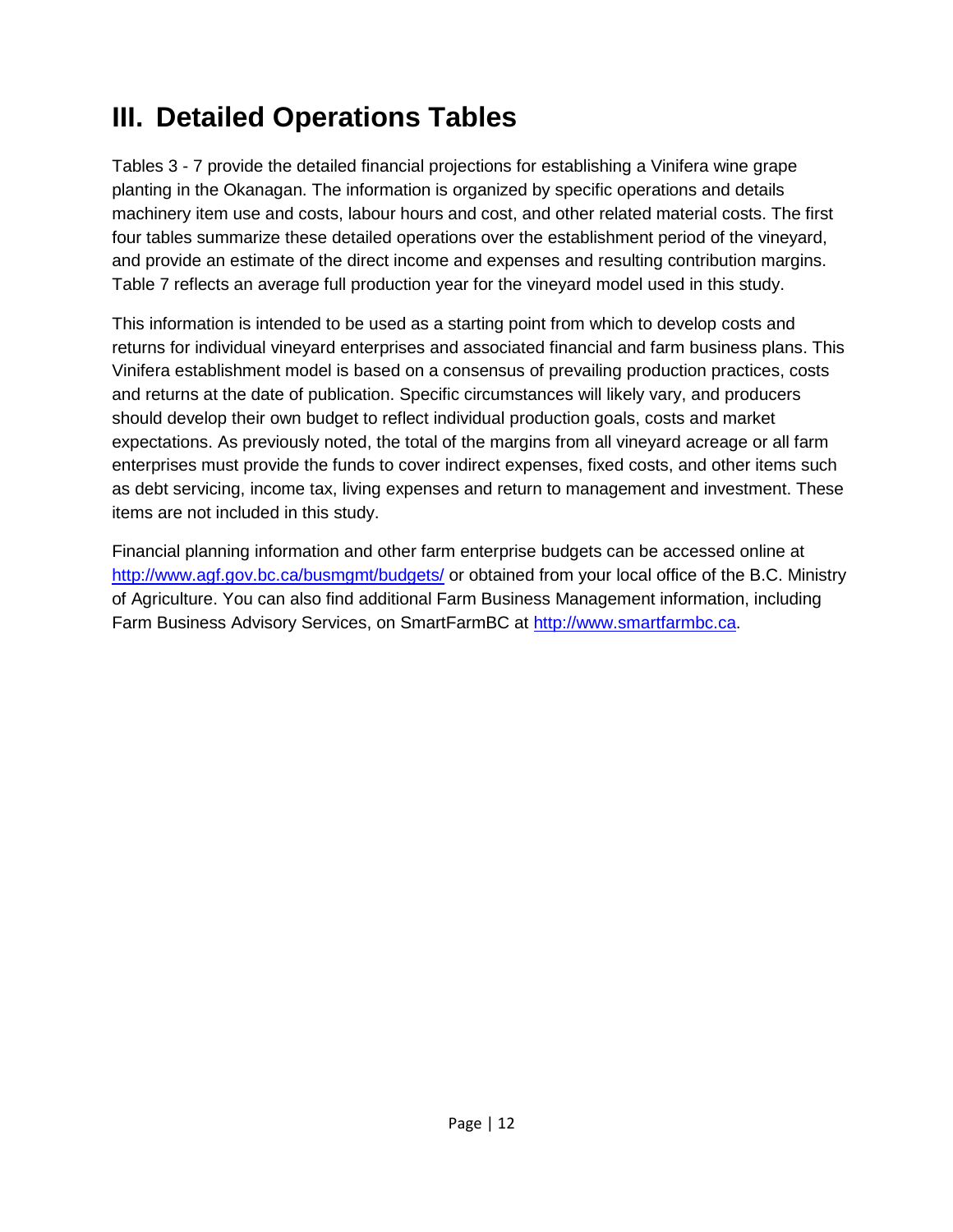|                                                |                  |                |                | <b>TABLE 3</b>           |                                  |                                                                                                        |        |                |                              |                     |
|------------------------------------------------|------------------|----------------|----------------|--------------------------|----------------------------------|--------------------------------------------------------------------------------------------------------|--------|----------------|------------------------------|---------------------|
|                                                |                  |                |                |                          |                                  | DETAILED OPERATIONS / ESTIMATED CONTRIBUTION MARGIN<br>Vinifera Grape Establishment- Year 1 (Planting) |        |                |                              |                     |
|                                                |                  |                |                | Machinery Items          |                                  |                                                                                                        | Labour |                | Other                        | <b>Total Direct</b> |
| <b>Operation Description</b>                   |                  |                |                | Machinery Times Hrs/Oper |                                  | R&M/Fuel                                                                                               |        |                | <b>Materials</b>             | Expenses            |
|                                                | Number* Done     |                |                | /Acre                    | Hrs/Ac                           | \$/Acre                                                                                                | Hrs/Ac | \$/Acre        | \$/Acre                      | \$/Acre             |
| Ripping (rent \$125/day)                       |                  |                | 1              | 2.50                     | 2.50                             | 36.97                                                                                                  | 2.5    | 39.33          | 25.00                        | 101.30              |
| Custom Work (Discing \$125/day)                | -1               |                | $\mathbf{1}$   | 2.00                     | 2.00                             | 29.58                                                                                                  | 2.0    | 31.46          | 25.00                        | 86.04               |
| <b>Rock Picking</b>                            |                  | $\overline{c}$ | $\mathbf{1}$   | 2.00                     | 2.00                             | 29.73                                                                                                  | 21.0   | 330.33         |                              | 360.06              |
| Soil Sampling (1 per acre)                     | 0                |                | 0              |                          |                                  |                                                                                                        |        |                | 75.00                        | 75.00               |
| Survey/Stake (Custom Oper'n)                   | 0                |                | 1              |                          |                                  |                                                                                                        |        |                | 80.00                        | 80.00               |
| Augering (Auger Rent&Bits)                     |                  |                | 1              | 12.00                    | 12.00                            | 177.47                                                                                                 | 12.0   | 188.76         | 125.00                       | 491.23              |
| Vinifera Vines                                 | 0                |                | 1              |                          |                                  |                                                                                                        |        |                | 4,764.38                     | 4,764.38            |
| Planting & Staking/Bamboo Tying                | 1                |                | 1              | 1.00                     | 1.00                             | 14.79                                                                                                  |        | 64.0 1,007.18  | 84.40                        | 1,106.37            |
| Spreading Posts (Post Cost)                    | 1                | 2              | $\mathbf{1}$   | 2.00                     | 2.00                             | 29.73                                                                                                  | 2.0    | 31.46          | 3,155.40                     | 3,216.59            |
| Anchors/Installation                           | 0                |                | 1              |                          |                                  |                                                                                                        | 9.0    | 141.57         | 315.00                       | 456.57              |
| Post Install (Custom Oper'n- \$85/hr)          | 0                |                | 1              |                          |                                  |                                                                                                        |        |                | 251.71                       | 251.71              |
| Wire Spreading/Application                     | 0                |                | $\mathbf{1}$   |                          |                                  |                                                                                                        | 30.0   | 471.90         | 1,093.06                     | 1,564.96            |
| Irrigation(Ovrhd/Drip-Maint./H2o Taxes)        | 11               | 12             | 34             | 12.00                    | 408.00                           | 106.04                                                                                                 | 2.8    | 44.04          | 150.00                       | 300.08              |
| <b>Fertilizer Application</b>                  | 1                | 5              | $\mathbf{1}$   | 0.50                     | 0.50                             | 7.92                                                                                                   | 0.5    | 7.87           | 100.00                       | 115.78              |
| Tying & Suckering (Canopy Mgt.)                | 0                |                | 1              |                          |                                  |                                                                                                        | 20.0   | 314.60         | 24.23                        | 338.83              |
| Cultivation (Harrow-Rent \$125/day)            |                  |                | 1              | 1.00                     | 1.00                             | 14.79                                                                                                  | 1.0    | 15.73          | 12.50                        | 43.02               |
| Bird Monitor (Ann Cst-Vineyard)                | 0                |                | 1              |                          |                                  |                                                                                                        |        |                | 10.00                        | 10.00               |
| Weeding /Weed Spray                            |                  | 4              | $\overline{2}$ | 1.50                     | 3.00                             | 45.86                                                                                                  | 3.0    | 47.19          | 11.00                        | 104.05              |
| <b>Fungicide Application</b>                   | 1                | 6              | $\overline{7}$ | 1.00                     | 7.00                             | 130.00                                                                                                 | 7.0    | 110.11         | 106.90                       | 347.02              |
| Milk Cartons/ General use of ATV               | 10               |                | 1              | 7.00                     | 7.00                             | 35.93                                                                                                  | $7.0$  | 110.11         | 167.11                       | 313.14              |
| Irrig/Comp-Rntl                                | $\mathbf 0$      |                |                |                          |                                  |                                                                                                        |        |                | 13.00                        | 13.00               |
| Wine Inst./Grape Assoc.<br>\$250               | (Total Vineyard) |                |                |                          |                                  |                                                                                                        |        |                | 25.00                        | 25.00               |
| Grape Council Levy<br>10 $/$ ton               | 0                |                | 0              |                          |                                  |                                                                                                        |        |                |                              | 0.00                |
| Vine/Production Insurance                      | 0                |                | 0              |                          |                                  |                                                                                                        |        |                | 25.82                        | 25.82               |
| Use of Pickup                                  | 9                |                | 1              | 5.00                     | 5.00                             | 91.66                                                                                                  | 5.0    | 78.65          |                              | 170.31              |
| Miscellaneous Expenses                         | 0                |                | 0              |                          |                                  |                                                                                                        |        |                | 430.81                       | 430.81              |
| <b>TOTALS</b>                                  |                  |                |                |                          |                                  | 750.48                                                                                                 |        | 188.8 2,970.28 | 11,070.30                    | 14,791.06           |
| Expected Income- Vinifera Grapes:              |                  | 0.0            |                |                          | Tons per acre at \$2,100 per Ton |                                                                                                        |        |                | <b>Total Direct Income</b>   | 0.00                |
|                                                |                  |                |                |                          |                                  |                                                                                                        |        |                | <b>Total Direct Expenses</b> | 14,791.06           |
| * See Capital Investment Table for Description |                  |                |                |                          |                                  |                                                                                                        |        |                | <b>CONTRIBUTION MARGIN</b>   | $-14,791.06$        |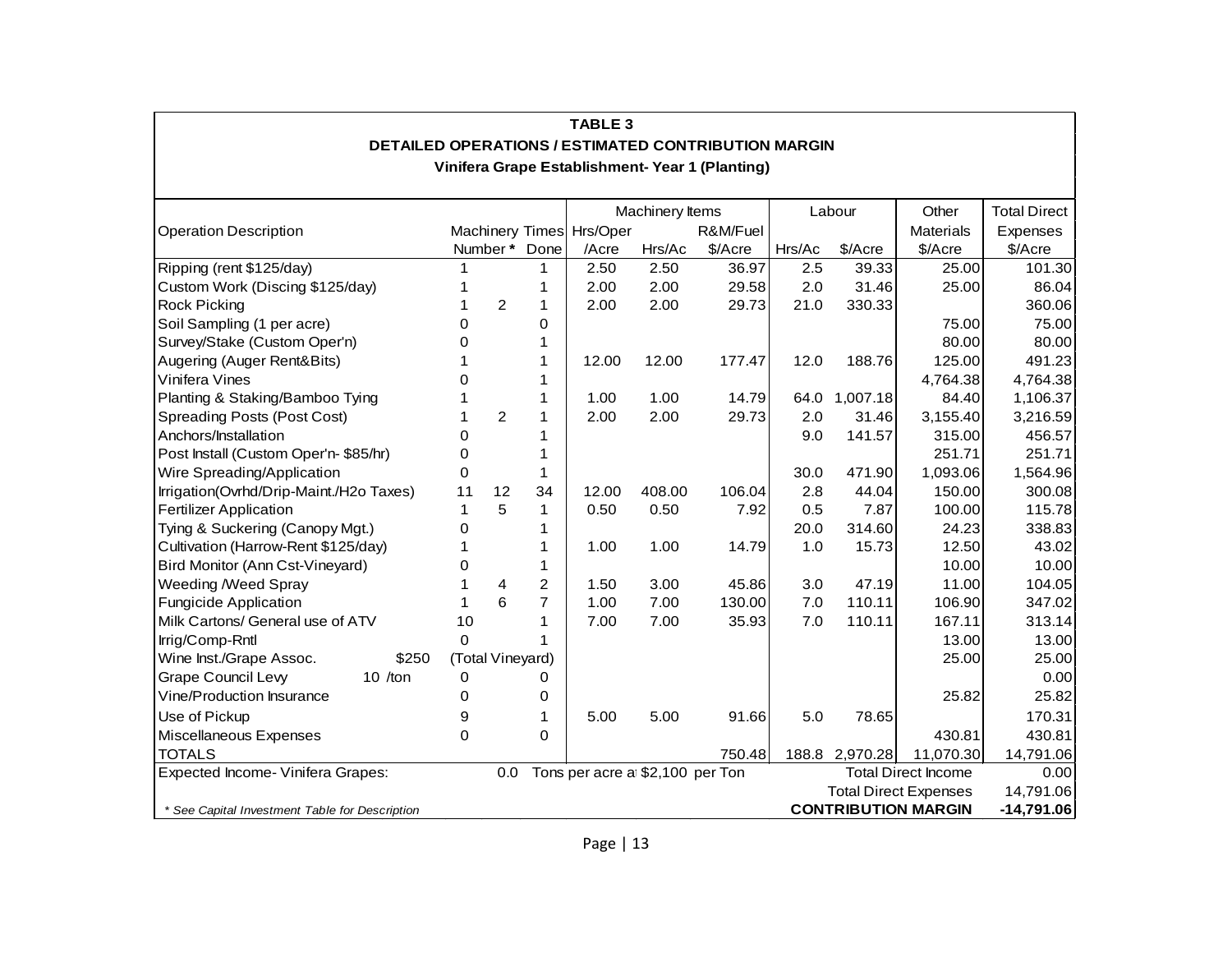|                                                |       |                  |                |                | <b>TABLE 4</b>                       |                 | DETAILED OPERATIONS / ESTIMATED CONTRIBUTION MARGIN |        |                |                              |                     |
|------------------------------------------------|-------|------------------|----------------|----------------|--------------------------------------|-----------------|-----------------------------------------------------|--------|----------------|------------------------------|---------------------|
|                                                |       |                  |                |                | Vinifera Grape Establishment- Year 2 |                 |                                                     |        |                |                              |                     |
|                                                |       |                  |                |                |                                      | Machinery Items |                                                     |        | Labour         | Other                        | <b>Total Direct</b> |
| <b>Operation Description</b>                   |       |                  |                |                | Machinery Times Hrs/Oper             |                 | R&M/Fuel                                            |        |                | <b>Materials</b>             | Expenses            |
|                                                |       | Number* Done     |                |                | /Acre                                | Hrs/Ac          | \$/Acre                                             | Hrs/Ac | \$/Acre        | \$/Acre                      | \$/Acre             |
| Pruning                                        |       |                  |                |                |                                      |                 |                                                     | 12.0   | 188.76         |                              | 188.76              |
| Dormant Tying (plastic tape)                   |       |                  |                |                |                                      |                 |                                                     | 10.0   | 157.30         | 13.20                        | 170.50              |
| Replanting/Re-staking/cartons                  | 3.0%  |                  |                |                |                                      |                 |                                                     | 4.0    | 62.92          | 150.48                       | 213.40              |
| Rotovating                                     |       | 1                | $\overline{7}$ | $\overline{2}$ |                                      | 2               | 31.05                                               | 2.0    | 31.46          |                              | 62.51               |
| Seed Cover Crop(Drill Rental)                  |       |                  |                | 1              | 1.6                                  | 1.6             | 23.66                                               | 1.6    | 25.17          | 82.65                        | 131.48              |
| Mow Cover Crop                                 |       |                  | 3              | $\overline{2}$ | 0.75                                 | 1.5             | 24.23                                               | 2.5    | 39.33          |                              | 63.55               |
| <b>Fertilizer Application</b>                  |       |                  | 5              | $\mathbf{1}$   | 0.5                                  | 0.5             | 7.92                                                | 0.5    | 7.87           | 100.00                       | 115.78              |
| Canopy Mgt. (Tying & Suckering)                |       |                  | 8              | $\mathbf{1}$   |                                      |                 |                                                     | 10.0   | 157.30         |                              | 157.30              |
| Pesticide/Insecticide Application              |       |                  | 6              |                |                                      |                 |                                                     |        |                |                              | 0.00                |
| Irrigation(Ovrhd/Drip-Maint./H2o Taxes)        |       | 11               | 12             | 34             | 12                                   | 408             | 106.04                                              | 2.8    | 44.04          | 150.00                       | 300.08              |
| Fungicide & Foliar Application                 |       | 1                | 6              | 8              | 1                                    | 8               | 148.57                                              | 8.0    | 125.84         | 128.69                       | 403.10              |
| <b>Rock Picking</b>                            |       |                  | $\overline{2}$ | $\mathbf{1}$   |                                      |                 | 14.87                                               | 2.0    | 31.46          | 10.00                        | 56.33               |
| <b>Weed Spraying</b>                           |       | 1                | $\overline{4}$ | 3              |                                      | 3               | 45.86                                               | 3.0    | 47.19          | 8.11                         | 101.16              |
| Irrig/Comp-Rntl                                |       |                  |                |                |                                      |                 |                                                     |        |                | 13.00                        | 13.00               |
| Bird Monitor (Ann Cst-Vineyard)                |       |                  |                |                |                                      |                 |                                                     |        |                | 10.00                        | 10.00               |
| General use of ATV                             |       | 10               |                |                | $\overline{7}$                       | $\overline{7}$  | 35.93                                               | 7.0    | 110.11         |                              | 146.04              |
| Bird Netting (Install/Remove + ATV use)        |       | 10               | 14             |                |                                      |                 |                                                     |        |                |                              | 0.00                |
| <b>Cntrct Harvest</b><br>\$55 /bin             |       | $\mathbf{1}$     | $\overline{2}$ |                |                                      |                 |                                                     |        |                |                              | 0.00                |
| <b>Bin Handling</b><br>900 lb./bin             |       | $\mathbf{1}$     | $\overline{2}$ |                |                                      |                 |                                                     |        |                |                              | 0.00                |
| Wine Inst./Grape Assoc.                        | \$250 | (Total Vineyard) |                |                |                                      |                 |                                                     |        |                | 25.00                        | 25.00               |
| <b>Grape Council Levy</b>                      |       |                  |                |                |                                      |                 |                                                     |        |                |                              | 0.00                |
| Vine/Production Insurance                      |       |                  |                |                |                                      |                 |                                                     |        |                | 25.82                        | 25.82               |
| Use of Pickup                                  |       | 9                |                | 1              | 5                                    | 5               | 91.66                                               | 5.0    | 78.65          |                              | 170.31              |
| Miscellaneous Expenses                         |       |                  |                |                |                                      |                 |                                                     |        |                | 70.62                        | 70.62               |
| <b>TOTALS</b>                                  |       |                  |                |                |                                      |                 | 529.78                                              |        | 70.40 1,107.39 | 787.57                       | 2,424.74            |
| Expected Income- Vinifera Grapes:              |       |                  | 0.0            |                | Tons per acre a \$2,100 per Ton      |                 |                                                     |        |                | <b>Total Direct Income</b>   | 0.00                |
|                                                |       |                  |                |                |                                      |                 |                                                     |        |                | <b>Total Direct Expenses</b> | 2,424.74            |
| * See Capital Investment Table for Description |       |                  |                |                |                                      |                 |                                                     |        |                | <b>CONTRIBUTION MARGIN</b>   | $-2,424.74$         |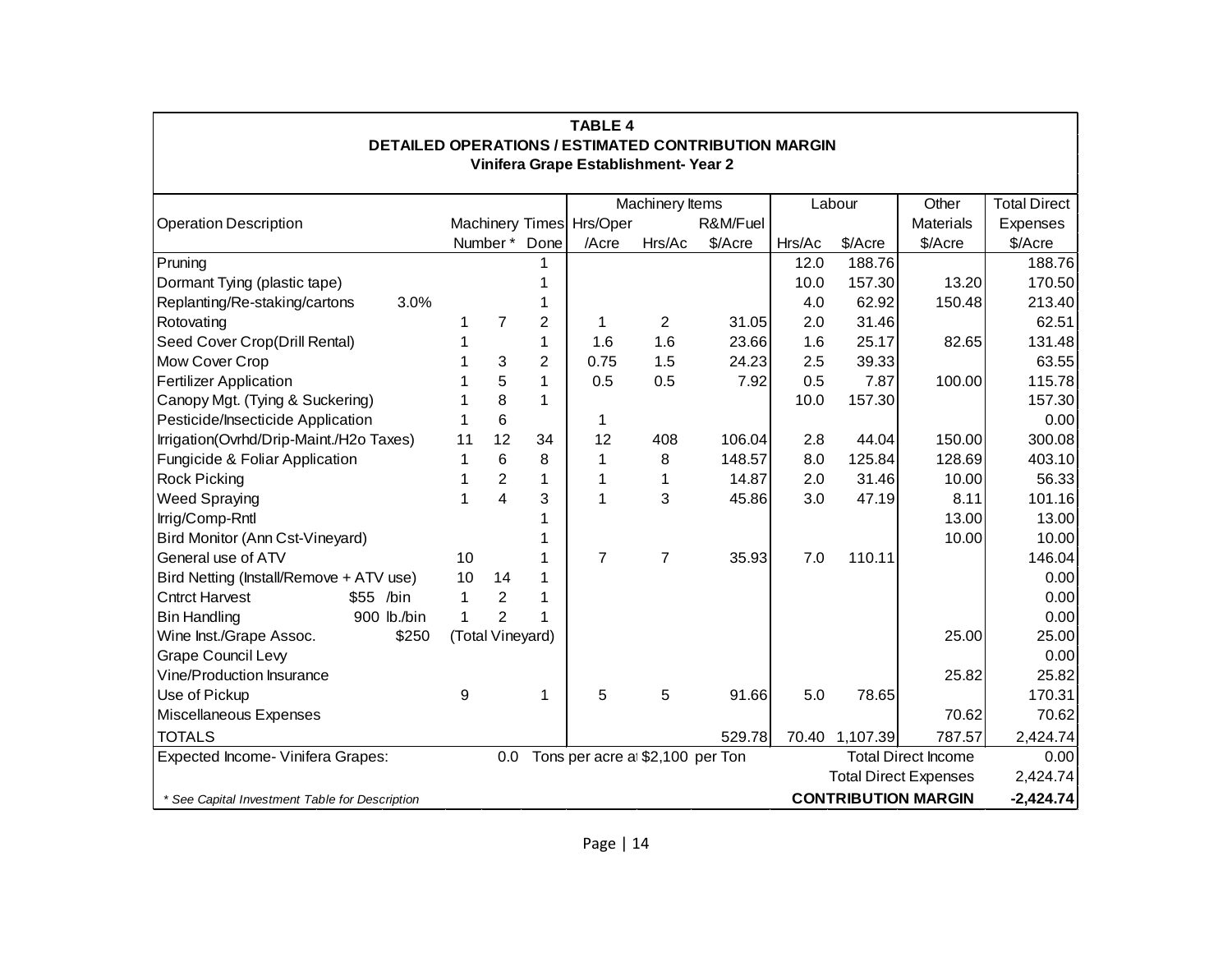| <b>TABLE 5</b>                                 |                                                            |                  |                |                |                                      |                |          |        |          |                              |                     |  |
|------------------------------------------------|------------------------------------------------------------|------------------|----------------|----------------|--------------------------------------|----------------|----------|--------|----------|------------------------------|---------------------|--|
|                                                | <b>DETAILED OPERATIONS / ESTIMATED CONTRIBUTION MARGIN</b> |                  |                |                |                                      |                |          |        |          |                              |                     |  |
|                                                |                                                            |                  |                |                | Vinifera Grape Establishment- Year 3 |                |          |        |          |                              |                     |  |
| Machinery Items<br>Labour                      |                                                            |                  |                |                |                                      |                |          |        |          |                              |                     |  |
|                                                |                                                            |                  |                |                |                                      |                |          |        |          | Other                        | <b>Total Direct</b> |  |
| <b>Operation Description</b>                   |                                                            |                  |                |                | Machinery Times Hrs/Oper             |                | R&M/Fuel |        |          | <b>Materials</b>             | Expenses            |  |
|                                                |                                                            | Number*          |                | Done           | /Acre                                | Hrs/Ac         | \$/Acre  | Hrs/Ac | \$/Acre  | \$/Acre                      | \$/Acre             |  |
| Pruning (hand)                                 |                                                            |                  |                | 1              |                                      |                |          | 25.0   | 393.25   |                              | 393.25              |  |
| Mow Prunings                                   |                                                            | 1                | 3              | 1              | 1                                    | 1              | 16.15    | 1.0    | 15.73    |                              | 31.88               |  |
| Dormant Tying                                  |                                                            |                  |                | 1              |                                      |                |          | 10.0   | 157.30   | 13.20                        | 170.50              |  |
| Mow Cover Crop                                 |                                                            | 1                | 3              | $\overline{2}$ | 0.75                                 | 1.5            | 24.23    | 2.5    | 39.33    |                              | 63.55               |  |
| <b>Fertilizer Application</b>                  |                                                            |                  | 5              | 1              | 0.5                                  | 0.5            | 7.92     | 0.5    | 7.87     | 100.00                       | 115.78              |  |
| Rotovating                                     |                                                            |                  | $\overline{7}$ | $\overline{2}$ | 1                                    | $\overline{2}$ | 31.05    | 2.0    | 31.46    |                              | 62.51               |  |
| Canopy Mgt.(Shoot Thin, Leaf Removal, Bun      |                                                            | 1                | 8              | $\mathbf{1}$   | 2                                    | $\overline{2}$ | 33.29    | 92.0   | 1447.16  |                              | 1,480.45            |  |
| Irrigation(Ovrhd/Drip-Maint./H2o Taxes)        |                                                            | 11               | 12             | 34             | 12                                   | 408            | 106.04   | 2.8    | 44.04    | 150.00                       | 300.08              |  |
| Fungicide & Foliar Application                 |                                                            | 1                | 6              | 8              | 1                                    | 8              | 148.57   | 8.0    | 125.84   | 128.69                       | 403.10              |  |
| Pesticide/Insecticide Application              |                                                            | 1                | 6              | 1              | 1                                    | 1              | 18.57    | 1.0    | 15.73    | 4.23                         | 38.54               |  |
| Vine/Production Insurance                      |                                                            |                  |                |                |                                      |                |          |        |          | 59.36                        | 59.36               |  |
| <b>Weed Spraying</b>                           |                                                            | 1                | 4              | 3              | 1                                    | 3              | 45.86    | 3.0    | 47.19    | 8.11                         | 101.16              |  |
| Bird Netting (Install/Remove + ATV use)        |                                                            | 10               | 14             | 1              | 3                                    | 3              | 28.66    | 13.1   | 206.46   |                              | 235.11              |  |
| <b>Bin Handling</b>                            | 900 lb./bin                                                | 1                | $\overline{2}$ | 1              | $\overline{2}$                       | $\overline{2}$ | 29.73    | 2.0    | 31.46    |                              | 61.19               |  |
| CntrctHarvest                                  | \$55.00 /bin                                               | 1                | $\overline{2}$ | 1              |                                      |                |          |        |          | 244.44                       | 244.44              |  |
| Wine Inst./Grape Assoc.                        | \$250                                                      | (Total Vineyard) |                |                |                                      |                |          |        |          | 25.00                        | 25.00               |  |
| <b>Grape Council Levy</b>                      | \$10.00 /ton                                               |                  |                |                |                                      |                |          |        |          | 20.00                        | 20.00               |  |
|                                                |                                                            |                  |                |                |                                      |                |          |        |          |                              | 0.00                |  |
| Irrig/Comp-Rntl                                |                                                            |                  |                | 1              |                                      |                |          |        |          | 13.00                        | 13.00               |  |
| General use of ATV                             |                                                            | 10               |                | 1              | 7                                    | 7              | 35.93    | 7.0    | 110.11   |                              | 146.04              |  |
| Bird Monitor (Ann Cst-Vineyard)                |                                                            |                  |                | 1              |                                      |                |          |        |          | 10.00                        | 10.00               |  |
| Use of Pickup                                  |                                                            | 9                |                | 1              | 5                                    | 5              | 91.66    | 5.0    | 78.65    |                              | 170.31              |  |
| Miscellaneous Expenses                         |                                                            |                  |                |                |                                      |                |          |        |          | 124.36                       | 124.36              |  |
| <b>TOTALS</b>                                  |                                                            |                  |                |                |                                      |                | 617.66   | 174.9  | 2,751.57 | 900.40                       | 4,269.63            |  |
| Expected Income- Vinifera Grapes:              |                                                            |                  | 2.0            |                | Tons per acre at \$2,100 per Ton     |                |          |        |          | <b>Total Direct Income</b>   | 4,200.00            |  |
|                                                |                                                            |                  |                |                |                                      |                |          |        |          | <b>Total Direct Expenses</b> | 4,269.63            |  |
| * See Capital Investment Table for Description |                                                            |                  |                |                |                                      |                |          |        |          | <b>CONTRIBUTION MARGIN</b>   | $-69.63$            |  |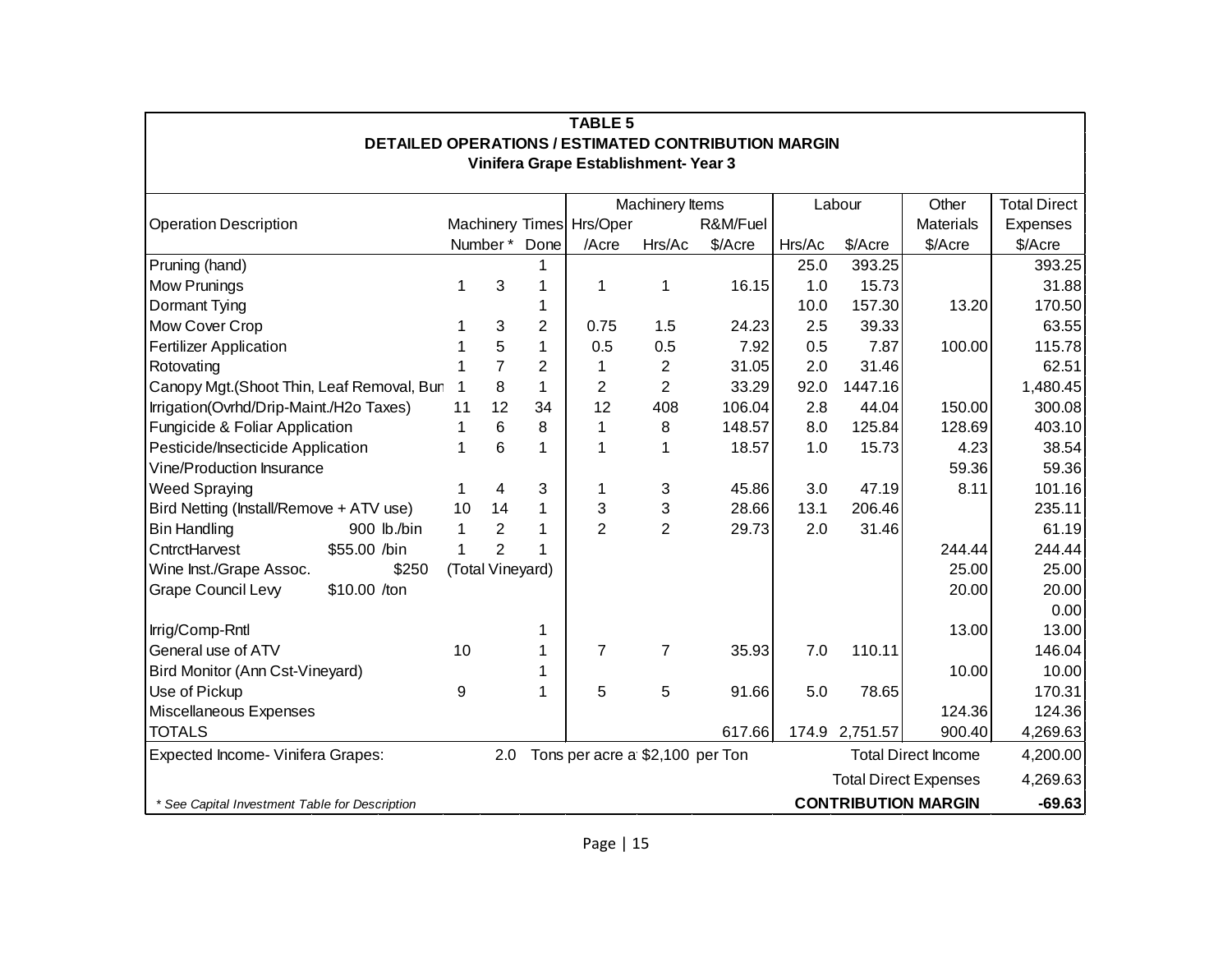| <b>TABLE 6</b>                                                                                     |    |                         |                |                          |                                 |          |        |                |                              |                     |
|----------------------------------------------------------------------------------------------------|----|-------------------------|----------------|--------------------------|---------------------------------|----------|--------|----------------|------------------------------|---------------------|
| <b>DETAILED OPERATIONS / ESTIMATED CONTRIBUTION MARGIN</b><br>Vinifera Grape Establishment- Year 4 |    |                         |                |                          |                                 |          |        |                |                              |                     |
|                                                                                                    |    |                         |                |                          |                                 |          |        |                |                              |                     |
|                                                                                                    |    |                         |                |                          | Machinery Items                 |          |        | Labour         | Other                        | <b>Total Direct</b> |
| <b>Operation Description</b>                                                                       |    |                         |                | Machinery Times Hrs/Oper |                                 | R&M/Fuel |        |                | <b>Materials</b>             | Expenses            |
|                                                                                                    |    | Number*                 | Done           | /Acre                    | Hrs/Ac                          | \$/Acre  | Hrs/Ac | \$/Acre        | \$/Acre                      | \$/Acre             |
| Pruning (hand)                                                                                     |    |                         | 1              |                          |                                 |          | 35.0   | 550.55         |                              | 550.55              |
| <b>Mow Prunings</b>                                                                                | 1  | 3                       | 1              | 1                        | 1                               | 16.15    | 1.0    | 15.73          |                              | 31.88               |
| Dormant Tying                                                                                      |    |                         | 1              |                          |                                 |          | 10.0   | 157.30         | 13.20                        | 170.50              |
| Mow Cover Crop                                                                                     | 1  | 3                       | $\overline{2}$ | 0.75                     | 1.5                             | 24.23    | 2.5    | 39.33          |                              | 63.55               |
| Fertilizer Applic.                                                                                 |    | 5                       | 1              | 0.5                      | 0.5                             | 7.92     | 0.5    | 7.87           | 100.00                       | 115.78              |
| Vine/Production Insurance                                                                          |    |                         |                |                          |                                 |          |        |                | 79.65                        | 79.65               |
| Canopy Mgt. (Shoot Thin, Leaf Removal, Bun                                                         | 1  | 8                       | 1              | 3                        | 3                               | 49.94    | 113.0  | 1777.49        |                              | 1,827.43            |
| Irrigation(Ovrhd/Drip-Maint./H2o Taxes)                                                            | 11 | 12                      | 34             | 12                       | 408                             | 106.04   | 2.8    | 44.04          | 150.00                       | 300.08              |
| Fungicide & Foliar Application                                                                     | 1  | 6                       | 8              | 1                        | 8                               | 148.57   | 8.0    | 125.84         | 128.69                       | 403.10              |
| <b>Weed Spraying</b>                                                                               |    | $\overline{\mathbf{4}}$ | 3              | 1                        | 3                               | 45.86    | 3.0    | 47.19          | 8.11                         | 101.16              |
| Pesticide/Insecticide Application                                                                  |    | 6                       | 1              | 1                        | 1                               | 18.57    | 1.0    | 15.73          | 4.23                         | 38.54               |
| Rotovating                                                                                         | 1  | $\overline{7}$          | $\overline{2}$ | 1                        | 2                               | 31.05    | 2.0    | 31.46          |                              | 62.51               |
| Bird Netting (Install/Remove + ATV use)                                                            | 10 | 14                      | $\overline{1}$ | 3                        | 3                               | 28.66    | 13.1   | 206.46         |                              | 235.11              |
| General use of ATV                                                                                 | 10 |                         | 1              | $\overline{7}$           | $\overline{7}$                  | 35.93    | 7.0    | 110.11         |                              | 146.04              |
| <b>Bin Handling</b>                                                                                |    | $\overline{2}$          | 1              | 3.5                      | 3.5                             | 52.03    | 3.5    | 55.06          |                              | 107.08              |
| CntrctHarvest                                                                                      |    |                         |                |                          |                                 |          |        |                | 427.78                       | 427.78              |
| Wine Inst./Grape Assoc.<br>\$250                                                                   |    | (Total Vineyard)        |                |                          |                                 |          |        |                | 25.00                        | 25.00               |
| <b>Grape Council Levy</b><br>\$10.00 /ton                                                          |    |                         |                |                          |                                 |          |        |                | 35.00                        | 35.00               |
| Bird Monitor (Ann Cst-Vineyard)                                                                    | 1  |                         | 1              |                          |                                 |          |        |                | 10.00                        | 10.00               |
| Irrig/Comp-Rntl                                                                                    |    |                         | 1              |                          |                                 |          |        |                | 13.00                        | 13.00               |
| Use of Pickup                                                                                      | 9  |                         | 1              | 5                        | 5                               | 91.66    | 5.0    | 78.65          |                              | 170.31              |
| Miscellaneous Expenses                                                                             |    |                         |                |                          |                                 |          |        |                | 147.42                       | 147.42              |
| <b>TOTALS</b>                                                                                      |    |                         |                |                          |                                 | 656.60   |        | 207.4 3,262.80 | 1,142.08                     | 5,061.48            |
| Expected Income- Vinifera Grapes:                                                                  |    | 3.5                     |                |                          | Tons per acre a \$2,100 per Ton |          |        |                | <b>Total Direct Income</b>   | 7,350.00            |
|                                                                                                    |    |                         |                |                          |                                 |          |        |                | <b>Total Direct Expenses</b> | 5,061.48            |
| <b>CONTRIBUTION MARGIN</b><br>2,288.52<br>* See Capital Investment Table for Description           |    |                         |                |                          |                                 |          |        |                |                              |                     |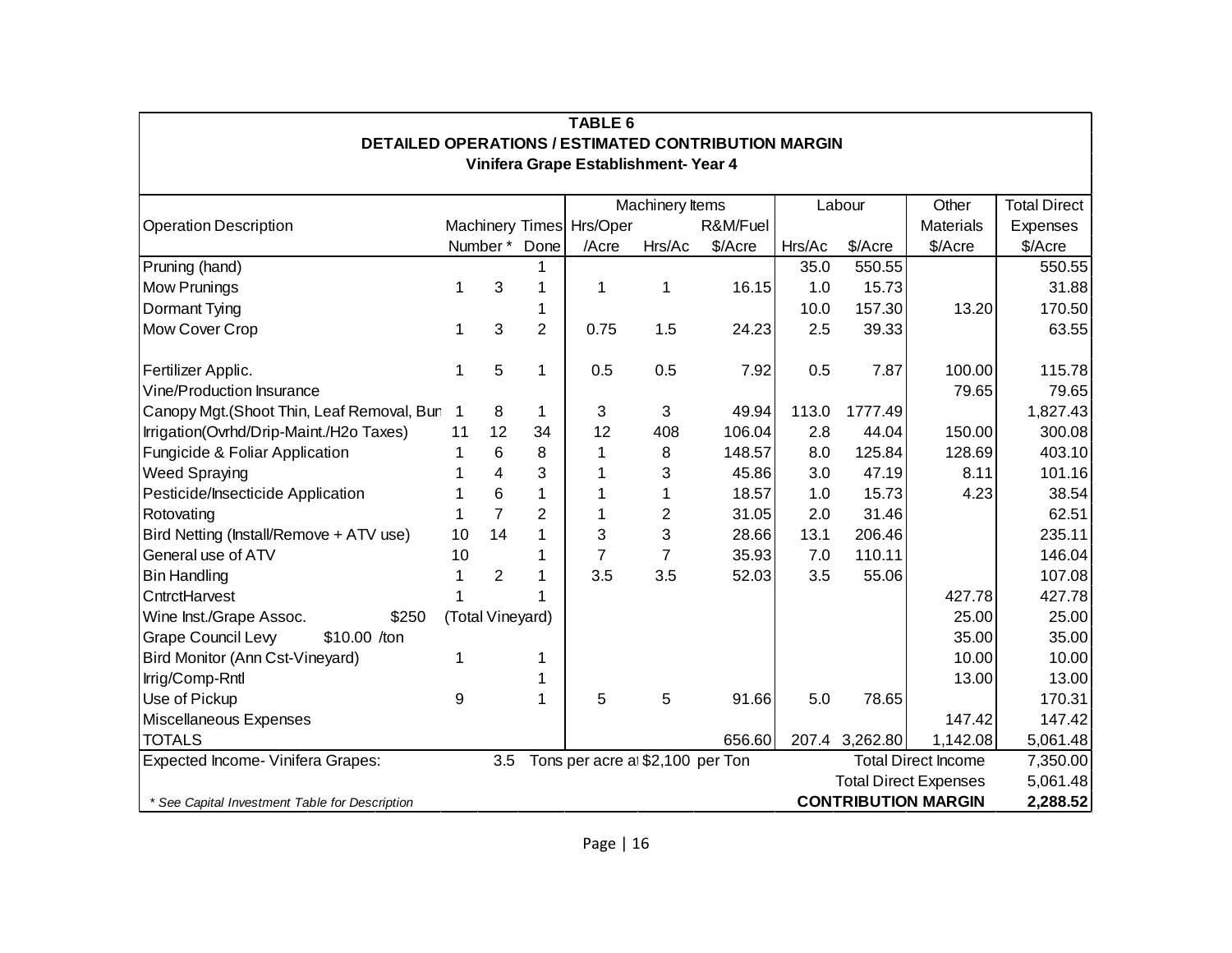| <b>TABLE 7</b><br><b>DETAILED OPERATIONS / ESTIMATED CONTRIBUTION MARGIN</b> |                                                                                          |              |                  |                |                          |                                  |                                                       |        |                |                              |                     |
|------------------------------------------------------------------------------|------------------------------------------------------------------------------------------|--------------|------------------|----------------|--------------------------|----------------------------------|-------------------------------------------------------|--------|----------------|------------------------------|---------------------|
|                                                                              |                                                                                          |              |                  |                |                          |                                  | Vinifera Grape Establishment-Year 5 (Full Production) |        |                |                              |                     |
|                                                                              |                                                                                          |              |                  |                |                          |                                  |                                                       |        |                |                              |                     |
|                                                                              |                                                                                          |              |                  |                |                          | Machinery Items                  |                                                       |        | Labour         | Other                        | <b>Total Direct</b> |
| <b>Operation Description</b>                                                 |                                                                                          |              |                  |                | Machinery Times Hrs/Oper |                                  | R&M/Fuel                                              |        |                | <b>Materials</b>             | Expenses            |
|                                                                              |                                                                                          |              | Number*          | Done           | /Acre                    | Hrs/Ac                           | \$/Acre                                               | Hrs/Ac | \$/Acre        | \$/Acre                      | \$/Acre             |
| Pruning (hand)                                                               |                                                                                          |              |                  | 1              |                          |                                  |                                                       | 35.0   | 550.55         |                              | 550.55              |
| <b>Mow Prunings</b>                                                          |                                                                                          | 1            | 3                | 1              | 1                        | 1                                | 16.15                                                 | 1.0    | 15.73          |                              | 31.88               |
| Dormant Tying                                                                |                                                                                          |              |                  | 1              |                          |                                  |                                                       | 11.0   | 173.03         | 13.20                        | 186.23              |
| Mow Cover Crop                                                               |                                                                                          | 1            | 3                | $\overline{2}$ | 0.75                     | 1.5                              | 24.23                                                 | 2.5    | 39.33          |                              | 63.55               |
| Vine/Production Insurand                                                     |                                                                                          |              |                  |                |                          |                                  |                                                       |        |                | 93.17                        | 93.17               |
| <b>Fertilizer Application</b>                                                |                                                                                          | 1            | 5                | 1              | 0.5                      | 0.5                              | 7.92                                                  | 0.5    | 7.87           | 100.00                       | 115.78              |
| Rotovating                                                                   |                                                                                          | 1            | $\overline{7}$   | $\overline{2}$ | 1                        | $\overline{c}$                   | 31.05                                                 | 2.0    | 31.46          |                              | 62.51               |
| Canopy Mgt. (Shoot Thin                                                      |                                                                                          | 1            | 8                | 1              | 3                        | 3                                | 49.94                                                 | 118.0  | 1856.14        |                              | 1906.08             |
| Irrigation(Ovrhd/Drip-Mai                                                    |                                                                                          | 11           | 12               | 34             | 12                       | 408                              | 106.04                                                | 2.8    | 44.04          | 150.00                       | 300.08              |
| Fungicide & Foliar Appli                                                     |                                                                                          | 1            | 6                | 8              | 1                        | 8                                | 148.57                                                | 8.0    | 125.84         | 128.69                       | 403.10              |
| Pesticide/Insecticide Ap                                                     |                                                                                          | 1            | 6                | 1              |                          |                                  |                                                       | 1.0    | 15.73          | 4.23                         | 19.96               |
| <b>Weed Spraying</b>                                                         |                                                                                          | 1            | $\overline{4}$   | 3              | 1                        | 3                                | 45.86                                                 | 3.0    | 47.19          | 8.11                         | 101.16              |
| Bird Netting (Install/Remo                                                   |                                                                                          | 10           | 14               | 1              | 3                        | 3                                | 28.66                                                 | 13.1   | 206.46         |                              | 235.11              |
| General use of ATV                                                           |                                                                                          | 10           |                  | 1              | $\overline{7}$           | $\overline{7}$                   | 35.93                                                 | 7.0    | 110.11         |                              | 146.04              |
| <b>Bin Handling</b>                                                          | 900 lb./bin                                                                              | $\mathbf{1}$ | $\overline{2}$   | 1              | 4.5                      | 4.5                              | 66.90                                                 | 4.5    | 70.79          |                              | 137.68              |
| CntrctHarvest                                                                | \$55 /bin                                                                                | 1            |                  | 1              |                          |                                  |                                                       |        |                | 550.00                       | 550.00              |
| Wine Inst./Grape Assoc.                                                      | \$250                                                                                    |              | (Total Vineyard) |                |                          |                                  |                                                       |        |                | 25.00                        | 25.00               |
| <b>Grape Council Levy</b>                                                    | $$10$ /ton                                                                               |              |                  |                |                          |                                  |                                                       |        |                | 45.00                        | 45.00               |
| Bird Monitor (Ann Cst-Vineyard)                                              | \$100                                                                                    | 1            |                  | 1              |                          |                                  |                                                       |        |                | 10.00                        | 10.00               |
| Irrig/Comp-Rntl                                                              |                                                                                          |              |                  | 1              |                          |                                  |                                                       |        |                | 13.00                        | 13.00               |
| Use of Pickup                                                                |                                                                                          | 9            |                  | 1              | 5                        | 5                                | 91.66                                                 | 5.0    | 78.65          |                              | 170.31              |
| Miscellaneous Expenses                                                       |                                                                                          |              |                  |                |                          |                                  |                                                       |        |                | 154.99                       | 154.99              |
| <b>TOTALS</b>                                                                |                                                                                          |              |                  |                |                          |                                  | 652.90                                                |        | 214.4 3,372.91 | 1,295.39                     | 5,321.19            |
| Expected Income- Vinifera Grapes:                                            |                                                                                          |              | 4.50             |                |                          | Tons per acre at \$2,100 per Ton |                                                       |        |                | <b>Total Direct Income</b>   | 9,450.00            |
|                                                                              |                                                                                          |              |                  |                |                          |                                  |                                                       |        |                | <b>Total Direct Expenses</b> | 5,321.19            |
|                                                                              | <b>CONTRIBUTION MARGIN</b><br>4,128.81<br>* See Capital Investment Table for Description |              |                  |                |                          |                                  |                                                       |        |                |                              |                     |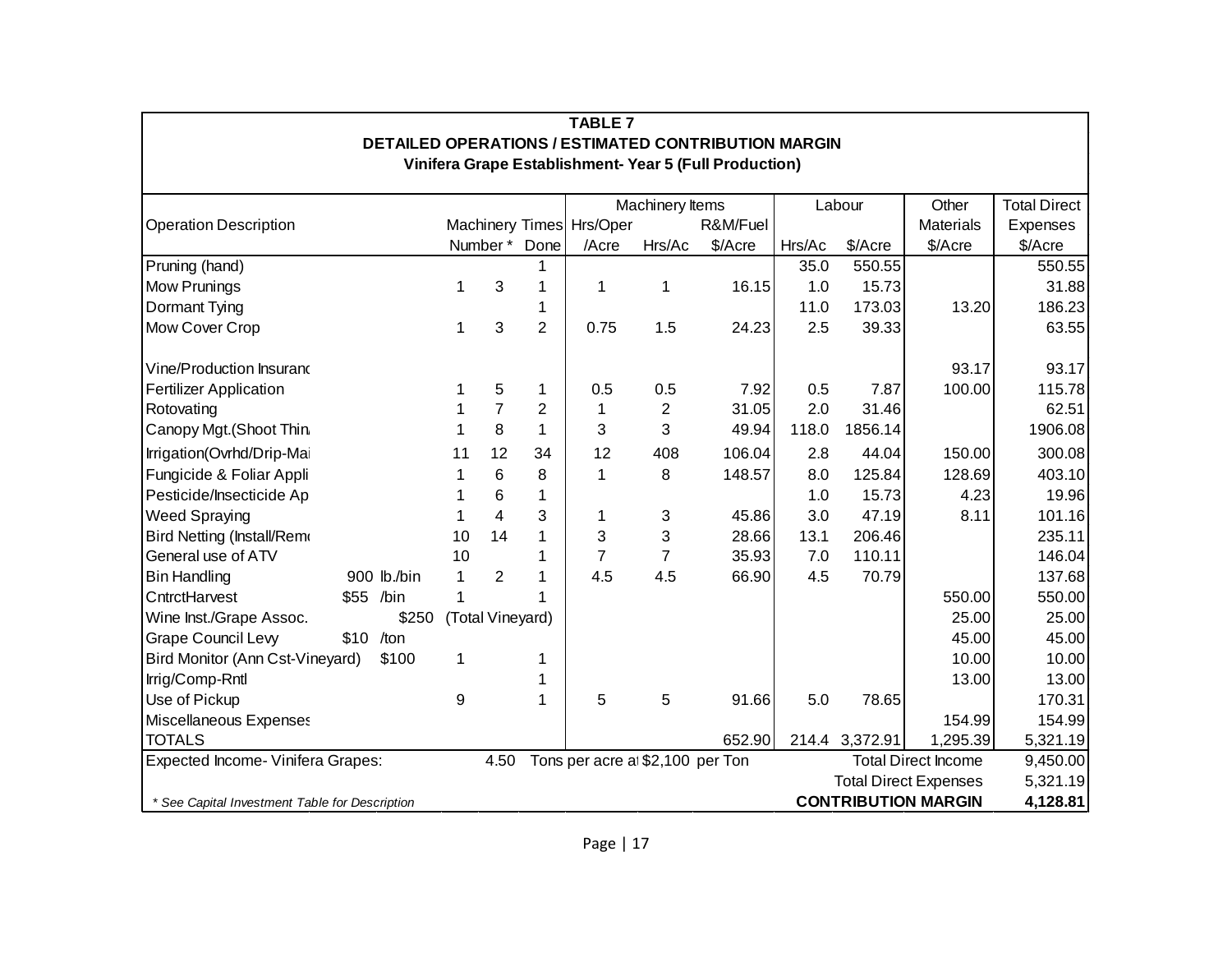### <span id="page-21-0"></span>**IV. Labour Time Estimates and Planning**

In developing a financial plan for a grape planting it is important to consider the time demands for numerous operations during planting, establishment and full production years. The objective of this section is to provide a base of information to evaluate labour hour requirements. Tables 8 and 9 summarize labour time estimates developed with grape producers. They reflect "typical" operations in the vineyard. **It should be noted that, other than some labour for bin moving in the vineyard, harvesting and bin hauling are done on a contract basis and are not included in these hours. Costs for harvesting and hauling can be found in the detailed operations tables in Section III**.

For this financial planning model, all labour is hired at a cost of \$15.73/hour (inclusive). This rate is a blended to 20% operator and 80% general labour to reflect different labour skill requirements including a crew lead. Stages of vine growth for canopy management and other labour intensive tasks have a narrow window of time when they are required for good horticultural management. Canopy management includes a range of techniques which affect fruit quality. It is expected that operations are done in an efficient and effective manner.

Care should be taken when planning labour requirements and costs for individual situations. There is a significant range of hours required for canopy management within the industry. Labour hours will be impacted by vineyard site, production system and grape variety. Canopy management operations include: tying and suckering in year one; tying, suckering and bunch thinning in year two; and moving wires, vertical shoot positioning and tucking, de-leafing, hedging, suckering and bunch thinning in years three to five. Labour hours per acre for canopy management in this study are 20 hours in year one, 10 hours in year two, 92 hours in year three, 113 hours in year four, and 118 hours in year five (average full production).

Table 9 summarizes the total labour hours for this 10 acre vineyard over the five year planning period. Estimated annual hours are: 1,888 in the planting year, 704 in year two, 1,749 in year three and 2,074 in year four. For the average full production year labour hours total 2,144. This equates to about one full time hired person for a year. However, the most important management decision regarding the use of labour is timing and, for many operations in the vineyard, the annual hours listed are required over a few short weeks placing considerable demand on labour needs. It is important to review these estimates in order to identify if sufficient labour resources are available to satisfy operational requirements and to make adjustments for individual circumstances.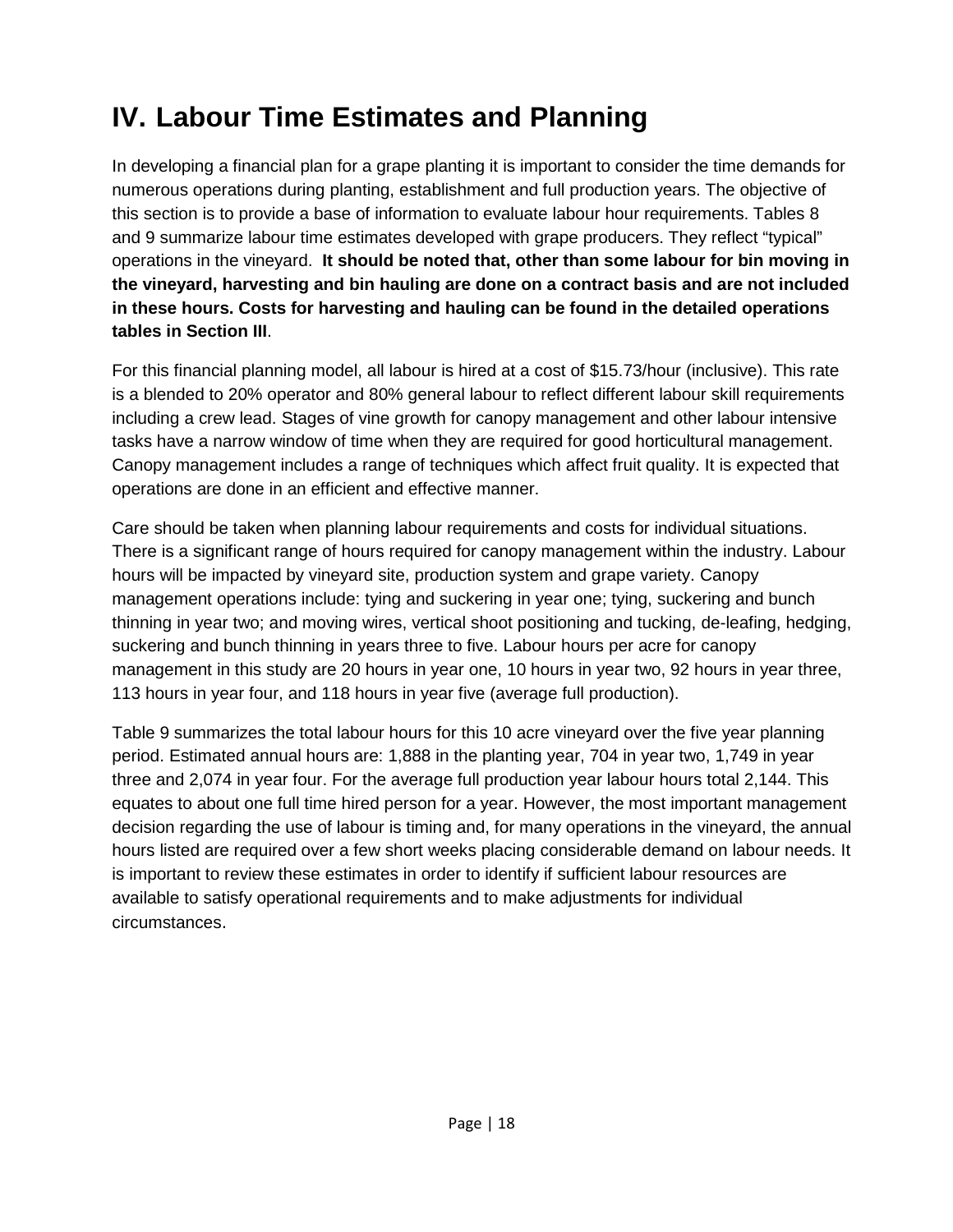| TABLE 8<br><b>LABOUR TIME ESTIMATES SUMMARY</b> |        |       |                                                     |                   |       |        |       |        |       |        |       |
|-------------------------------------------------|--------|-------|-----------------------------------------------------|-------------------|-------|--------|-------|--------|-------|--------|-------|
|                                                 |        |       | Annual Hours/Acre- Various Operations (Years 1 - 5) |                   |       |        |       |        |       |        |       |
|                                                 | Year 1 |       |                                                     | Year <sub>2</sub> |       | Year 3 |       | Year 4 |       | Year 5 |       |
|                                                 | Annual | Your  |                                                     | Annual            | Your  | Annual | Your  | Annual | Your  | Annual | Your  |
|                                                 | Labour | Est.  |                                                     | Labour            | Est.  | Labour | Est.  | Labour | Est.  | Labour | Est.  |
| <b>Labour Operation</b>                         | hr/Ac  | hr/Ac | <b>Labour Operation</b>                             | hr/Ac             | hr/Ac | hr/Ac  | hr/Ac | hr/Ac  | hr/Ac | hr/Ac  | hr/Ac |
| Ripping                                         | 2.5    |       | Pruning                                             | 12.0              |       | 25.0   |       | 35.0   |       | 35.0   |       |
| Discing                                         | 2.0    |       | Mow Prunings                                        |                   |       | 1.0    |       | 1.0    |       | 1.0    |       |
| Cultivating/harrowing                           | 1.0    |       | Replanting                                          | 4.0               |       |        |       |        |       |        |       |
| <b>Weed Spraying</b>                            | 3.0    |       | Rotovate                                            | 2.0               |       | 2.0    |       | 2.0    |       | 2.0    |       |
| <b>Fertilizer Application</b>                   | 0.5    |       | Seed Cover Crop                                     | 1.6               |       |        |       |        |       |        |       |
| <b>Fungicide Application</b>                    | 7.0    |       | Dormant Tying                                       | 10.0              |       | 10.0   |       | 10.0   |       | 11.0   |       |
| <b>Rock Picking</b>                             | 21.0   |       | Mow Cover Crop                                      | 2.5               |       | 2.5    |       | 2.5    |       | 2.5    |       |
| Augering                                        | 12.0   |       | <b>Fertilizer Application</b>                       | 0.5               |       | 0.5    |       | 0.5    |       | 0.5    |       |
| Planting/Stake/Tying                            | 64.0   |       | Fungicide/Foliar Application                        | 8.0               |       | 8.0    |       | 8.0    |       | 8.0    |       |
| <b>Spreading Posts</b>                          | 2.0    |       | Canopy Management*                                  |                   |       |        |       |        |       |        |       |
| Anchor Install                                  | 9.0    |       | <b>Moving Wires</b>                                 |                   |       | 10.0   |       | 10.0   |       | 10.0   |       |
| Wire Spreading/Install                          | 30.0   |       | Vertical Shoot Pstn/Tuck                            | 2.0               |       | 34.0   |       | 38.0   |       | 40.0   |       |
| Canopy Management                               | 20.0   |       | De-Leafing                                          |                   |       | 13.0   |       | 25.0   |       | 25.0   |       |
| <b>Irrigation Work</b>                          | 2.8    |       | Shoot Thinning                                      |                   |       | 10.0   |       | 12.0   |       | 13.0   |       |
| ATV Operation/Use                               | 7.0    |       | Hedging                                             |                   |       | 2.0    |       | 3.0    |       | 3.0    |       |
| Pickup Operation                                | 5.0    |       | Suckering                                           | 5.0               |       | 5.0    |       | 5.0    |       | 5.0    |       |
|                                                 |        |       | <b>Bunch Thinning</b>                               | 3.0               |       | 18.0   |       | 20.0   |       | 22.0   |       |
|                                                 |        |       | <b>Weed Spraying</b>                                | 3.0               |       | 3.0    |       | 3.0    |       | 3.0    |       |
|                                                 |        |       | Pesticide Application                               |                   |       | 1.0    |       | 1.0    |       | 1.0    |       |
|                                                 |        |       | <b>Rock Picking</b>                                 | 2.0               |       |        |       |        |       |        |       |
|                                                 |        |       | <b>Bird Netting InstII/Rmove</b>                    |                   |       | 13.1   |       | 13.1   |       | 13.1   |       |
|                                                 |        |       | <b>Irrigation Work</b>                              | 2.8               |       | 2.8    |       | 2.8    |       | 2.8    |       |
|                                                 |        |       | <b>ATV Operation/Use</b>                            | 7.0               |       | 7.0    |       | 7.0    |       | 7.0    |       |
|                                                 |        |       | Pickup Operation                                    | 5.0               |       | 5.0    |       | 5.0    |       | 5.0    |       |
|                                                 |        |       | Bin Handling (Harvest/Yarding                       |                   |       | 2.0    |       | 3.5    |       | 4.5    |       |
| <b>Total Hours/Acre</b>                         | 188.8  |       | <b>Total Hours/Acre</b>                             | 70.4              |       | 174.9  |       | 207.4  |       | 214.4  |       |

\* There is a significant range of labour hours for Canopy Management operations.<br>
vinifera Grape Establishment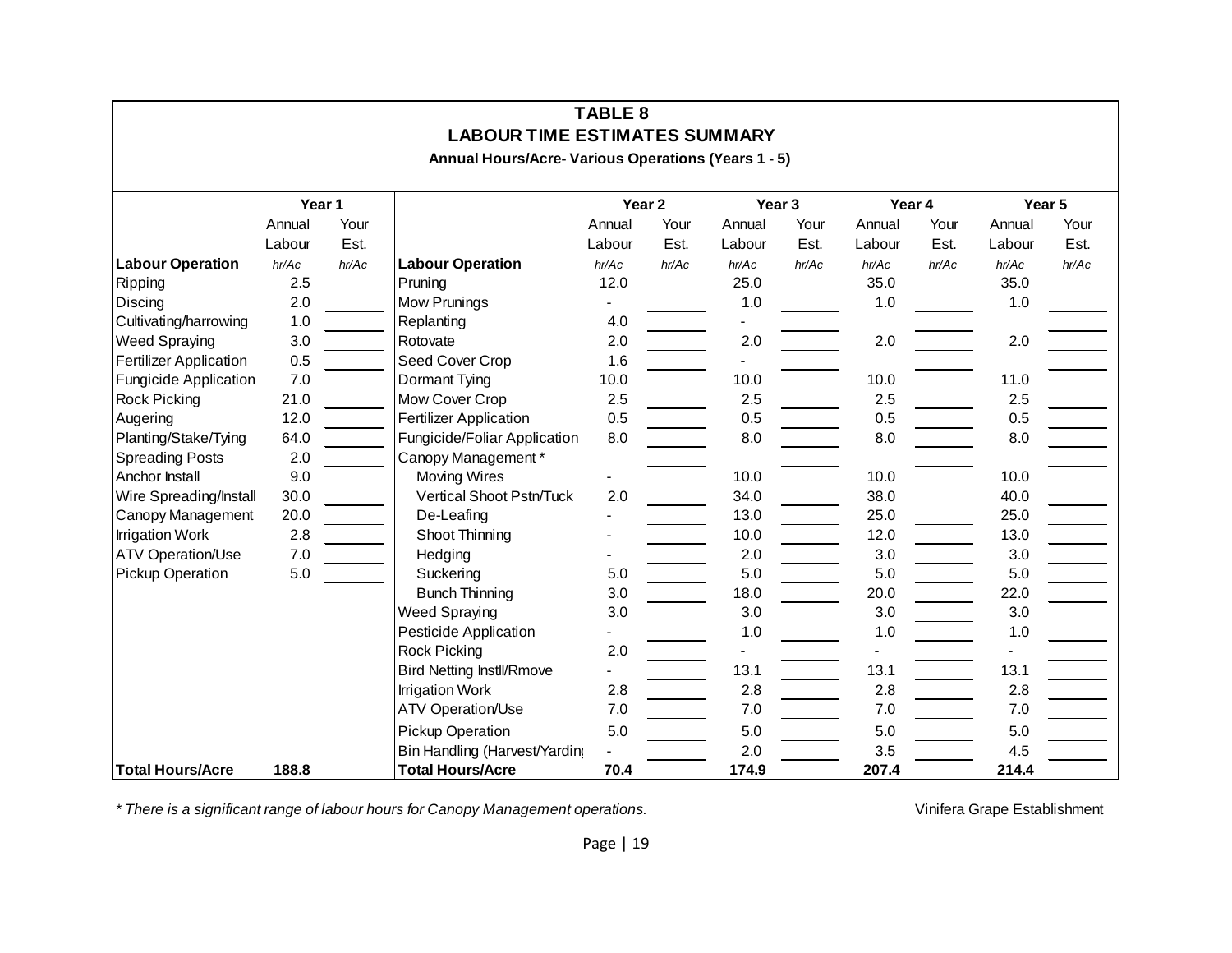| <b>TABLE 9</b><br><b>LABOUR TIME ESTIMATES SUMMARY</b> |       |        |                                                                             |                          |                          |                          |                          |                |        |                          |        |
|--------------------------------------------------------|-------|--------|-----------------------------------------------------------------------------|--------------------------|--------------------------|--------------------------|--------------------------|----------------|--------|--------------------------|--------|
|                                                        |       |        | Annual Hours & Weeks for 10 Acre Vineyard- Various Operations (Years 1 - 5) |                          |                          |                          |                          |                |        |                          |        |
|                                                        |       | Year 1 |                                                                             |                          | Year <sub>2</sub>        |                          | Year <sub>3</sub>        |                | Year 4 |                          | Year 5 |
|                                                        |       | Annual |                                                                             |                          | Annual                   | Annual                   |                          | Annual         |        |                          | Annual |
|                                                        |       | Labour |                                                                             | Labour                   |                          |                          | Labour                   |                | Labour |                          | Labour |
| <b>Labour Operation</b>                                | hours | weeks* | <b>Labour Operation</b>                                                     | hours                    | weeks*                   | hours                    | weeks*                   | hours          | weeks* | hours                    | weeks* |
|                                                        |       |        | Pruning                                                                     | 120                      | 3.0                      | 250                      | 6.3                      | 350            | 8.8    | 350                      | 8.8    |
| Ripping                                                | 25    | 0.63   | <b>Mow Prunings</b>                                                         |                          |                          | 10                       | 0.3                      | 10             | 0.3    | 10                       | 0.3    |
| Discing                                                | 20    | 0.50   | Replanting                                                                  | 40                       | 1.0                      | $\blacksquare$           |                          | $\blacksquare$ |        | $\blacksquare$           |        |
| Cultivating/harrowing                                  | 10    | 0.25   | Rotovate                                                                    | 20                       | 0.5                      | 20                       | 0.5                      | 20             | 0.5    | 20                       | 0.5    |
| Weed Spraying                                          | 30    | 0.75   | Seed Cover Crop                                                             | 16                       | 0.4                      | $\overline{\phantom{a}}$ |                          | $\blacksquare$ |        | $\overline{\phantom{a}}$ |        |
| Fertilizer Application                                 | 5     | 0.13   | Dormant Tying                                                               | 100                      | 2.5                      | 100                      | 2.5                      | 100            | 2.5    | 110                      | 2.8    |
| Fungicide Application                                  | 70    | 1.75   | Mow Cover Crop                                                              | 25                       | 0.6                      | 25                       | 0.6                      | 25             | 0.6    | 25                       | 0.6    |
| <b>Rock Picking</b>                                    | 210   | 5.25   | Fertilizer Application                                                      | 5                        | 0.1                      | 5                        | 0.1                      | 5              | 0.1    | 5                        | 0.1    |
| Augering                                               | 120   | 3.00   | Fungicide/Foliar Application                                                | 80                       | 2.0                      | 80                       | 2.0                      | 80             | 2.0    | 80                       | 2.0    |
| Planting/Stake/Bambo                                   | 640   | 16.01  | Canopy Management*                                                          |                          |                          |                          |                          |                |        |                          |        |
| <b>Spreading Posts</b>                                 | 20    | 0.50   | <b>Moving Wires</b>                                                         |                          |                          | 100                      | 2.5                      | 100            | 2.5    | 100                      | 2.5    |
| Anchor Install                                         | 90    | 2.25   | Vertical Shoot Pstn/Tuck                                                    | 20                       | 0.5                      | 340                      | 8.5                      | 380            | 9.5    | 400                      | 10.0   |
| Wire Spreading/Install                                 | 300   | 7.50   | De-Leafing                                                                  |                          |                          | 130                      | 3.3                      | 250            | 6.3    | 250                      | 6.3    |
| Canopy Management                                      | 200   | 5.00   | Shoot Thinning                                                              |                          |                          | 100                      | 2.5                      | 120            | 3.0    | 130                      | 3.3    |
| <b>Irrigation Work</b>                                 | 28    | 0.70   | Hedging                                                                     |                          | $\overline{\phantom{a}}$ | 20                       | 0.5                      | 30             | 0.8    | 30                       | 0.8    |
| ATV Operation/Use                                      | 70    | 1.75   | Suckering                                                                   | 50                       | 1.3                      | 50                       | 1.3                      | 50             | 1.3    | 50                       | 1.3    |
| Pickup Operation                                       | 50    | 1.25   | <b>Bunch Thinning</b>                                                       | 30                       | 0.8                      | 180                      | 4.5                      | 200            | 5.0    | 220                      | 5.5    |
|                                                        |       |        | <b>Weed Spraying</b>                                                        | 30                       | 0.8                      | 30                       | 0.8                      | 30             | 0.8    | 30                       | 0.8    |
|                                                        |       |        | Pesticide Application                                                       | $\overline{\phantom{a}}$ | $\blacksquare$           | 10                       | 0.3                      | 10             | 0.3    | 10                       | 0.3    |
|                                                        |       |        | <b>Rock Picking</b>                                                         | 20                       | 0.5                      | $\blacksquare$           | $\overline{\phantom{0}}$ | $\blacksquare$ |        | $\blacksquare$           |        |
| 40 hours                                               |       |        | <b>Bird Netting InstII/Rmove</b>                                            | $\blacksquare$           | $\blacksquare$           | 131                      | 3.3                      | 131            | 3.3    | 131                      | 3.3    |
|                                                        |       |        | ATV Operation/Use                                                           | 70                       | 1.8                      | 70                       | 1.8                      | 70             | 1.8    | 70                       | 1.8    |
|                                                        |       |        | <b>Irrigation Work</b>                                                      | 28                       | 0.7                      | 28                       | 0.7                      | 28             | 0.7    | 28                       | 0.7    |
|                                                        |       |        | Pickup Operation                                                            | 50                       | 1.3                      | 50                       | 1.3                      | 50             | 1.3    | 50                       | 1.3    |
|                                                        |       |        | Bin Handling (Harvest/Yarding                                               | $\overline{\phantom{a}}$ |                          | 20                       | 0.5                      | 35             | 0.9    | 45                       | 1.1    |
| <b>Total for 10 Acres</b>                              | 1,888 | 47.2   | <b>Total for 10 Acres</b>                                                   | 704                      | 17.6                     | 1,749                    | 43.7                     | 2,074          | 51.9   | 2,144                    | 53.6   |

\* There is a significant range of labour hours for Canopy Management operations.<br>
Vinifera Grape Establishment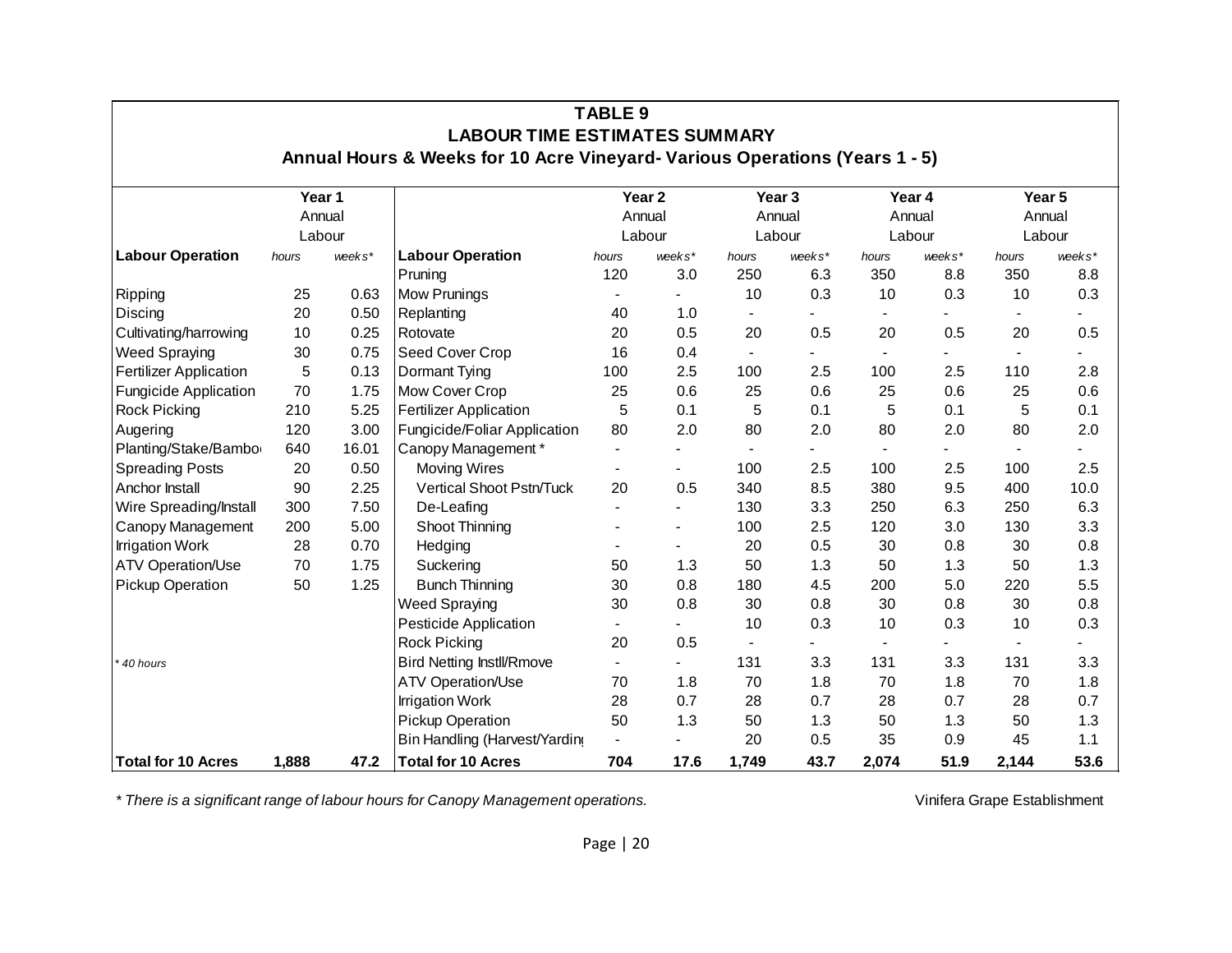### <span id="page-24-0"></span>**V. Machinery and Buildings**

### **Investment, Operating Costs and Usage Summary**

This section summarizes the estimated capital investment in machinery, equipment and buildings (Table 10) and provides some background to the hours of use, repair and maintenance, and operating costs (Table 11) associated with estimating the direct expenses for the establishment and production years of a 10 acre Vinifera Grape planting.

The machinery investment and use will change with the size of the vineyard and should be determined for each situation. Costs are based on quotes received from machinery dealers when these items are purchased new. Machinery and equipment operational costs are based on agriculture engineering estimates. Years of useful life, salvage values and hours of use per year for equipment and machinery are based on information provided by grape producers.

It is important to note that *the level of investment in depreciable assets on a per acre basis has a significant impact on overall profitability.* The \$158,870 investment in machinery, equipment and buildings for this vineyard could be utilized for vineyards from 5 to 25 acres in size. The resulting investment levels per acre would range from \$31,774 to \$6,355 respectively. The vineyard model here is based on a 10 acre planting with the depreciable asset investment at an estimated \$15,887 per acre. This level of investment must be supported by the margins generated from the production of grapes. With a higher level of investment in depreciable assets, particularly if financed through loans, a smaller vineyard will have a higher per unit cost structure resulting in greater financial risk. The level of investment in depreciable assets in terms of operational requirements and the farm's ability to withstand various sources of risk should be evaluated for specific situations.

Adjustments to the machinery list may be possible where certain equipment is only used on occasion. In this case, managers might consider rental or custom hire as a means to reduce investment costs and improve profit potential. The smaller the projected margins the greater the need for managing the capital investment in machinery and equipment as well as other fixed and indirect expenses. The sensitivity analysis section illustrates the impact of price, yield and labour hour variations on projected contribution margins.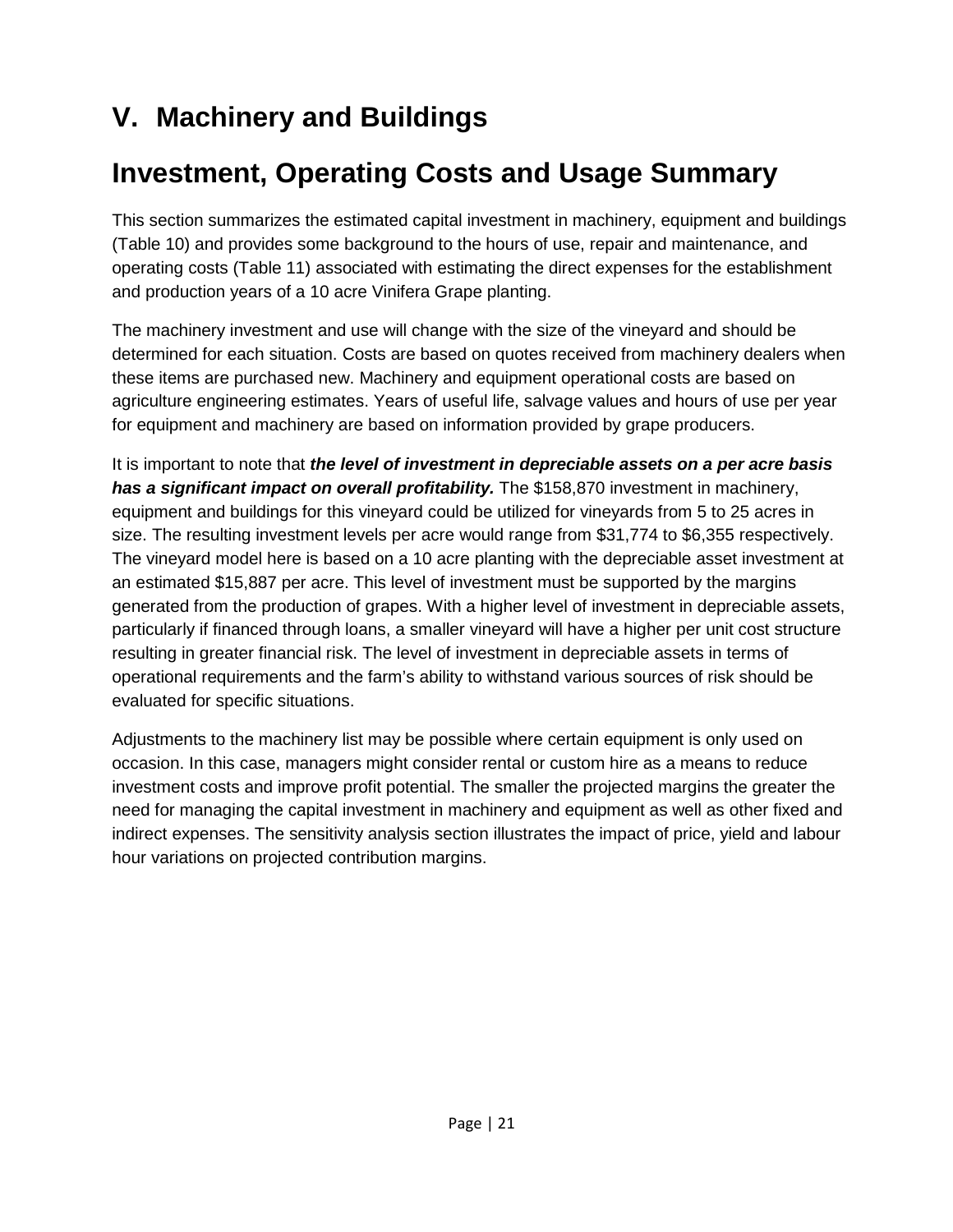#### **TABLE 10**

#### **CAPITAL INVESTMENT AND OPERATING COST SUMMARY**

**Machinery, Equipment & Buildings**

#### **10 Acre Vineyard Operation**

| <b>Machine List</b>                   | <b>New</b> | Years    | Salvage     | Hours        |       | Repair Operating |  |
|---------------------------------------|------------|----------|-------------|--------------|-------|------------------|--|
|                                       | Value      | Life     | Value       | Use/Yr       | \$/hr | \$/hr            |  |
| $\#$                                  |            |          |             |              |       |                  |  |
| Tractor 50 HP<br>1                    | 24,700     | 15       | 2,470       | 237          | 0.88  | 14.79            |  |
| Rear & Front Bin Forks<br>2           | 9,660      | 15       | 750         | 30           | 0.08  | 0.08             |  |
| Mower-Flail Chopper(70")<br>3         | 7,400      | 15       | 400         | 18           | 1.36  | 1.36             |  |
| Weed Sprayer- 100 Gal.<br>4           | 3,500      | 10       | 0           | 30           | 0.50  | 0.50             |  |
| Fertilizer Spreader- 900lb.<br>5      | 2,400      | 15       | 250         | 5            | 1.05  | 1.05             |  |
| Air Blast Sprayer(100 Gal.) 3pt.<br>6 | 8,800      | 15       | 1,000       | 78           | 3.78  | 3.78             |  |
| Rotovator<br>7                        | 5,650      | 15       | 200         | 16           | 0.73  | 0.73             |  |
| Hedger (Hydraulic)<br>8               | 6,500      | 15       | 650         | 20           | 1.86  | 1.86             |  |
| 1/2 Ton Pick-Up (Used)<br>9           | 10,000     | 5        | 2,000       | 50           | 0.75  | 18.33            |  |
| <b>10 ATV</b>                         | 8,500      | 10       | 1,500       | 88           | 2.24  | 5.13             |  |
| Irrigation System (Overhead)<br>11    | 15,000     | 15       | 0           | 65           | 0.89  | 0.89             |  |
| 12 Irrigation Sytem (Drip+Fltr)       | 28,500     | 15       | 0           | 408          | 2.46  | 2.46             |  |
| Subtotal (Hourly Equipment)           | 130,610    |          | 9,220       |              |       |                  |  |
|                                       |            |          |             | Repair \$/Yr |       |                  |  |
| <b>Small Tools</b>                    | 5,000      | 10       | 0           | 50           |       |                  |  |
| Storage shed                          | 10,000     | 30       | 0           | 200          |       |                  |  |
| <b>Bird Netting (black)</b>           | 13,260     | 10       | 0           | 133          |       |                  |  |
|                                       |            |          |             |              |       |                  |  |
| <b>TOTAL</b>                          | 158,870    |          |             |              |       |                  |  |
|                                       |            |          |             |              |       |                  |  |
| <b>Fuel Consumption Factors</b>       | HP         |          | Consumption |              |       |                  |  |
|                                       |            | litre/hp | litres/hr   | \$/litre     |       |                  |  |
| Mach. #                               |            |          |             |              |       |                  |  |

|         |                        |    |       | litre/hp   litres/hr   \$/litre |      |
|---------|------------------------|----|-------|---------------------------------|------|
| Mach. # |                        |    |       |                                 |      |
|         | Tractor                | 50 | 0.216 |                                 | 1.29 |
|         | 1/2 Ton Pick-Up (Used) |    |       | 13.63                           | 1.29 |
| 10      | ATV                    |    |       | 2.5                             | .29  |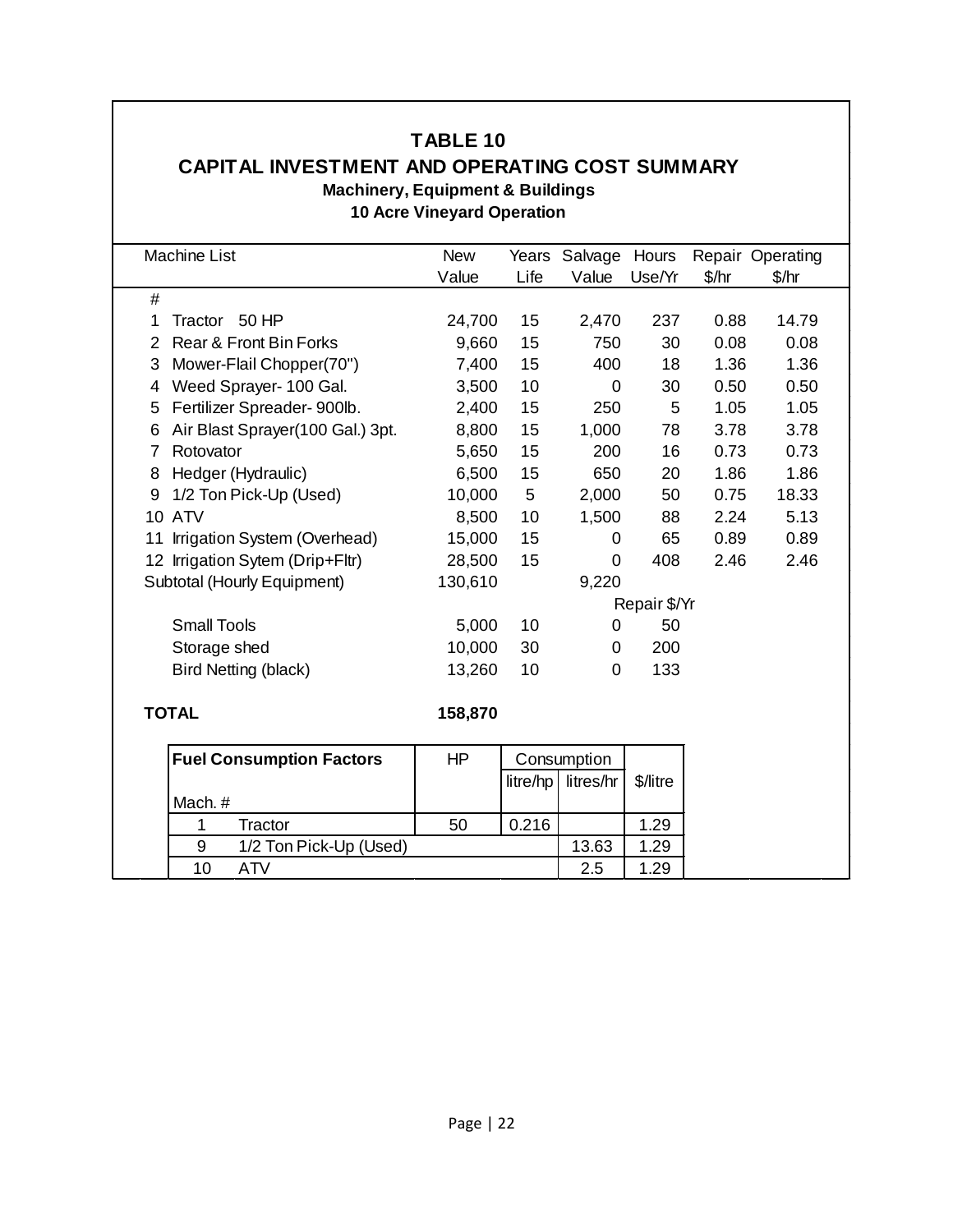#### **TABLE 11 MACHINERY TIME ESTIMATES SUMMARY**

**Average Annual Hours Use- Various Operations (5 Years)**

**10 Acre Vineyard Operation**

| <b>Machinery List</b> |                                    | Year 1     |                | Year 2 |                | Year <sub>3</sub> |       | Year 4 |       | Year 5<br>(Full Prod'n) |       | Average<br>Annual |
|-----------------------|------------------------------------|------------|----------------|--------|----------------|-------------------|-------|--------|-------|-------------------------|-------|-------------------|
|                       |                                    | (Planting) |                |        |                |                   |       |        |       |                         |       | <b>Hours</b>      |
| $\#$                  |                                    | hr/Ac      | 10 Ac          | hr/Ac  | 10 Ac          | hr/Ac             | 10 Ac | hr/Ac  | 10 Ac | hr/Ac                   | 10 Ac | <b>10 Ac</b>      |
| 1                     | Tractor (50 HP)                    | 33.0       | 330            | 17.6   | 176            | 21.0              | 210   | 23.5   | 235   | 23.5                    | 235   | 237               |
|                       | <b>Rear &amp; Front Forks</b>      | 4.0        | 40             | 1.0    | 10             | 2.0               | 20    | 3.5    | 35    | 4.5                     | 45    | 30                |
| 3                     | Mower - Flail Chopper              | 0.0        | $\overline{0}$ | 1.5    | 15             | 2.5               | 25    | 2.5    | 25    | 2.5                     | 25    | 18                |
| 4                     | Weed Sprayer - 110 gal             | 3.0        | 30             | 3.0    | 30             | 3.0               | 30    | 3.0    | 30    | 3.0                     | 30    | 30                |
| 5                     | <b>Fertilizer Spreader</b>         | 0.5        | 5              | 0.5    | 5              | 0.5               | 5     | 0.5    | 5     | 0.5                     | 5     | 5                 |
| 6                     | Sprayer-100 Gal.                   | 7.0        | 70             | 8.0    | 80             | 8.0               | 80    | 8.0    | 80    | 8.0                     | 80    | 78                |
|                       | Rotovator                          | 0.0        | 0              | 2.0    | 20             | 2.0               | 20    | 2.0    | 20    | 2.0                     | 20    | 16                |
| 8                     | Hedger (Hydraulic)                 | 0.0        | $\overline{0}$ | 0.0    | $\overline{0}$ | 2.0               | 20    | 3.0    | 30    | 3.0                     | 30    | 16                |
| 9                     | Pick-Up 1/2 Ton Compact            | 5.0        | 50             | 5.0    | 50             | 5.0               | 50    | 5.0    | 50    | 5.0                     | 50    | 50                |
|                       | <b>10 ATV</b>                      | 7.0        | 70             | 7.0    | 70             | 10.0              | 100   | 10.0   | 100   | 10.0                    | 100   | 88                |
| 11                    | <b>Irrigation System Solid Set</b> | 65.0       | 65             | 65.0   | 65             | 65.0              | 65    | 65.0   | 65    | 65.0                    | 65    | 65                |
|                       | 12 Irrigation System (Drip+Fltr)   | 408.0      | 408            | 408.0  | 408            | 408.0             | 408   | 408.0  | 408   | 408.0                   | 408   | 408               |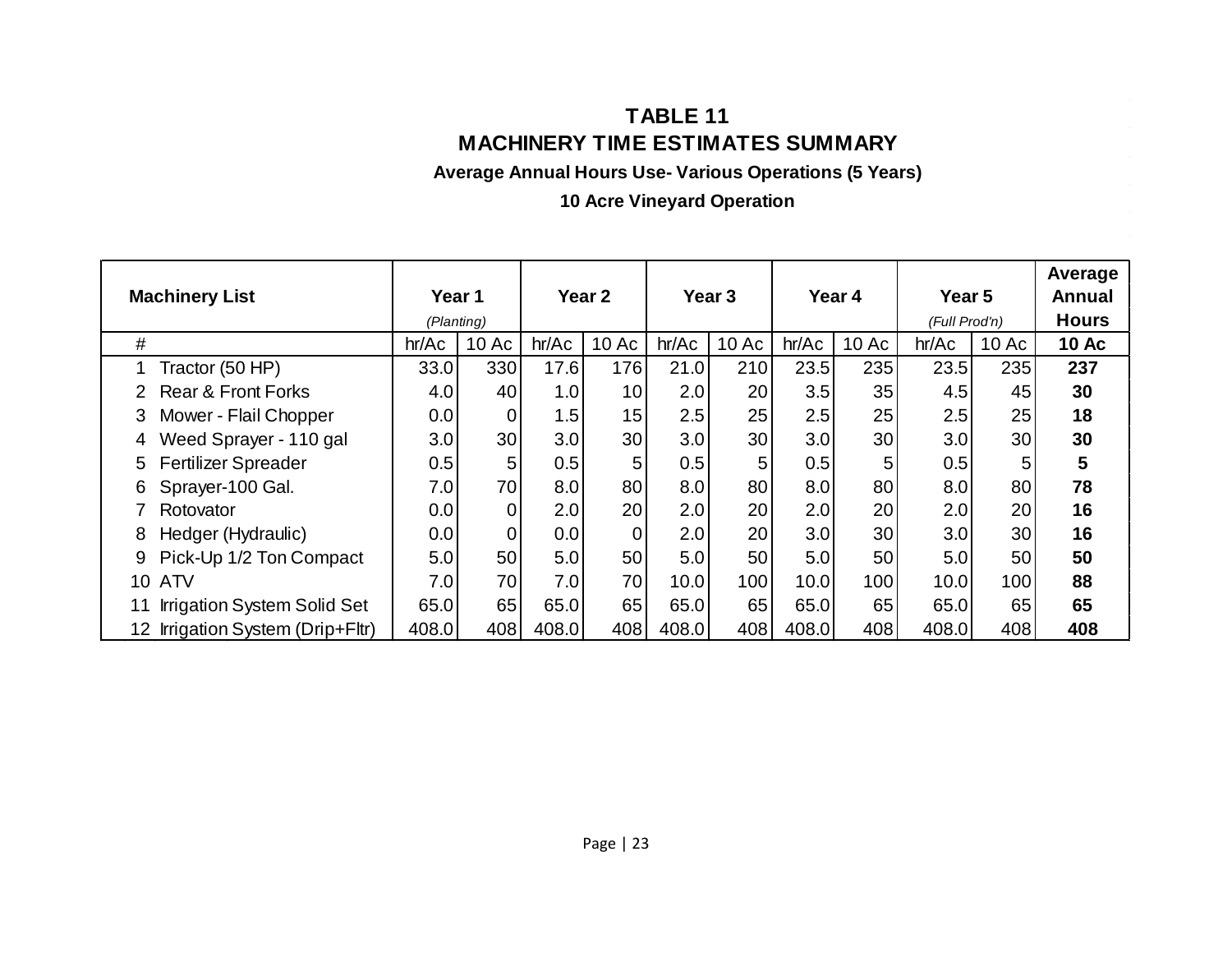### <span id="page-27-0"></span>**VI. Sensitivity Analysis: Key Success Factors and Risk Assessment**

This section addresses the sensitivity of the financial projections to changes in price, yield levels and labour hours for canopy management in years 3 to 15. Price, yield and labour costs are key success factors in terms of profitability and financial feasibility for this enterprise.

#### **INCOME POTENTIAL**

*Price is a key variable in this analysis. Changes in the estimated price for grapes have a significant impact on profitability of the vineyard. A reduction or increase in overall price received changes the potential return and the resulting contribution margins. It is important to assess the market or price risk associated with each variety. A broad range of price possibilities means a higher degree of risk.*

The income projections for this study are based on a grower consensus average price of \$2,100/ton, and reflects a higher than average quality and demand for the varieties in this vineyard. This price is based on the overall 2013 industry weighted average price for Vinifera grape varieties purchased by British Columbia wineries of \$2,219/ton. One Standard Deviation for this weighted average price is \$381/ton. As the price of grapes is variable, caution should be exercised in applying this information to specific farm situations. To assist in this, there are tables in the Appendices summarizing the 2013 winery purchase and value estimates for wine grapes.

Given that wineries do not have to buy a vineyard's grapes, producers should have a commitment from a winery **before** planting, to purchase the grapes for a long enough period of time to recover the vineyard investment. Grape producers are responsible for the negotiations that establish the value and payment schedule, the production of grapes to standards required by the buyer and marketing of the crop. Grapes produced by a winery for its own use should be purchased from the vineyard enterprise at fair market value. Depending on specific plans or objectives, other marketing options to consider may be the home wine or the juice, jam and jelly markets. Again, a market should be developed before planting.

It is important for each investor looking at planting grapes to consider the target market as well as the variety and quality of grapes required to service that market over time. There is considerable market risk associated with the establishment and production of a vineyard and it is best to obtain information from a variety of sources to help develop a marketing plan.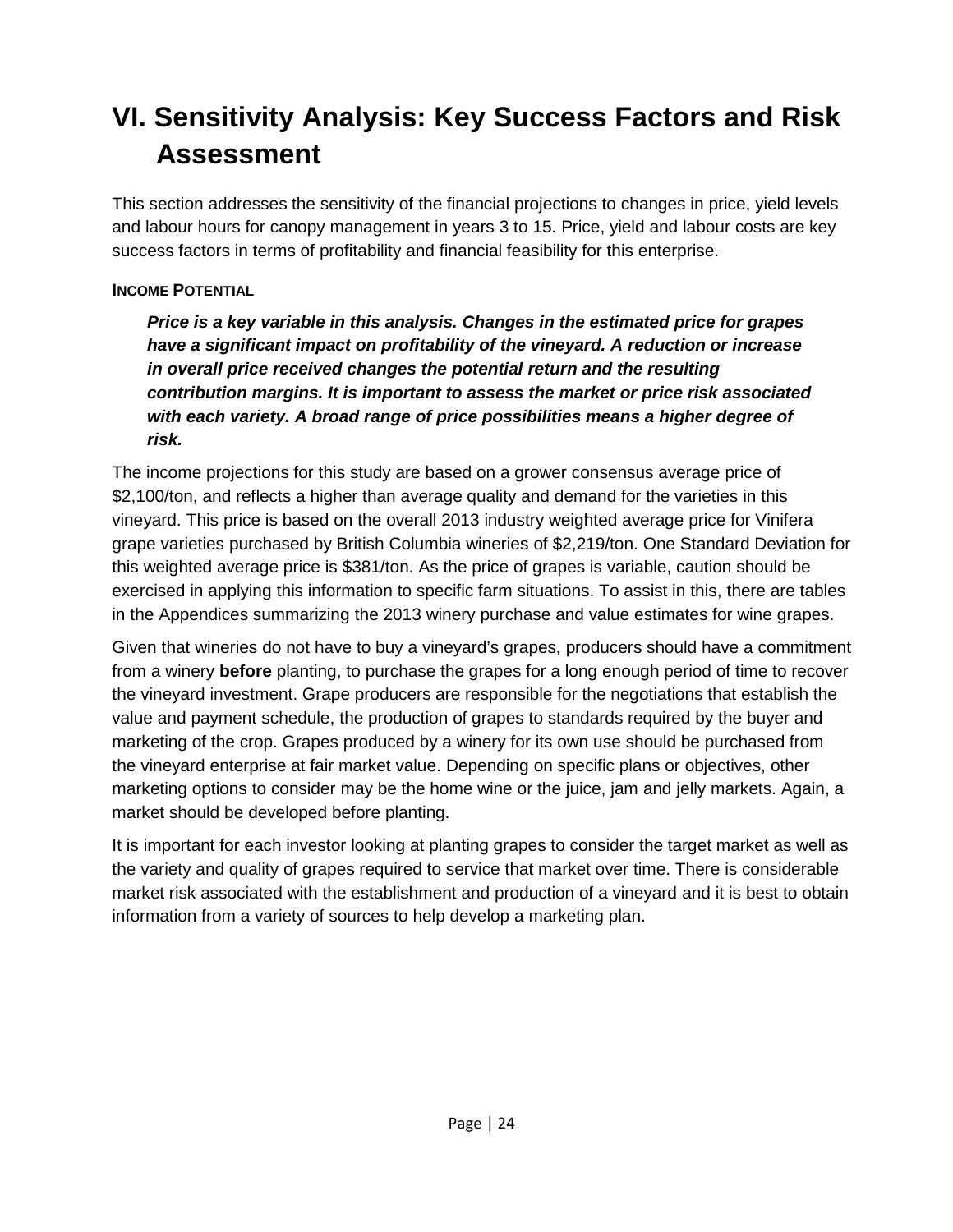#### **YIELD LEVELS**

#### *Profitability of the vineyard is significantly impacted by changes in the level of grape production, and may be further impacted by the variation in grape yield and quality.*

Crop losses due to weather and/or pests do occur and the projections in this guide try to reflect these occurrences through the average annual yield of 4.5 tons per acre. Yields and quality vary from farm to farm and between varieties, and they will need to form part of an individual risk assessment in terms of yield expectations. This vineyard uses Production Insurance as one vehicle to manage yield risks. For more information contact a Production Insurance representative from the local B.C. Ministry of Agriculture office.

Producers may also want to consider the impact of yield levels in terms of meeting the requirements for contracts and the relationship to quality and prices. Corresponding price and yield changes will need to be assessed in terms of the impact on vineyard profitability and cash flow.

#### **LABOUR HOURS**

#### *Profitability of the vineyard is also impacted by the total labour hours and costs required for canopy management resulting from differences in production system, soils, vineyard location and management.*

There are significant variations in labour hours employed for different vineyards that will impact labour costs. Access to timely, skilled labour and the cost of labour are important factors to consider, including the need to have a crew boss to maintain good horticulture management.

The analysis on contribution margins in the next section illustrates the impact of these variables on the financial projections for this wine grape establishment model.

#### **CONTRIBUTION MARGINS**

Table 12 shows the projected accumulated balance for the 15 year contribution margins and is intended to provide an indication of the cash flows specific to this enterprise. In actual terms, years in which there is a negative margin would have to be supported from other parts of the farm or from owner's assets or external sources. The accumulated margin (balance) line on Table 12 is based on the enterprise funding itself from grape income and doesn't show a positive balance until year nine. The accumulated margin balance at the end of 15 years is \$26,070 per acre indicating that, based on the assumptions used; the planting has paid back the initial establishment costs and has made a positive contribution to the cash flow of the vineyard that would supply funds for fixed costs, depreciation and return to management and investment.

If outside capital is used to cover the negative margins in the first three years, then the enterprise begins contributing positively to farm cash flow in the fourth year starting with \$2,289 per acre and peaking at \$4,129 per acre for the average full production years.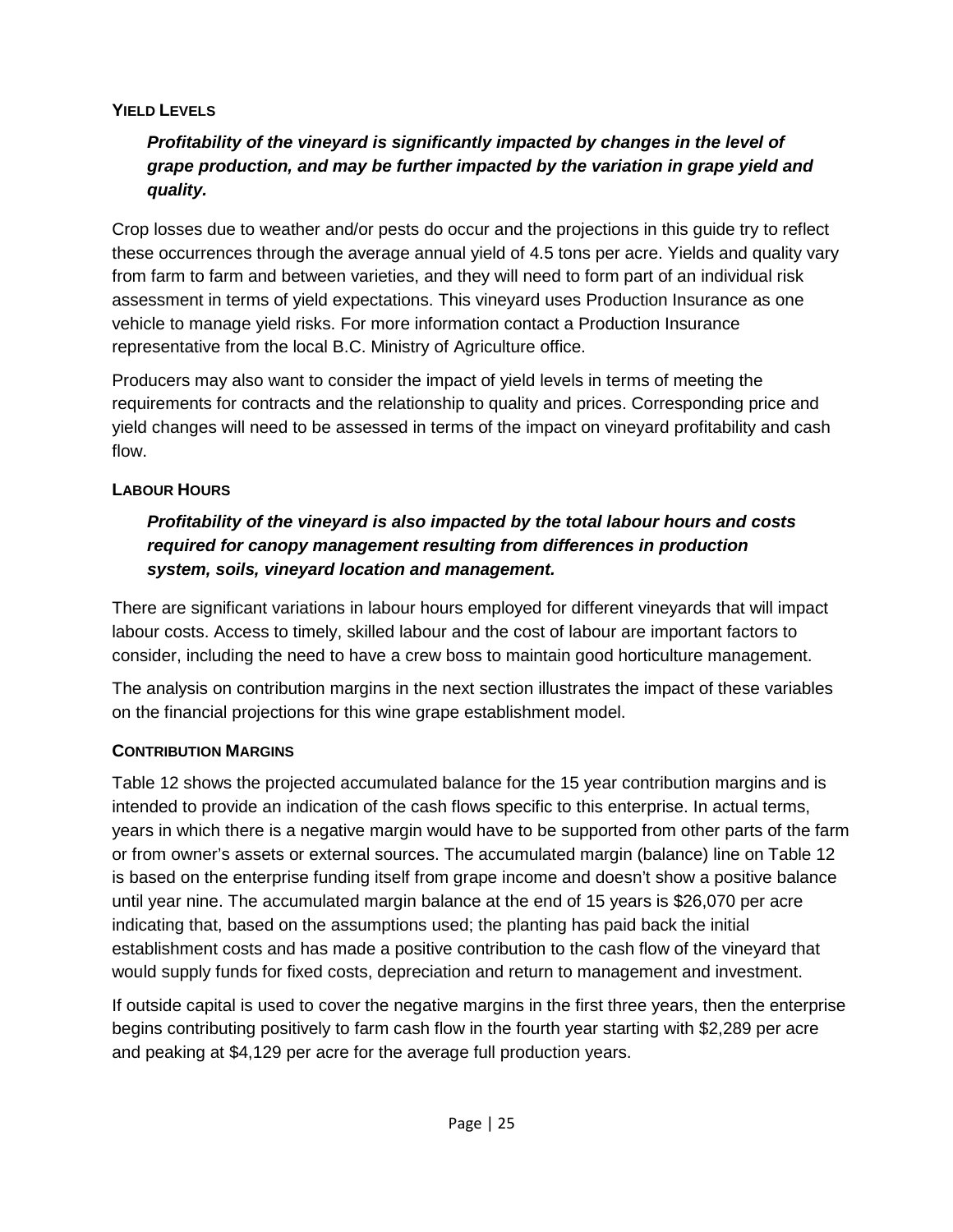With the exception of an irrigation system, the purchase of machinery and buildings is **not** included in this cash flow analysis. In many cases existing vineyards already own equipment and only look at the added direct costs associated with the planting of a new or replacement acre of grapes; including the upgrading of old irrigation systems.

The fixed overhead and indirect costs along with debt servicing requirements, capital purchases, personal withdrawals and interest, as well as other inflows for individual situations must be added to these projections to prepare a cash flow budget to assess the feasibility of this enterprise for the farm unit as a whole.

Table 13 summarizes the impact of price and yield changes on the accumulated margin balance at the end of 15 years, with labour hours for canopy management fixed at base assumptions. The value in bold denotes the ending balance for the base yield and price assumptions used in the vineyard model. As would be expected, this ending balance declines significantly with reduced prices and yields for grapes. For example, if the projected price declines to \$1,500/ton over the planning period, then the ending balance for the margins drops by \$33,000 to negative \$6,930 for the one acre planting keeping the yield at 4.5 tons/acre. Leaving price at \$2,100/ton, if average annual yield drops from 4.5 to 4.0 tons/acre, the 15 year accumulated balance declines by \$10,550 to \$15,520.

Table 14 illustrates the impact of changes to yield and canopy management labour hours (years 3+) on the accumulated margins, with price fixed at the \$2,100 per ton level and labour cost at \$15.73/hour. For example, if the canopy management hours increase 20%, the accumulated margin balance decreases from \$26,070 to \$21,060 with yield at the base projection of 4.5 tons/acre. As an additional consideration, if all hired labour is increased to \$17.00 per hour for the same scenario, the accumulated margin decreases from \$21,060 to \$16,741 illustrating the cost of hired labour is also an important variable that should be considered.

These tables can be used to provide a quick determination of how the 15 year ending balance changes with the stated ranges of prices, yields and canopy management labour hours; a best case/worse case analysis.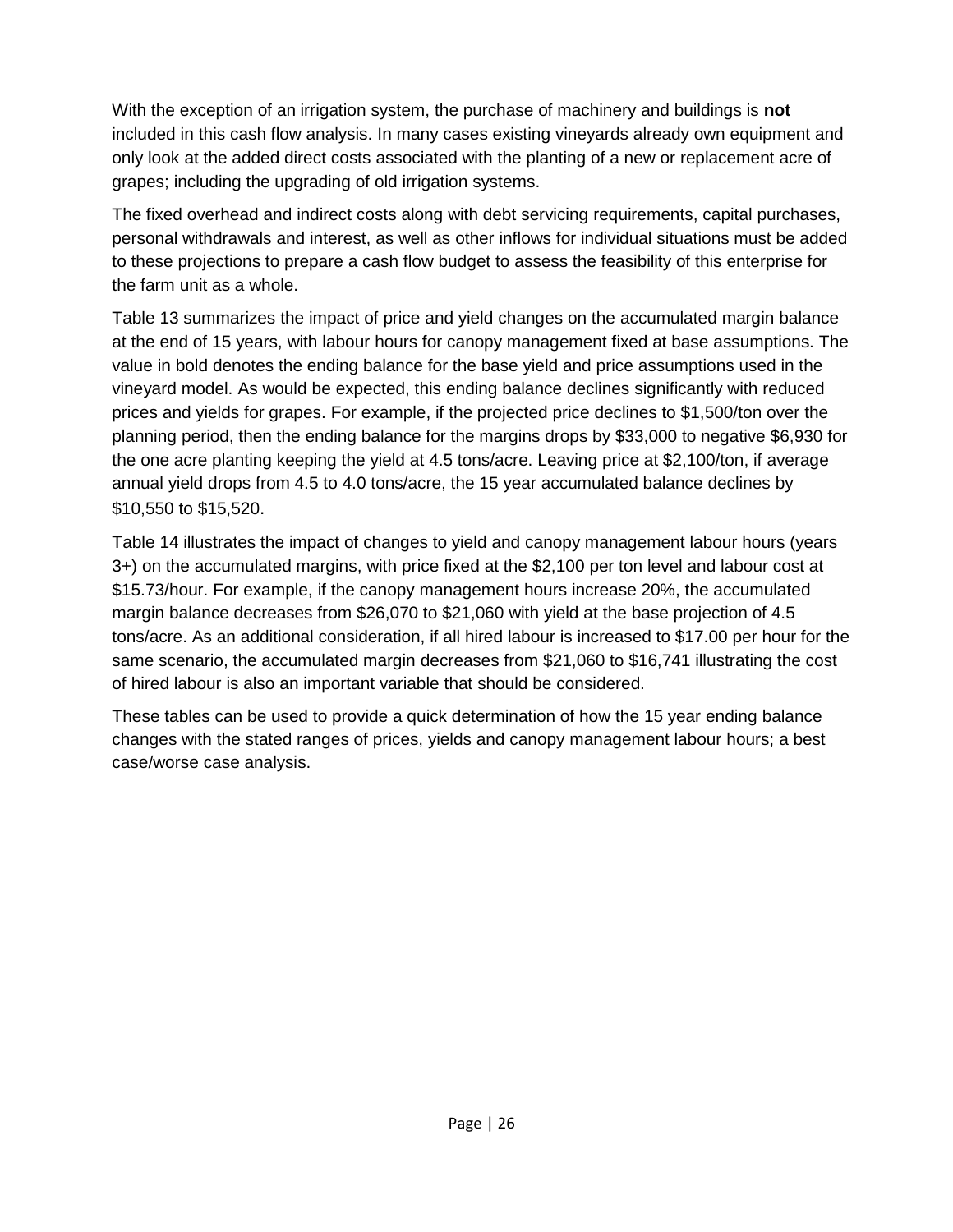| <b>TABLE 12</b>                        |           |                   |                   |        |                               |                         |                                                                     |          |          |                                                        |       |        |        |        |              |
|----------------------------------------|-----------|-------------------|-------------------|--------|-------------------------------|-------------------------|---------------------------------------------------------------------|----------|----------|--------------------------------------------------------|-------|--------|--------|--------|--------------|
|                                        |           |                   |                   |        |                               |                         | <b>CUMULATIVE CONTRIBUTION MARGIN SUMMARY (Cashflow Projection)</b> |          |          |                                                        |       |        |        |        | \$ per Acre  |
|                                        |           |                   |                   |        |                               |                         | Vinifera Wine Grape Establishment and Production                    |          |          |                                                        |       |        |        |        |              |
|                                        | Year 1    | Year <sub>2</sub> | Year <sub>3</sub> | Year 4 | Year 5                        | Year 6                  | Year 7                                                              | Year 8   |          | Year 9 Year 10 Year 11 Year 12 Year 13 Year 14 Year 15 |       |        |        |        |              |
|                                        | Planting  |                   |                   |        |                               | Average Full Production |                                                                     |          |          |                                                        |       |        |        |        |              |
|                                        |           |                   |                   |        |                               |                         |                                                                     |          |          |                                                        |       |        |        |        |              |
| <b>Direct Income</b>                   |           |                   |                   |        |                               |                         |                                                                     |          |          |                                                        |       |        |        |        |              |
| Yield (tons)                           | 0         | 0.0               | 2.0               | 3.5    | 4.5                           | 4.5                     | 4.5                                                                 | 4.5      | 4.5      | 4.5                                                    | 4.5   | 4.5    | 4.5    | 4.5    | 4.5          |
| Price (\$/ton)                         | 2,100     | 2,100             | 2,100             | 2,100  | 2,100                         | 2,100                   | 2,100                                                               | 2,100    | 2,100    | 2,100                                                  | 2,100 | 2,100  | 2,100  | 2,100  | 2,100        |
| <b>Total Direct Income</b>             | 0         | 0                 | 4,200             | 7,350  | 9,450                         | 9,450                   | 9,450                                                               | 9,450    | 9,450    | 9,450                                                  | 9,450 | 9,450  | 9,450  | 9,450  | 9,450        |
| <b>Direct Expenses</b>                 |           |                   |                   |        |                               |                         |                                                                     |          |          |                                                        |       |        |        |        |              |
| Vines *                                | 4.764     | 150               |                   |        |                               |                         |                                                                     |          |          |                                                        |       |        |        |        |              |
| Support System*                        | 4,648     |                   |                   |        |                               |                         |                                                                     |          |          |                                                        |       |        |        |        |              |
| <b>Plant Nutrients</b>                 | 175       | 100               | 100               | 100    | 100                           | 100                     | 100                                                                 | 100      | 100      | 100                                                    | 100   | 100    | 100    | 100    | 100          |
| Pesticides/Herbicides                  | 285       | 137               | 141               | 141    | 141                           | 141                     | 141                                                                 | 141      | 141      | 141                                                    | 141   | 141    | 141    | 141    | 141          |
| Machinery Fuel/Oil                     | 567       | 353               | 409               | 402    | 416                           | 416                     | 416                                                                 | 416      | 416      | 416                                                    | 416   | 416    | 416    | 416    | 416          |
| R&M                                    | 183       | 177               | 209               | 255    | 237                           | 237                     | 237                                                                 | 237      | 237      | 237                                                    | 237   | 237    | 237    | 237    | 237          |
| Hired Labour                           | 2,970     | 1,107             | 2,752             | 3.263  | 3.373                         | 3,373                   | 3,373                                                               | 3,373    | 3,373    | 3,373                                                  | 3,373 | 3,373  | 3,373  | 3,373  | 3,373        |
| <b>Contract Harvesting</b>             |           |                   | 244               | 428    | 550                           | 550                     | 550                                                                 | 550      | 550      | 550                                                    | 550   | 550    | 550    | 550    | 550          |
| Marketing                              | 25        | 25                | 45                | 60     | 70                            | 70                      | 70                                                                  | 70       | 70       | 70                                                     | 70    | 70     | 70     | 70     | 70           |
| <b>Equipment Rentals</b>               | 542       | 23                | 23                | 23     | 23                            | 23                      | 23                                                                  | 23       | 23       | 23                                                     | 23    | 23     | 23     | 23     | 23           |
| Other Supplies (Crop Ins.)             | 631       | 352               | 347               | 390    | 411                           | 411                     | 411                                                                 | 411      | 411      | 411                                                    | 411   | 411    | 411    | 411    | 411          |
| <b>Total Direct Expenses</b>           | 14,791    | 2.425             | 4,270             | 5.061  | 5.321                         | 5,321                   | 5,321                                                               | 5,321    | 5,321    | 5,321                                                  | 5,321 | 5,321  | 5,321  | 5,321  | 5,321        |
| <b>Contribution Margin</b>             | $-14,791$ | $-2,425$          | $-70$             | 2,289  | 4,129                         | 4,129                   | 4,129                                                               | 4,129    | 4,129    | 4,129                                                  | 4,129 | 4,129  | 4,129  | 4,129  | 4,129        |
| Irrigation System*                     | 4,350     |                   |                   |        |                               |                         |                                                                     |          |          |                                                        |       |        |        |        |              |
| Beginning Balance                      | 0         | $-19,141$         | $-21,566$         |        | $-21,635$ $-19,347$ $-15,218$ |                         | $-11,089$                                                           | $-6,960$ | $-2,832$ | 1,297                                                  | 5,426 | 9,555  | 13,684 | 17,812 | 21,941       |
| 0.0%<br>Interest                       | $\Omega$  | 0                 | 0                 | 0      | 0                             | 0                       | 0                                                                   | 0        | 0        | 0                                                      | 0     | 0      | 0      | 0      | $\mathbf{0}$ |
| <b>Accumulated Margin</b><br>(balance) | -19,141   |                   | -21,566 -21,635   |        | -19,347 -15,218 -11,089       |                         | $-6,960$                                                            | $-2,832$ | 1,297    | 5,426                                                  | 9,555 | 13,684 | 17,812 | 21,941 | 26,070       |

*\* May be considered Capital Items.*

*Note: Fixed costs are not included in this summary. A complete financial/business plan should be done for individual situations.*

 $\sim 100$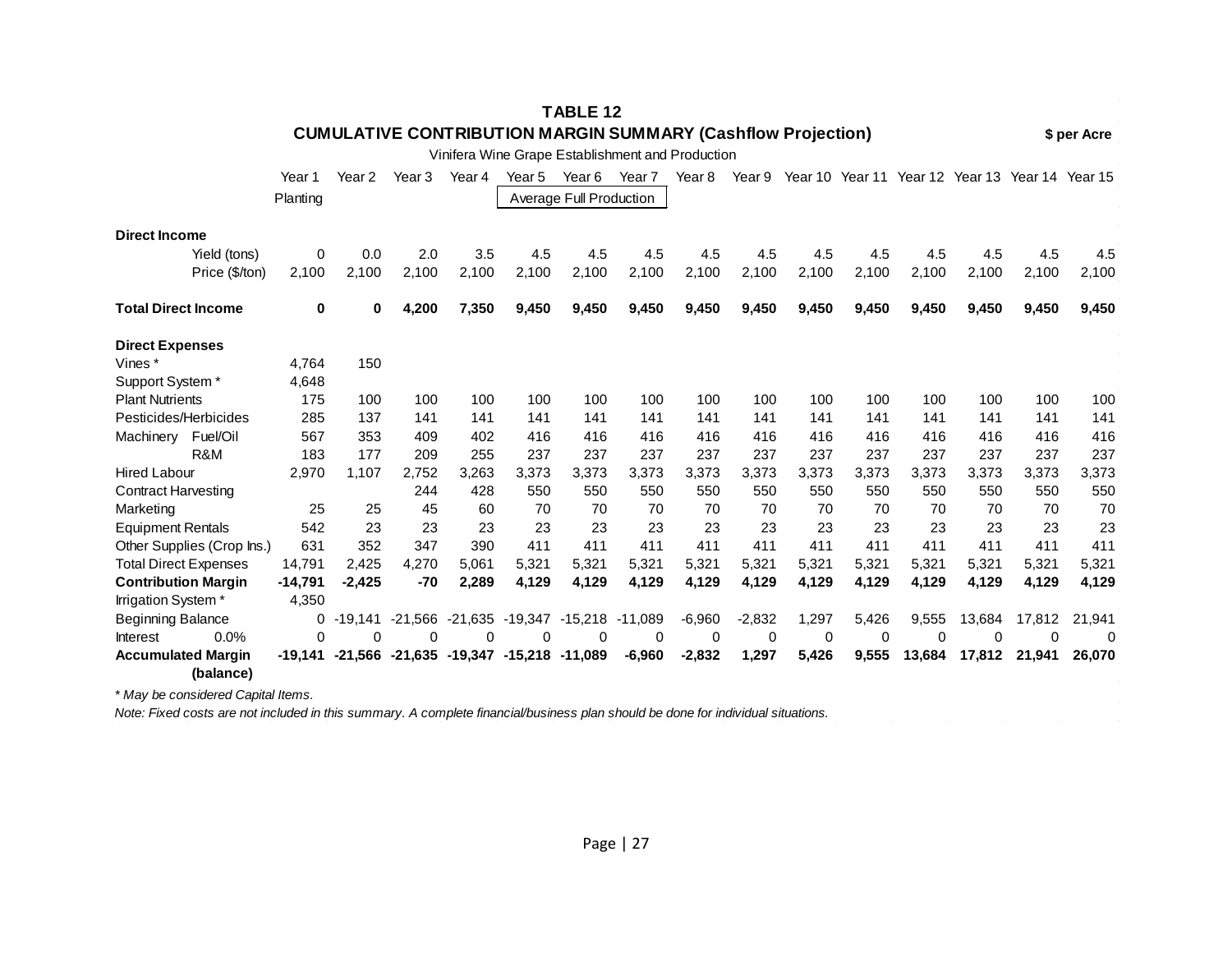#### **TABLE 13**

#### **IMPACT OF PRICE AND YIELD CHANGES ON 15 YEAR ACCUMULATED CONTRIBUTION MARGIN**

#### Vinifera Wine Grape Establishment and Production

#### **\$/Acre**

#### **Average Annual Yield at Full Production (tons/acre)**

|              |       | 3.0       | 3.5       | 3.8       | 4.0       | 4.2       | 4.5       | 5.0       | 5.5       | 6.0      |
|--------------|-------|-----------|-----------|-----------|-----------|-----------|-----------|-----------|-----------|----------|
|              | 1,200 | $-40,231$ | $-34,631$ | $-31,267$ | $-29,030$ | $-26,788$ | $-23,430$ | $-17,830$ | $-12,230$ | $-6,629$ |
|              | 1,300 | $-36,381$ | $-30,231$ | $-26,537$ | $-24,080$ | $-21,618$ | $-17,930$ | $-11,780$ | $-5,630$  | 521      |
|              | 1,400 | $-32,531$ | $-25,831$ | $-21,807$ | $-19,130$ | $-16,448$ | $-12,430$ | $-5,730$  | 970       | 7,671    |
|              | 1,500 | $-28,681$ | $-21,431$ | $-17,077$ | $-14,180$ | $-11,278$ | $-6,930$  | 320       | 7,570     | 14,821   |
| Average      | 1,700 | $-20,981$ | $-12,631$ | $-7,617$  | $-4,280$  | $-938$    | 4,070     | 12,420    | 20,770    | 29,121   |
| <b>Price</b> | 1,800 | $-17,131$ | $-8,231$  | $-2,887$  | 670       | 4,232     | 9,570     | 18,470    | 27,370    | 36,271   |
| \$/ton       | 1,900 | $-13,281$ | $-3,831$  | 1,843     | 5,620     | 9,402     | 15,070    | 24,520    | 33,970    | 43,421   |
|              | 2,000 | $-9,431$  | 569       | 6,573     | 10,570    | 14,572    | 20,570    | 30,570    | 40,570    | 50,571   |
|              | 2,100 | $-5,581$  | 4,969     | 11,303    | 15,520    | 19,742    | 26,070    | 36,620    | 47,170    | 57,721   |
|              | 2,200 | $-1,731$  | 9,369     | 16,033    | 20,470    | 24,912    | 31,570    | 42,670    | 53,770    | 64,871   |
|              | 2,400 | 5,969     | 18,169    | 25,493    | 30,370    | 35,252    | 42,570    | 54,770    | 66,970    | 79,171   |
|              | 2,700 | 17,519    | 31,369    | 39,683    | 45,220    | 50,762    | 59,070    | 72,920    | 86,770    | 100,621  |
|              | 2,900 | 25,219    | 40,169    | 49,143    | 55,120    | 61,102    | 70,070    | 85,020    | 99,970    | 114,921  |
|              | 3,000 | 29,069    | 44,569    | 53,873    | 60,070    | 66,272    | 75,570    | 91,070    | 106,570   | 122,071  |

This table shows the change in the 15 year accumulated Contribution Margins (Table 12), and illustrates the impact of the projected values for grape prices and yields with labour hours for canopy management fixed at base assumptions. An individual financing plan, including associated fixed costs and capital purchases, should be developed to determine overall feasbility.

 $\sim$ 

Values in bold denote base assumptions.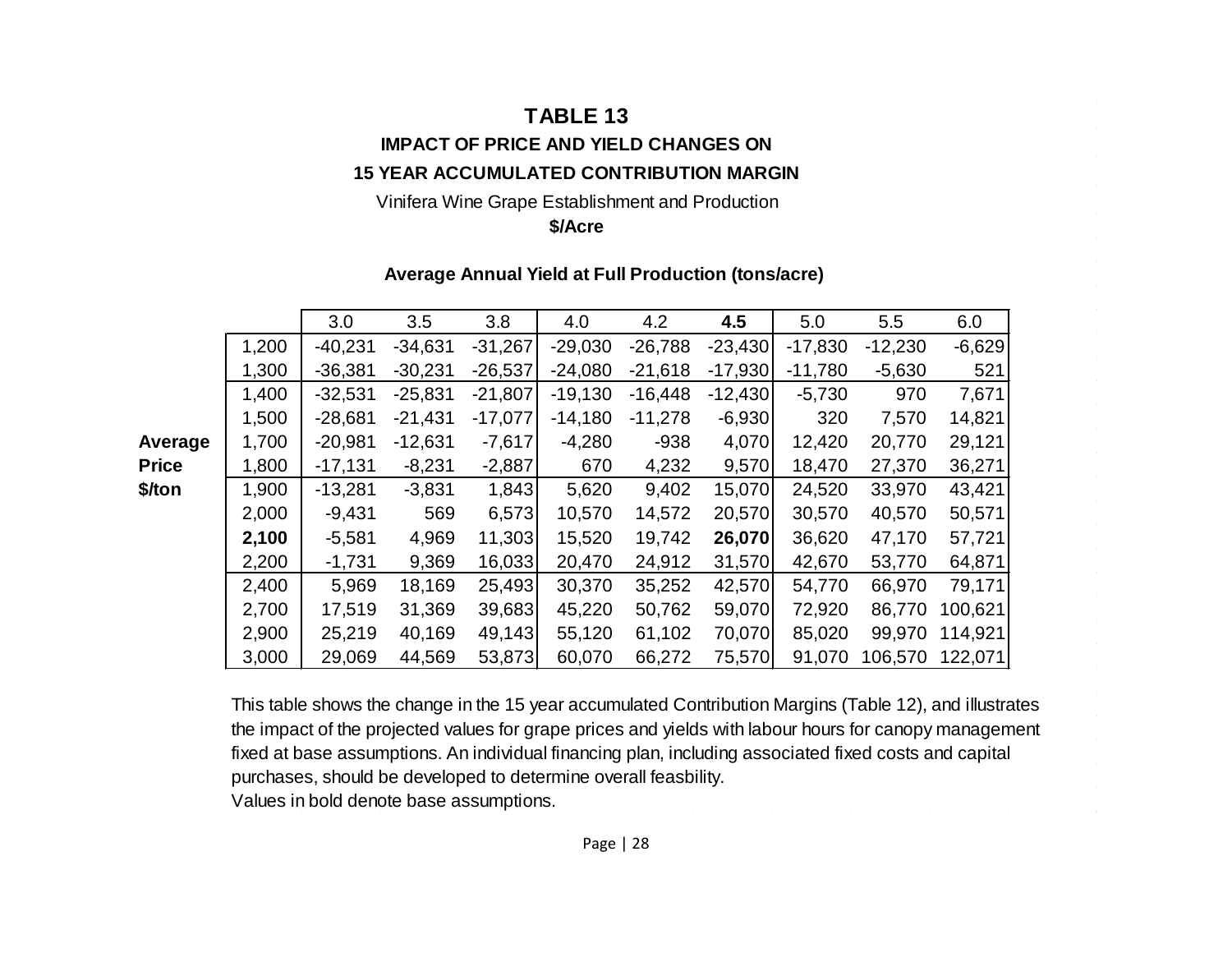#### **TABLE 14 IMPACT OF CHANGES IN YIELD AND CANOPY MANAGEMENT LABOUR HOURS ON 15 YEAR ACCUMULATED CONTRIBUTION MARGIN**

Vinifera Wine Grape Establishment and Production

**\$/Acre**

|             |      | 3.0       | 3.5      | 3.8    | 4.0    | 4.2    | 4.5    | 5.0    | 5.5    | 6.0    |
|-------------|------|-----------|----------|--------|--------|--------|--------|--------|--------|--------|
|             | 75%  | 679       | 11,230   | 17,563 | 21,780 | 26,003 | 32,330 | 42,881 | 53,431 | 63,982 |
|             | 80%  | $-573$    | 9,978    | 16,312 | 20,528 | 24,751 | 31,079 | 41,629 | 52,179 | 62,730 |
|             | 85%  | $-1,825$  | 8,726    | 15,060 | 19,276 | 23,499 | 29,827 | 40,377 | 50,927 | 61,477 |
| % of        | 90%  | $-3,077$  | 7,474    | 13,808 | 18,024 | 22,247 | 28,574 | 39,125 | 49,675 | 60,225 |
| Canopy      | 95%  | $-4,329$  | 6,221    | 12,555 | 16,772 | 20,994 | 27,322 | 37,873 | 48,423 | 58,973 |
| Mgt.        | 100% | $-5,581$  | 4,969    | 11,303 | 15,520 | 19,742 | 26,070 | 36,620 | 47,170 | 57,721 |
| <b>Base</b> | 105% | $-6,833$  | 3,717    | 10,051 | 14,267 | 18,490 | 24,818 | 35,368 | 45,918 | 56,468 |
| Hours/ac    | 109% | $-7,835$  | 2,715    | 9,049  | 13,265 | 17,488 | 23,816 | 34,366 | 44,916 | 55,466 |
| (Yr.3 +)    | 112% | $-8,587$  | 1,964    | 8,297  | 12,514 | 16,736 | 23,064 | 33,614 | 44,165 | 54,715 |
|             | 115% | $-9,338$  | 1,212    | 7,546  | 11,762 | 15,985 | 22,313 | 32,863 | 43,413 | 53,963 |
|             | 120% | $-10,591$ | $-40$    | 6,293  | 10,510 | 14,732 | 21,060 | 31,610 | 42,160 | 52,710 |
|             | 125% | $-11,843$ | $-1,293$ | 5,041  | 9,257  | 13,480 | 19,807 | 30,358 | 40,908 | 51,458 |
|             | 130% | $-13,096$ | $-2,546$ | 3,788  | 8,004  | 12,227 | 18,555 | 29,105 | 39,655 | 50,205 |

#### **Average Annual Yield at Full Production (tons/acre)**

This table shows the change in the 15 year accumulated Contribution Margins (Table 12), and illustrates the impact of the projected values for grape yields and labour hours for canopy management (years 3 +) with price constant at \$2,100/ton. An individual financing plan, including associated fixed costs and capital purchases, should be developed to determine overall feasbility. Values in bold denote base assumptions.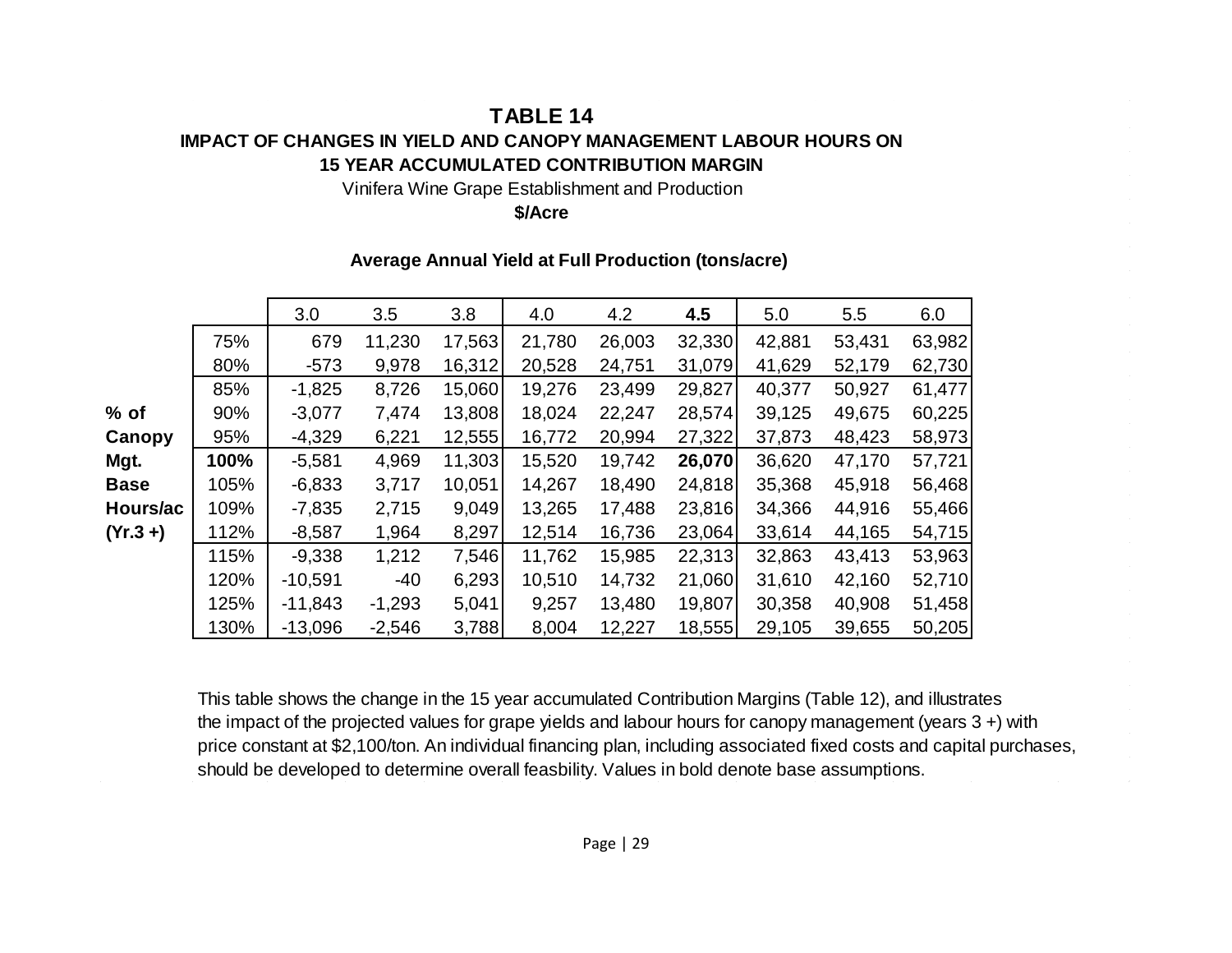#### **ANALYSIS- AVERAGE FULL PRODUCTION YEAR**

The previous sections looked at the collective establishment and full production years over a 15 year period with some sensitivity to overall accumulated contribution margins. As part of a closer assessment of the impact of risk on the vineyard, this section focuses on an average full production year of the vineyard and looks at the sensitivity of the key profitability variables of price, yield and canopy management labour hours. Table 15 summarizes the direct income and direct expenses for an average full production year for this 10 acre vinifera wine grape planting. There is a worksheet in Appendix 1 that provides this information along with space to enter specific farm estimates in projecting a net farm income for individual situations.

The total direct expenses for 10 acres are \$53,212 or \$1,182 per ton of grapes produced. The total hired labour cost is \$33,729 (canopy management and general) which accounts for 63.4% of the direct expenses, followed by machinery costs at 12.3%, contract harvesting at 10.3% and other supplies at 7.7%. While these values will vary for different vineyards, it is important to recognize the cost breakdown in terms of the relative impact on the contribution margin. In this case, improving labour efficiencies might result in cost savings.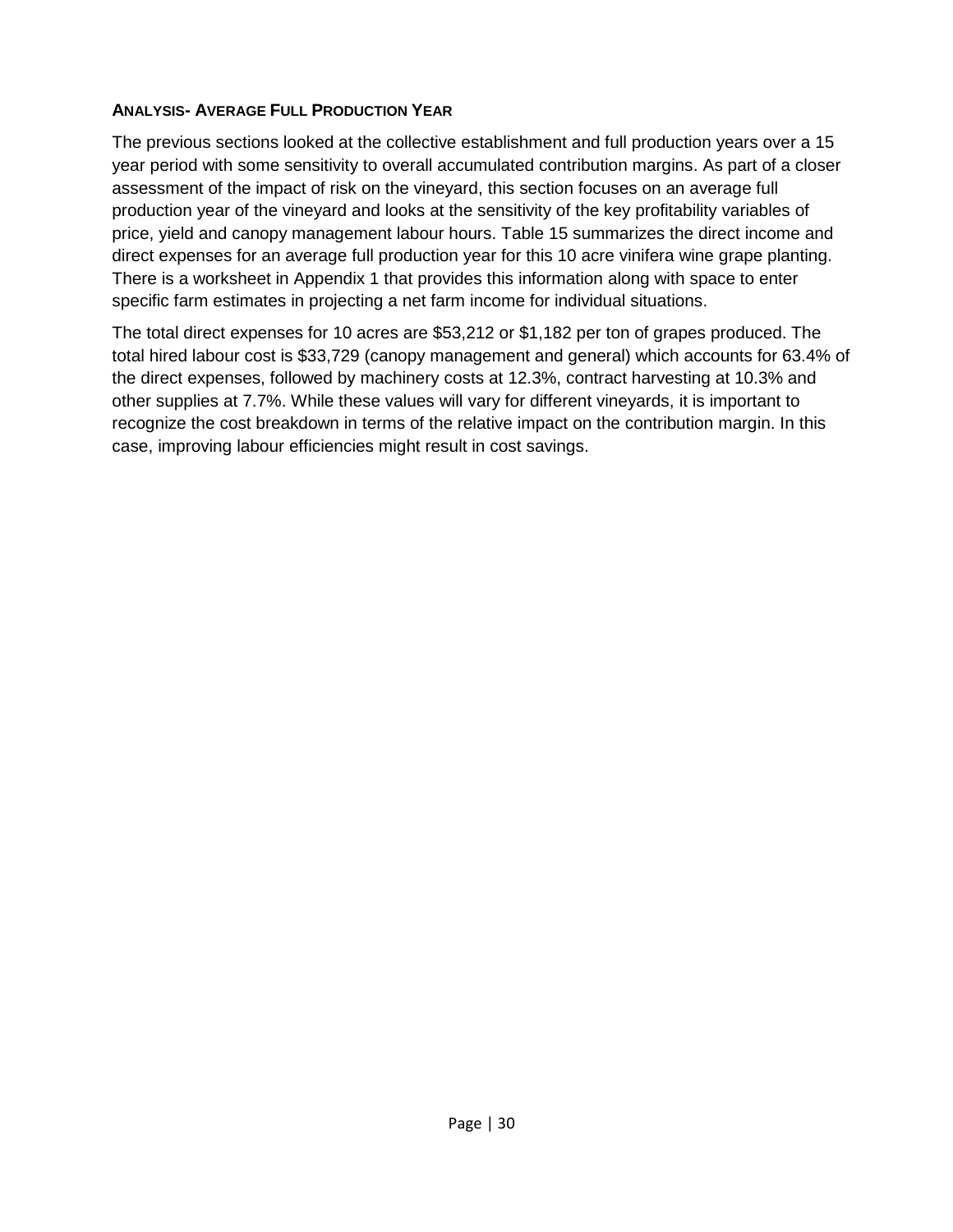|  |  | Table 15: Contribution Margin- 10 Acre Vineyard (Average Full Production Year) |  |  |
|--|--|--------------------------------------------------------------------------------|--|--|
|  |  |                                                                                |  |  |

| Income                                     |                              | Vineyard | <b>Per Ton</b> | % of Total       |
|--------------------------------------------|------------------------------|----------|----------------|------------------|
| Yield- 4.5 tons/acre<br>Price- \$2,100/ton |                              | 94,500   | 2,100          | 100              |
| <b>Direct Expenses</b>                     |                              |          |                |                  |
|                                            | <b>Plant Nutrients</b>       | 1,000    | 22.2           | 1.9              |
|                                            | <b>Crop Protection</b>       | 1,410    | 31.3           | 2.6              |
|                                            | Machinery- Fuel/Oil          | 4,159    | 92.4           | 7.8              |
|                                            | Machinery-R&M                | 2,370    | 52.7           | 4.5              |
|                                            | Labour- Canopy<br>Management | 18,561   | 412.5          | 34.9             |
|                                            | Labour- General              | 15,168   | 337.1          | 28.5             |
|                                            | <b>Contract Harvesting</b>   | 5,500    | 122.2          | 10.3             |
|                                            | Marketing/Association Fees   | 700      | 15.6           | $\overline{1.3}$ |
|                                            | Equipment Rentals            | 230      | 5.1            | 0.4              |
|                                            | <b>Other Supplies</b>        | 4,114    | 91.4           | 7.7              |
| <b>Total Direct Expenses</b>               |                              | 53,212   | 1,182          | 100              |
| <b>Contribution Margin*</b>                |                              | 41,288   | 917            | 43.7             |

*\*Note: Contribution Margin is 43.7% of Income*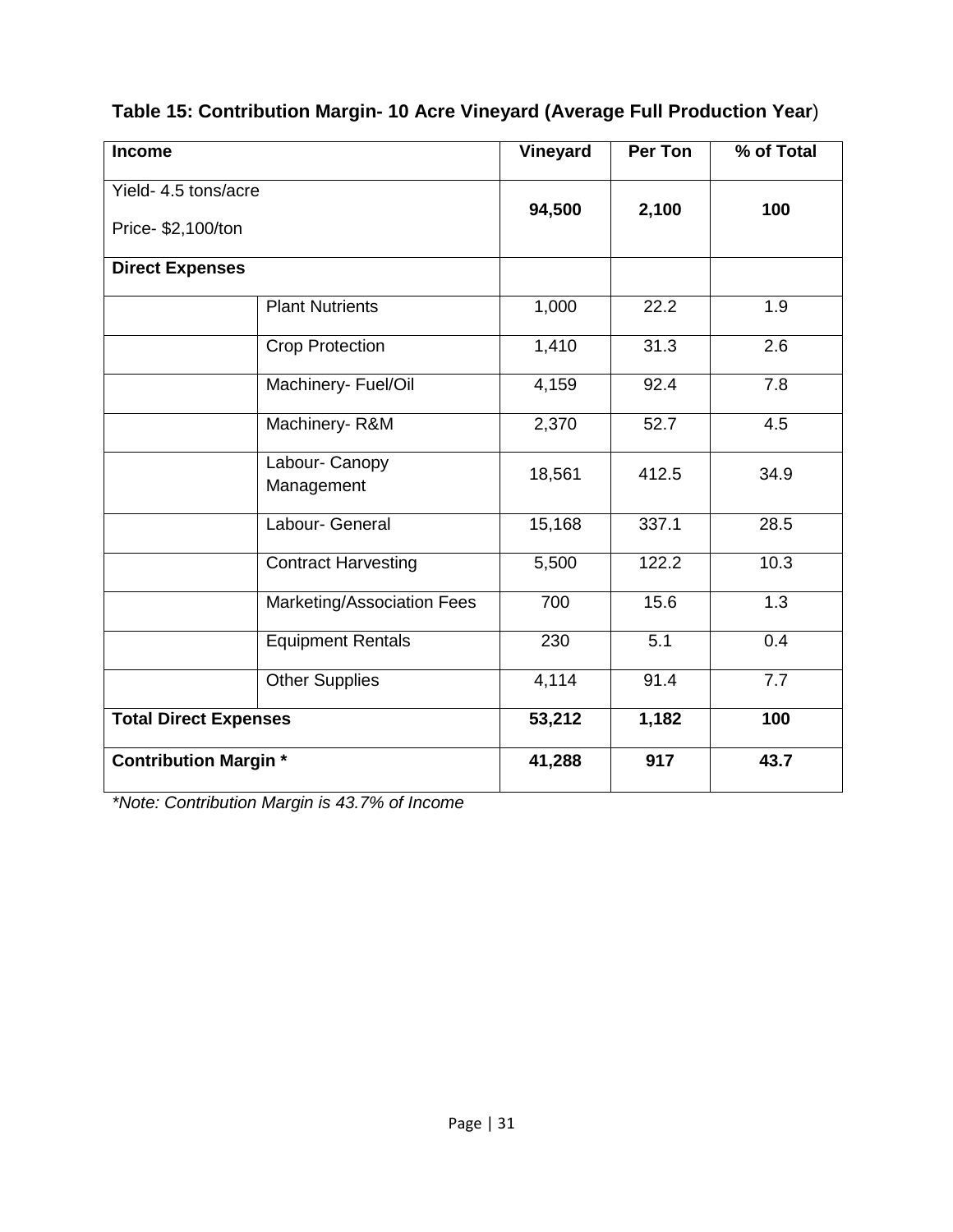### <span id="page-35-0"></span>**VII. Impact of Changes in Key Variables**

Tables 16 through 18 show the impact of changes to the key variables on the 10 acre contribution margin for an average full production year. For example, a 19% reduction in the price from \$2,100 per ton to \$1,700 per ton results in a 44% decrease in the margin of \$18,000 from \$41,288 to \$23,288. A 15.6% decrease in yield to 3.8 tons (with price fixed at \$2,100/ton) results in a 32.5% reduction in the contribution margin to \$27,863. In terms of the canopy management labour hours, increasing the annual hours per acre from 118 to 129 hours per acre reduces the contribution margin to \$39,322. Conversely, reducing the hours to 100 hours per acre increases the margin to \$44,237. Similar changes to the margin occur with changes between price per ton and canopy management labour hours in Table 18. Looking at the impact of these variables on the contribution margin is helpful in seeing which variables have the biggest impact on the margin and in adjusting financial projections to suit specific situations and expectations.

This analysis can also be looked at by considering likelihood of variations to the key risk factors of price, yield and labour costs. The tables have been divided up into sections to illustrate possible ranges for the best case, worse case and most likely case scenarios. The shaded area in the middle would be the intersection of the most likely outcomes for the two variables. The determination of where these break-outs are will vary for each situation and risk assessment and are presented simply for illustrative purposes.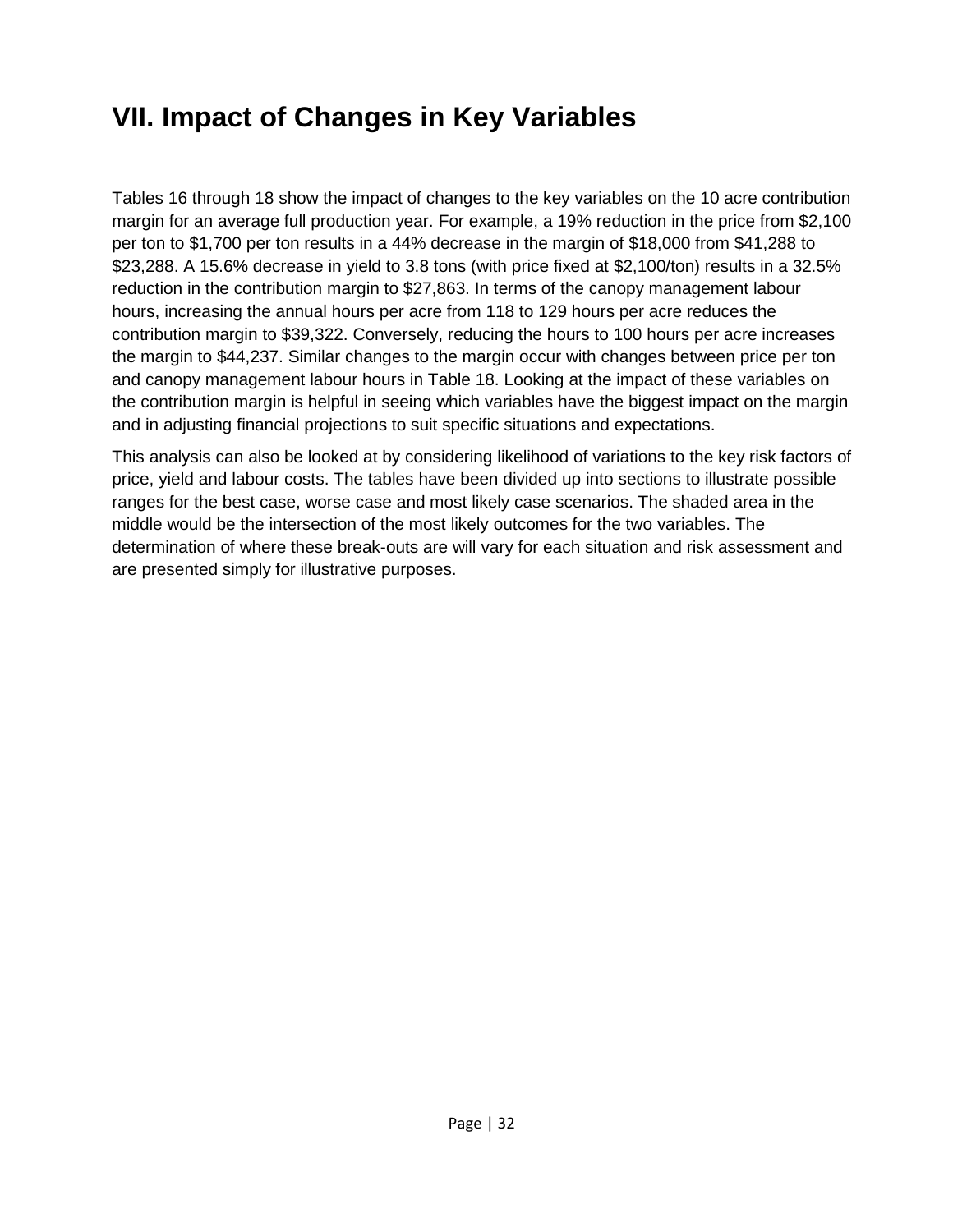#### **TABLE 16 IMPACT OF YIELD AND PRICE CHANGES ON FULL PRODUCTION YEAR CONTRIBUTION MARGIN \***

10 Acre Vineyard Okanagan Valley

#### **Average Annual Yield at Full Production (tons/acre)**

|              |       | 3.0       | 3.5      | 3.8      | 4.0      | 4.5    | 5.0    | 5.5     | 6.0     | 6.5     |
|--------------|-------|-----------|----------|----------|----------|--------|--------|---------|---------|---------|
|              | 1,200 | $-14,487$ | $-9,395$ | $-6,337$ | $-4,303$ | 788    | 5,880  | 10,971  | 16,062  | 21,154  |
|              | 1,300 | $-11,487$ | $-5,895$ | $-2,537$ | $-303$   | 5,288  | 10,880 | 16,471  | 22,062  | 27,654  |
|              | 1,400 | $-8,487$  | $-2,395$ | 1,263    | 3,697    | 9,788  | 15,880 | 21,971  | 28,062  | 34,154  |
|              | 1,500 | $-5,487$  | 1,105    | 5,063    | 7,697    | 14,288 | 20,880 | 27,471  | 34,062  | 40,654  |
|              | 1,700 | 513       | 8,105    | 12,663   | 15,697   | 23,288 | 30,880 | 38,471  | 46,062  | 53,654  |
| Average      | 1,800 | 3,513     | 11,605   | 16,463   | 19,697   | 27,788 | 35,880 | 43,971  | 52,062  | 60,154  |
| <b>Price</b> | 1,900 | 6,513     | 15,105   | 20,263   | 23,697   | 32,288 | 40,880 | 49,471  | 58,062  | 66,654  |
| \$/ton       | 2,000 | 9,513     | 18,605   | 24,063   | 27,697   | 36,788 | 45,880 | 54,971  | 64,062  | 73,154  |
|              | 2,100 | 12,513    | 22,105   | 27,863   | 31,697   | 41,288 | 50,880 | 60,471  | 70,062  | 79,654  |
|              | 2,200 | 15,513    | 25,605   | 31,663   | 35,697   | 45,788 | 55,880 | 65,971  | 76,062  | 86,154  |
|              | 2,400 | 21,513    | 32,605   | 39,263   | 43,697   | 54,788 | 65,880 | 76,971  | 88,062  | 99,154  |
|              | 2,700 | 30,513    | 43,105   | 50,663   | 55,697   | 68,288 | 80,880 | 93,471  | 106,062 | 118,654 |
|              | 2,900 | 36,513    | 50,105   | 58,263   | 63,697   | 77,288 | 90,880 | 104,471 | 118,062 | 131,654 |
|              | 3,000 | 39,513    | 53,605   | 62,063   | 67,697   | 81,788 | 95,880 | 109,971 | 124,062 | 138,154 |

*\* With Canopy Management Labour at 118.0 hours/acre*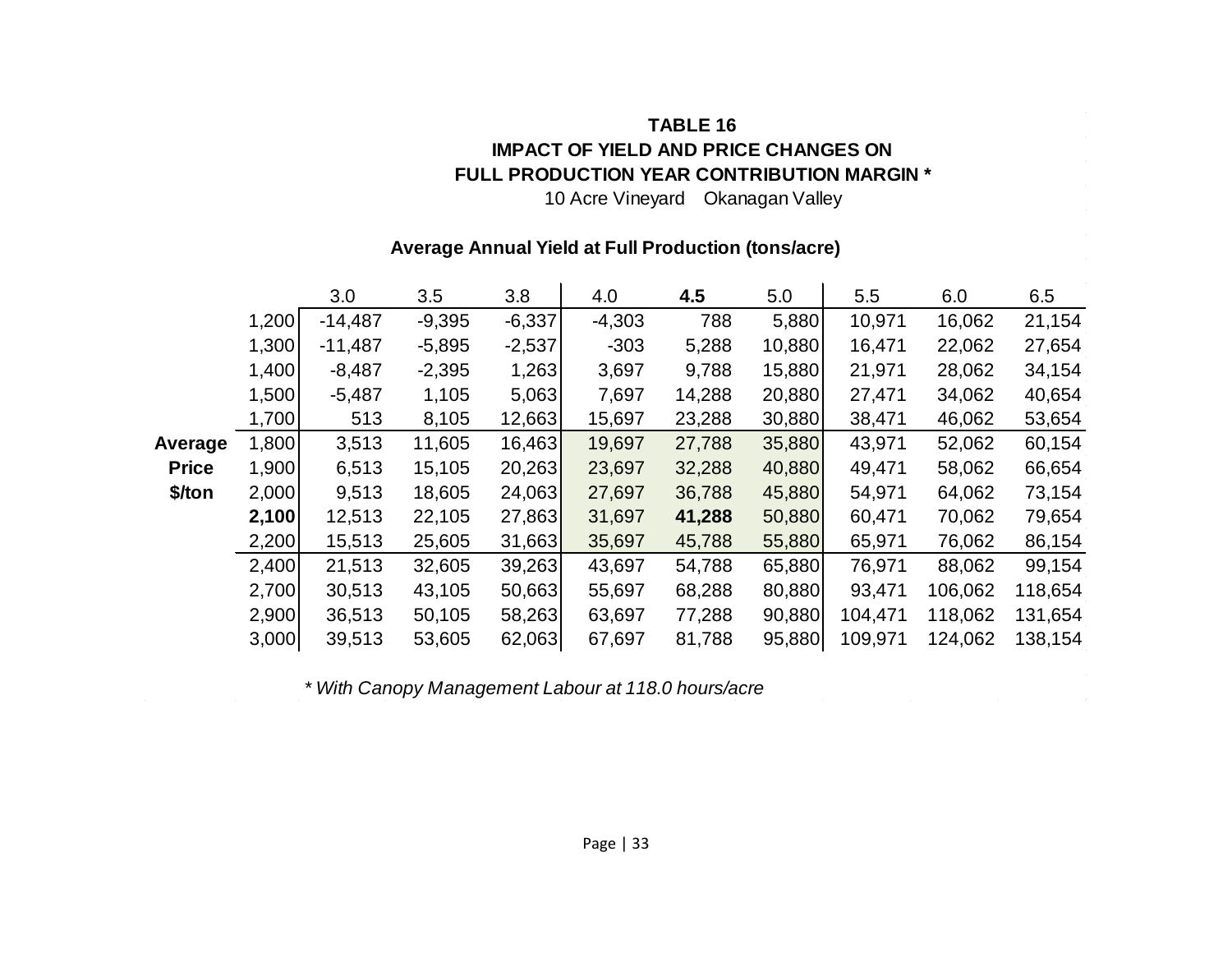#### **TABLE 17 IMPACT OF YIELD AND CANOPY MANAGEMENT LABOUR HOUR CHANGES ON FULL PRODUCTION YEAR CONTRIBUTION MARGIN \***

10 Acre Vineyard Okanagan Valley

#### **Average Annual Yield at Full Production (tons/acre)**

|              |       | 3.0    | 3.5    | 3.8    | 4.0    | 4.5    | 5.0    | 5.5    | 6.0    | 6.5    |
|--------------|-------|--------|--------|--------|--------|--------|--------|--------|--------|--------|
|              | 88.5  | 17,428 | 27,020 | 32,778 | 36,612 | 46,203 | 55,795 | 65,386 | 74,978 | 84,569 |
|              | 94.4  | 16,445 | 26,037 | 31,795 | 35,629 | 45,220 | 54,812 | 64,403 | 73,995 | 83,586 |
|              | 100.3 | 15,462 | 25,054 | 30,812 | 34,646 | 44,237 | 53,829 | 63,420 | 73,012 | 82,603 |
| Canopy       | 106.2 | 14,479 | 24,071 | 29,829 | 33,663 | 43,254 | 52,846 | 62,437 | 72,029 | 81,620 |
| Mgt.         | 112.1 | 13,496 | 23,088 | 28,846 | 32,680 | 42,271 | 51,863 | 61,454 | 71,046 | 80,637 |
| <b>Hours</b> | 118.0 | 12,513 | 22,105 | 27,863 | 31,697 | 41,288 | 50,880 | 60,471 | 70,062 | 79,654 |
| per Acre     | 123.9 | 11,530 | 21,122 | 26,880 | 30,713 | 40,305 | 49,896 | 59,488 | 69,079 | 78,670 |
| $(A \vee g.$ | 129.8 | 10,547 | 20,138 | 25,897 | 29,730 | 39,322 | 48,913 | 58,504 | 68,096 | 77,687 |
| <b>Full</b>  | 135.7 | 9,564  | 19,155 | 24,913 | 28,747 | 38,338 | 47,930 | 57,521 | 67,112 | 76,704 |
| Prod'n.      | 141.6 | 8,580  | 18,172 | 23,930 | 27,763 | 37,355 | 46,946 | 56,538 | 66,129 | 75,720 |
| Year)        | 147.5 | 7,597  | 17,188 | 22,947 | 26,780 | 36,371 | 45,963 | 55,554 | 65,145 | 74,737 |
|              | 153.4 | 6,613  | 16,205 | 21,963 | 25,796 | 35,388 | 44,979 | 54,570 | 64,162 | 73,753 |

*\* With Price at \$2,100/ton*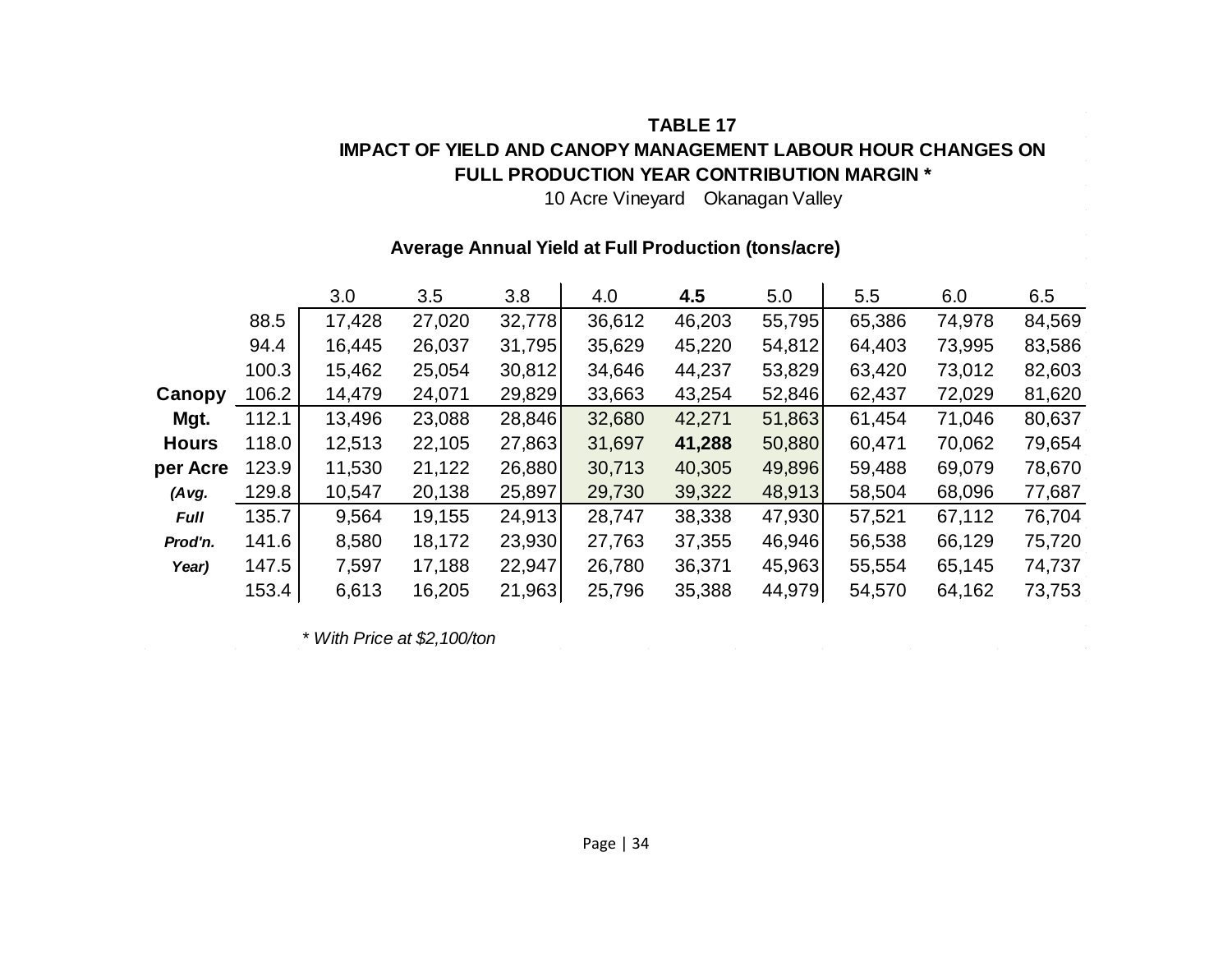#### **TABLE 18 IMPACT OF PRICE AND CANOPY MANAGEMENT LABOUR HOUR CHANGES ON FULL PRODUCTION YEAR CONTRIBUTION MARGIN \***

10 Acre Vineyard Okanagan Valley

 $\sim 10^{11}$ 

 $\sim 100$ 

#### **Average Price (\$/ton)**

|              |       | 1,100    | 1,300  | 1,500  | 1,700  | 1,900  | 2,100  | 2,300  | 2,500  | 3,000  |
|--------------|-------|----------|--------|--------|--------|--------|--------|--------|--------|--------|
|              | 88.5  | 1,203    | 10,203 | 19,203 | 28,203 | 37,203 | 46,203 | 55,203 | 64,203 | 86,703 |
|              | 94.4  | 220      | 9,220  | 18,220 | 27,220 | 36,220 | 45,220 | 54,220 | 63,220 | 85,720 |
|              | 100.3 | $-763$   | 8,237  | 17,237 | 26,237 | 35,237 | 44,237 | 53,237 | 62,237 | 84,737 |
| Canopy       | 106.2 | $-1,746$ | 7,254  | 16,254 | 25,254 | 34,254 | 43,254 | 52,254 | 61,254 | 83,754 |
| Mgt.         | 112.1 | $-2,729$ | 6,271  | 15,271 | 24,271 | 33,271 | 42,271 | 51,271 | 60,271 | 82,771 |
| <b>Hours</b> | 118.0 | $-3,712$ | 5,288  | 14,288 | 23,288 | 32,288 | 41,288 | 50,288 | 59,288 | 81,788 |
| per Acre     | 123.9 | $-4,695$ | 4,305  | 13,305 | 22,305 | 31,305 | 40,305 | 49,305 | 58,305 | 80,805 |
| (Avg.        | 129.8 | $-5,678$ | 3,322  | 12,322 | 21,322 | 30,322 | 39,322 | 48,322 | 57,322 | 79,822 |
| <b>Full</b>  | 135.7 | $-6,662$ | 2,338  | 11,338 | 20,338 | 29,338 | 38,338 | 47,338 | 56,338 | 78,838 |
| Prod'n.      | 141.6 | $-7,645$ | 1,355  | 10,355 | 19,355 | 28,355 | 37,355 | 46,355 | 55,355 | 77,855 |
| Year)        | 147.5 | $-8,629$ | 371    | 9,371  | 18,371 | 27,371 | 36,371 | 45,371 | 54,371 | 76,871 |
|              | 153.4 | $-9,612$ | $-612$ | 8,388  | 17,388 | 26,388 | 35,388 | 44,388 | 53,388 | 75,888 |

 $\mathcal{L}_{\mathcal{L}}$ 

*\* With Yield at 4.5 tons/acre*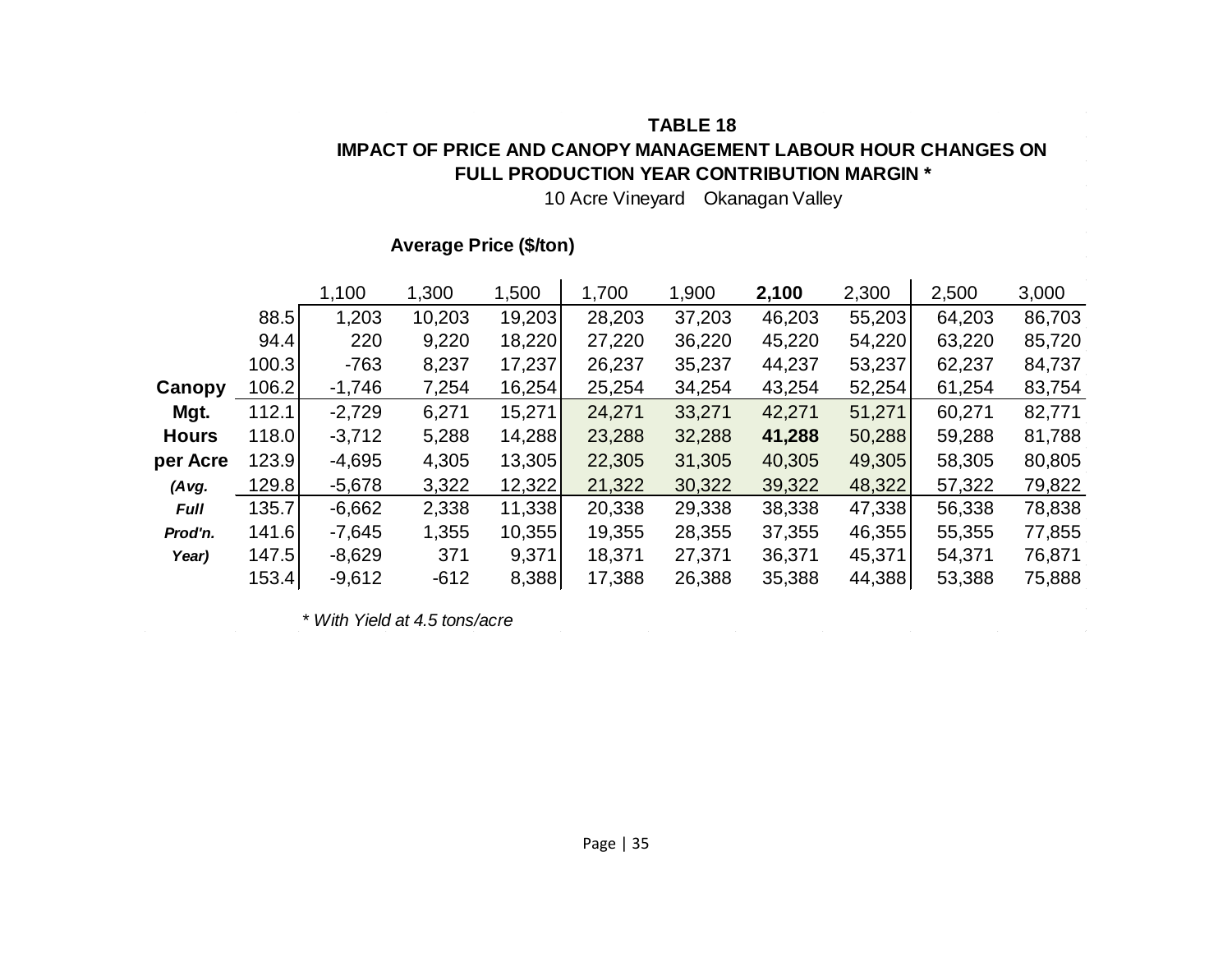#### **INTERNAL RATE OF RETURN**

The internal rate of return (IRR) is one estimate of potential profitability that is used to evaluate or compare various investments that have a longer time frame in terms of income generating capacity, and is essentially the rate of capital growth within the project. IRR relates the concepts of discounting and the present value of future dollars. In this case, IRR is the discount rate that results in the benefits (direct income) being equal to the relevant costs (direct expenses) for the vineyard and is calculated using only the projected contribution margins for the planting over 15 years. The IRR for this study is 10.3%. The table in Appendix 4 summarizes the impact of changes in prices and yields on the IRR in this vineyard.

The internal rate of return can be compared to a market or external rate of return, such as accounts in financial institutions, T-bills or other investments. From a strictly economic perspective, the investment would be made when the projected return for the vineyard is greater than the rate for alternative investments. However for individual situations, consideration of fixed and indirect expenses and taxation, in addition to business goals, risks and other factors will need to be considered in making a final investment decision on whether to plant vinifera wine grapes.

#### **RISK ASSESSMENT**

Risk assessment forms the foundation of an effective enterprise risk management program. In enterprise risk management, a risk is defined as a possible event or circumstance that can have negative influences on the enterprise in question; in this case a new 10 acre vinifera wine grape planting.

There are critical success factors that make an investment profitable. The financial projections in this study assume good management and outcomes supporting a profitable and successful venture. Assessing the various sources of risk, their severity or impact, and the probability of occurrence is important in developing strategies to mitigate and manage risk. This section discusses potential sources of risk on the vineyard and ideas on the process to evaluate them in preparing a risk management plan as part of an overall farm business plan and financial projections.

There numerous sources of risks associated with a vinifera wine grape enterprise; both internal and external. They all could potentially have an impact on the key variables of price, yield and costs (including labour), and the contribution margin projections for the vineyard. The following list of factors is intended as a guideline to ask questions for specific vineyards and is not exhaustive.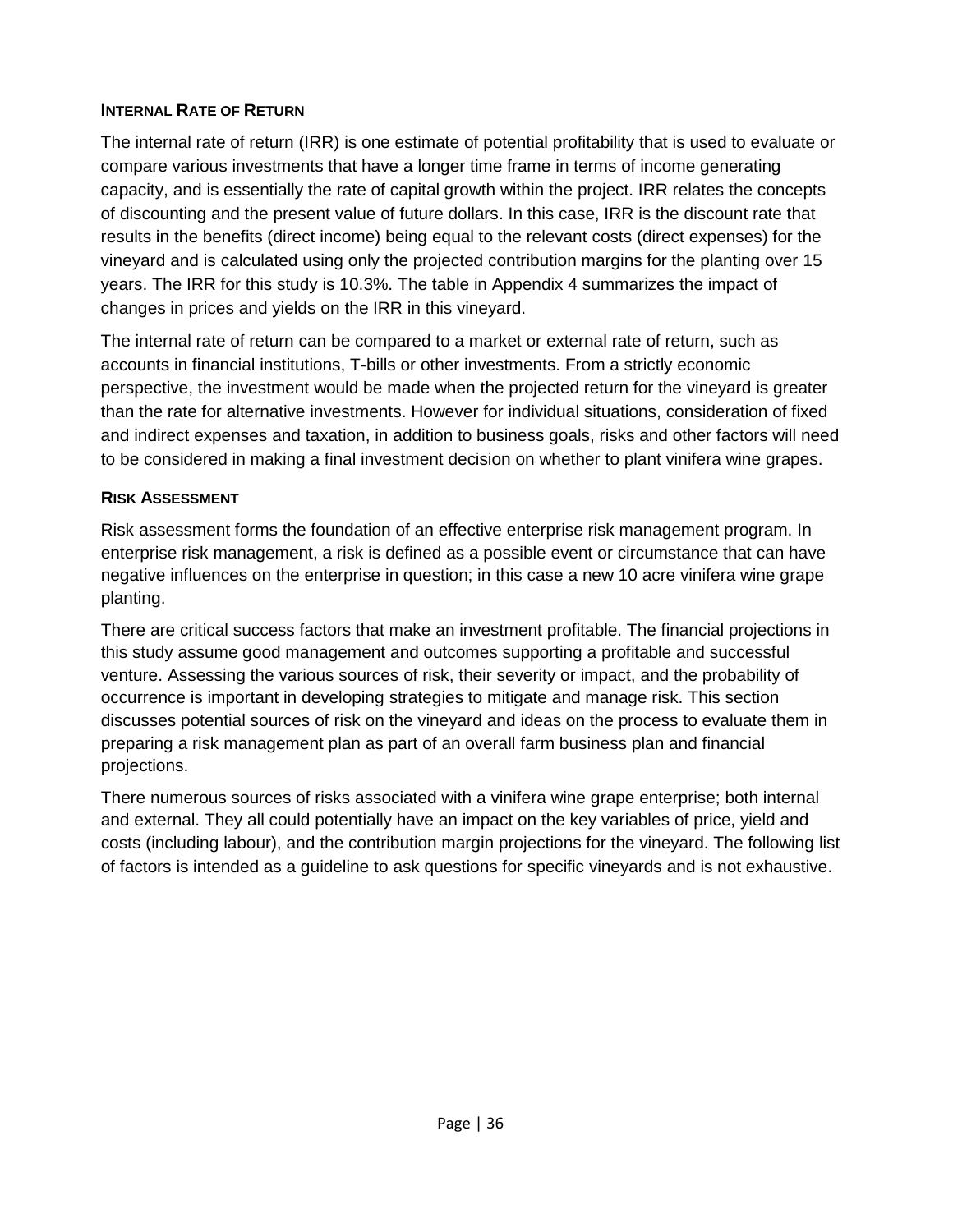#### **Sources of Risk - Vineyard Wine Grape Enterprise**

| Markets/marketing            | <b>Varietal Selection</b> | <b>Grape Quality</b>     |
|------------------------------|---------------------------|--------------------------|
| <b>Contract Requirements</b> | Weather/Climate           | Financial                |
| <b>Crop Protection</b>       | Soil                      | <b>Business</b>          |
| <b>Land Suitability</b>      | <b>Disease</b>            | Supply of Grapes         |
| Water                        | <b>Production methods</b> | Political                |
| <b>Crop Protection</b>       | Labour                    | <b>Government Policy</b> |
| <b>Pest Control</b>          | Environment               | Taxation                 |

As each location and situation varies, it is important that an individual risk assessment be conducted. To assist in establishing the sources of risk for individual operations, take each factor and identify potential issues within them that would result in some degree of risk impacting the financial projections. From that, assess what the level of impact and probability of occurrence would be. Then determine the level of control you have and identify potential options to manage or mitigate the risks. As an example, this study uses production insurance to cover the risks of vine and crop losses. It is one of many strategies that farm managers can incorporate into their risk plan.

Another area of risk is price. Looking at the range of prices for wine grapes both within and between varieties points to a significant degree of risk. Strategies and production practices to secure markets and produce a good volume of high quality grapes that are in demand need to be established to meet the projected revenues in the vineyard.

It can also be useful to rank the risks into those with high impact and high probability and those with low probability and impact. This can help in putting a focus on managing those of greatest likelihood of occurrence and impact on the success of the vineyard.

This assessment will help in making a more informed decision on whether or not to invest in a vinifera wine grape planting as well as in managing towards a profitable vineyard enterprise.

Addition resources on managing risk can be found on various websites. A few references are listed below:

- SmartfarmBC <http://www.smartfarmbc.ca/content/risk-management>
- Business Risk Management Programs, BC Ministry of Agriculture <http://www.agf.gov.bc.ca/rm/index.htm>
- Farm Business Risk Assessment Profile, B.C. Ministry of Agriculture [http://www.al.gov.bc.ca/busmgmt/Bus\\_RiskAssessment/RiskAssessment.html](http://www.al.gov.bc.ca/busmgmt/Bus_RiskAssessment/RiskAssessment.html)
- Risk Choices, Alberta Agriculture [http://www1.agric.gov.ab.ca/\\$department/deptdocs.nsf/all/bmi12491](http://www1.agric.gov.ab.ca/$department/deptdocs.nsf/all/bmi12491)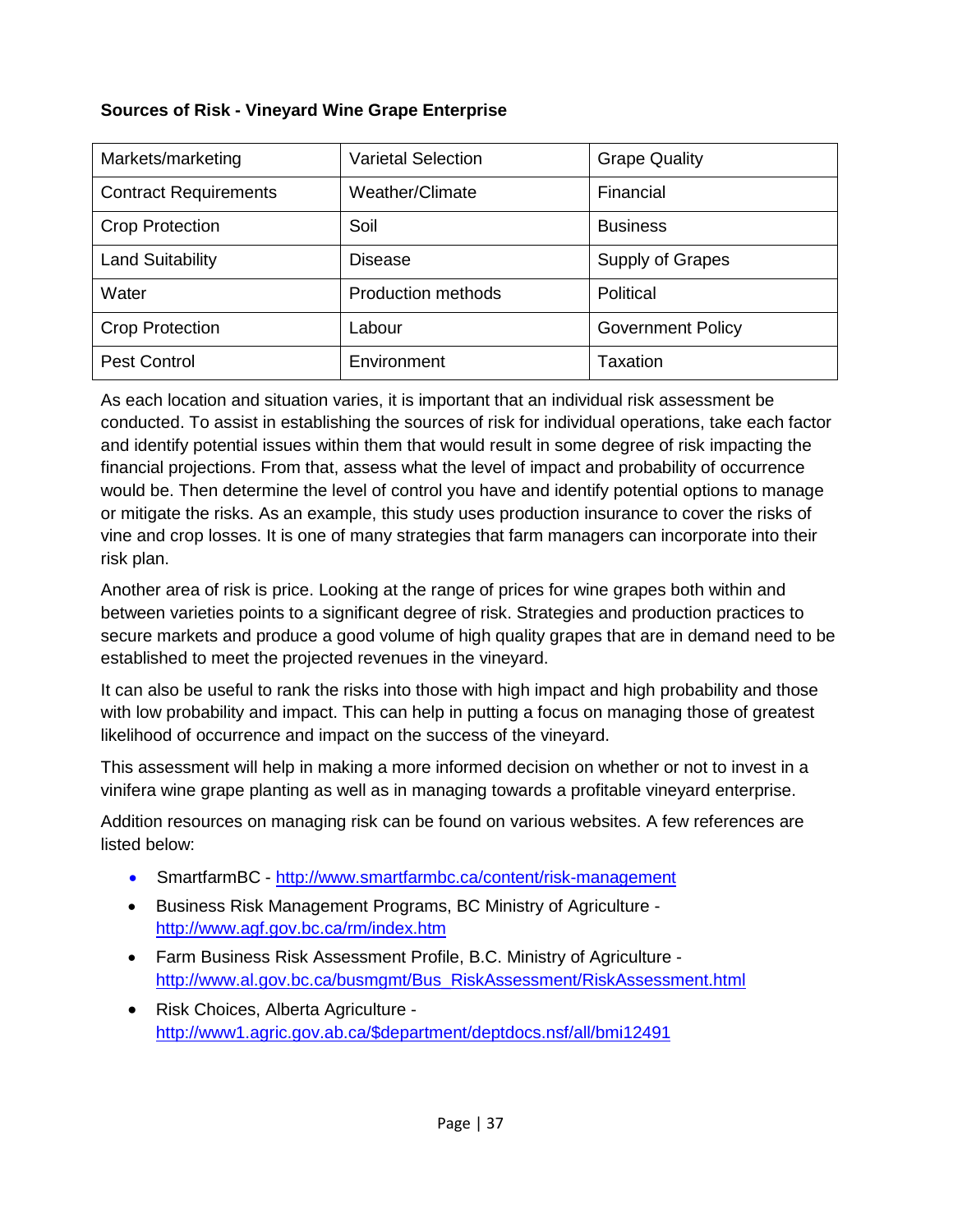### <span id="page-41-0"></span>**APPENDICES**

### <span id="page-41-1"></span>**Appendix 1 - Net Farm Income Worksheet**

#### **NET FARM INCOME WORKSHEET**

|                                        | 10 Acre Vineyard Okanagan Valley (Average Full Production Year)              |              |                | Your Farm        |
|----------------------------------------|------------------------------------------------------------------------------|--------------|----------------|------------------|
| <b>Income</b>                          |                                                                              | Vineyard     | <b>Per Ton</b> | <b>Estimates</b> |
| Yield                                  | Price                                                                        | 45.0 tons    |                |                  |
| 4.5 / Ac.                              | \$2,100 /ton                                                                 | \$<br>94,500 |                |                  |
| <b>TOTAL</b>                           |                                                                              | \$<br>94,500 | \$<br>2,100    |                  |
| <b>Direct Expenses</b>                 |                                                                              |              |                |                  |
| <b>Plant Nutrients</b>                 |                                                                              | \$<br>1,000  | \$<br>22.22    |                  |
| <b>Crop Protection</b>                 |                                                                              | \$<br>1,410  | \$<br>31.34    |                  |
| Machinery Fuel/Oil                     |                                                                              | \$<br>4,159  | \$<br>92.42    |                  |
|                                        | R&M                                                                          | \$<br>2,370  | \$<br>52.67    |                  |
| Labour                                 | Canopy Management                                                            | \$<br>18,561 | \$<br>412.48   |                  |
|                                        | General                                                                      | \$<br>15,168 | \$<br>337.06   |                  |
| <b>Contract Harvesting</b>             |                                                                              | \$<br>5,500  | \$<br>122.22   |                  |
| Marketing                              |                                                                              | \$<br>700    | \$<br>15.56    |                  |
| <b>Equipment Rentals</b>               |                                                                              | \$<br>230    | \$<br>5.11     |                  |
|                                        | Other Supplies (Prod'n Ins.)                                                 | \$<br>4,114  | \$<br>91.41    |                  |
| <b>Total Direct Expenses</b>           |                                                                              | \$<br>53,212 | \$<br>1,182.49 |                  |
| <b>CONTRIBUTION MARGIN</b>             |                                                                              | \$<br>41,288 | \$<br>918      |                  |
| <b>Indirect Expenses (Fixed Costs)</b> |                                                                              |              |                |                  |
| Accounting & legal                     |                                                                              |              |                |                  |
| <b>Bank charges</b>                    |                                                                              |              |                |                  |
| Insurance                              |                                                                              |              |                |                  |
| Taxes/licences                         |                                                                              |              |                |                  |
| <b>Utilities</b>                       |                                                                              |              |                |                  |
| Auto expenses                          |                                                                              |              |                |                  |
| Office & Supplies                      |                                                                              |              |                |                  |
| Other                                  |                                                                              |              |                |                  |
| Other                                  |                                                                              |              |                |                  |
| <b>Total Indirect (Fixed) Expenses</b> |                                                                              |              |                |                  |
|                                        | Net Return over Expenses (Contribution Margin minus Total Indirect Expenses) |              |                |                  |
|                                        | Depreciation (Equipment & Buildings)                                         |              |                |                  |
| <b>Net Farm Income</b>                 |                                                                              |              |                |                  |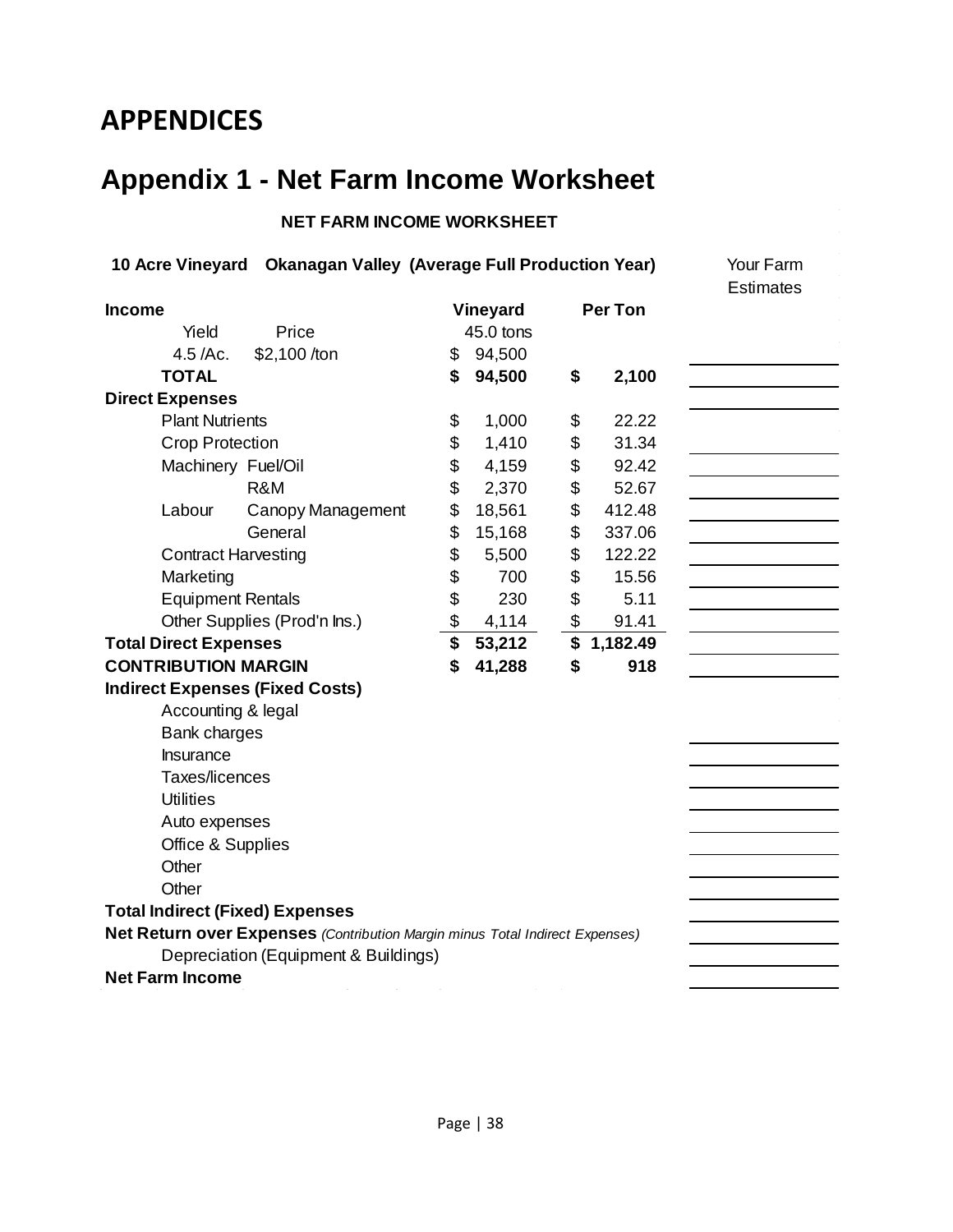### <span id="page-42-0"></span>**Appendix 2 - 2013 Wine Grape Variety Production**

Tonnage and Average Prices from 2013 Wine Grape Crop Report

| <b>Major White Grape</b> | <b>Tons 2013</b> | <b>Average Price</b> | <b>Low Price</b> | <b>High Price</b> |
|--------------------------|------------------|----------------------|------------------|-------------------|
| Varieties (by Total \$   |                  | \$/ton               | \$/ton           | \$/ton            |
| Value)                   |                  |                      |                  |                   |
| <b>Pinot Gris</b>        | 3,224.4          | 2,043                | 800              | 2,750             |
| Chardonnay               | 3,201.8          | 2,036                | 1,000            | 3,000             |
| Gewurztraminer           | 1,895.7          | 1,904                | 125              | 3,200             |
| Sauvignon Blanc          | 1,630.4          | 1,903                | 1,600            | 3,000             |
| Riesling                 | 1,360.8          | 1,896                | 860              | 3,500             |
| <b>Pinot Blanc</b>       | 1,153.3          | 1,833                | 700              | 2,500             |
| Viognier                 | 605.9            | 2,323                | 1,400            | 3,400             |
| <b>Bacchus</b>           | 267.1            | 1,957                | 1,200            | 2,200             |
| Semillon                 | 186.2            | 2,044                | 1,200            | 2,900             |
| Misc. White Vinifera     | 203.0            | 1,500                | 1,500            | 1,500             |
| Icewine Riesling         | 118.4            | 2,371                | 1,350            | 2,600             |
| Ehrenfelser              | 141.6            | $\overline{1,862}$   | 1,200            | 3,000             |
| Muscat                   | 126.7            | 2,334                | 460              | 3,000             |
| Icewine Chardonnay       | 93.8             | 2,068                | 1,200            | 2,650             |
| Auxerrois                | 94.0             | 1,950                | 1,600            | 2,200             |
| Kerner                   | 86.4             | 2,040                | 1,600            | 3,000             |
| Siegerrebe               | 85.2             | 1,949                | 1,400            | 2,500             |
| Icewine Pinot Gris       | 78.1             | 2,036                | 1,905            | 2,900             |
| <b>Muller Thurgau</b>    | 103.5            | 1,561                | 1,102            | 1,750             |
| Icewine Sauvignon Blanc  | 68.5             | 2,111                | 1,834            | 2,600             |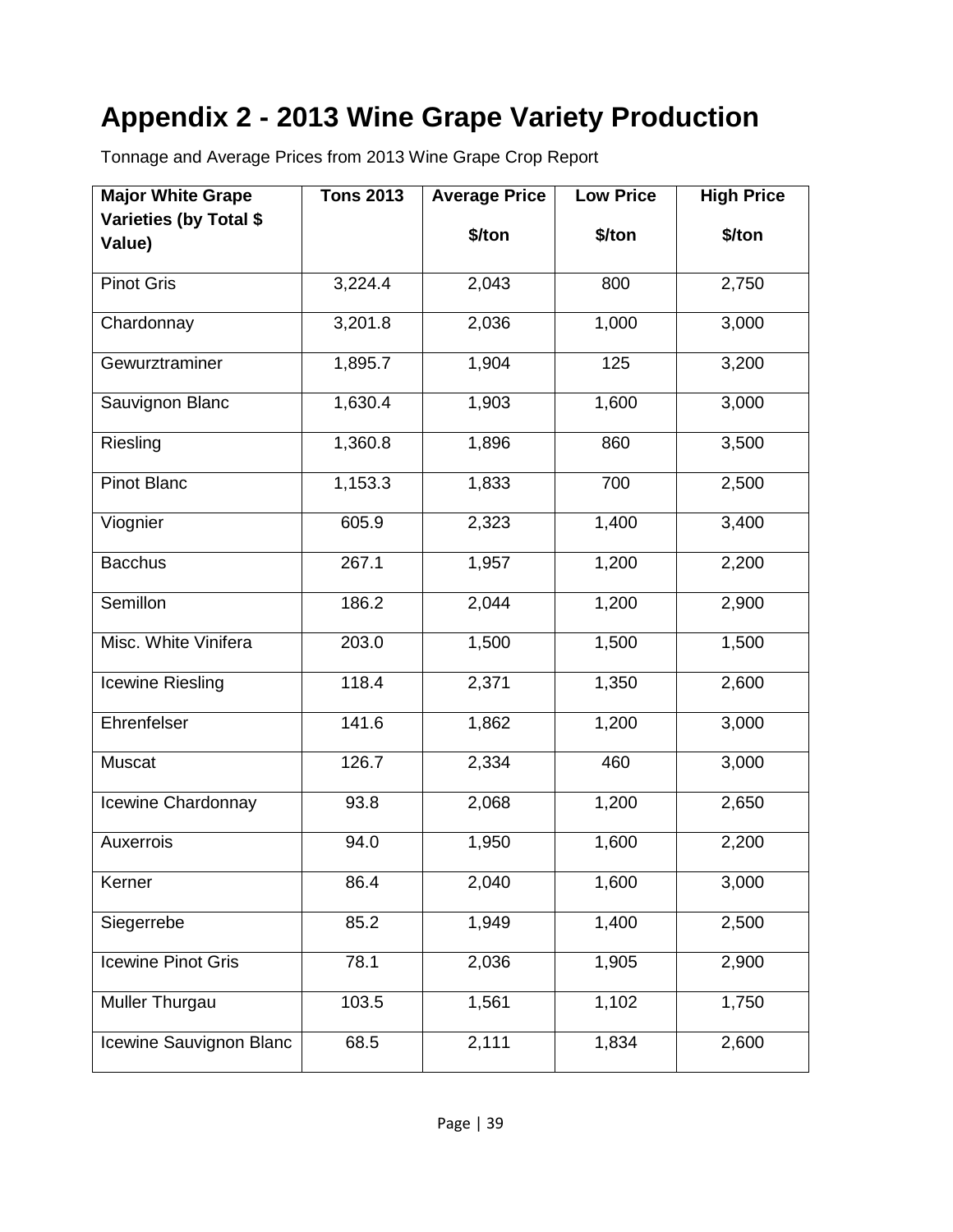| <b>Major White Grape</b>         | <b>Tons 2013</b> | <b>Average Price</b> | <b>Low Price</b>             | <b>High Price</b> |
|----------------------------------|------------------|----------------------|------------------------------|-------------------|
| Varieties (by Total \$<br>Value) |                  | \$/ton               | \$/ton                       | \$/ton            |
| <b>Chenin Blanc</b>              | 103.1            | 1,400                | $\qquad \qquad \blacksquare$ | -                 |
| Vidal                            | 109.0            | 1,192                | 1,050                        | 2,500             |
| Schonburger                      | 59.0             | 1,950                | 700                          | 2,900             |
| Icewine Viognier                 | 37.3             | 2,201                | 1,400                        | 2,650             |
| Ortega                           | 51.6             | 1,865                | 1,400                        | 2,200             |
| Rousanne                         | 38.7             | 2,514                | 1,750                        | 3,000             |
| Madeleine Angevine               | 27.6             | 1,415                | 1,050                        | 2,900             |
| <b>Icewine Semillon</b>          | 11.0             | 2,336                | 2,200                        | 3,000             |
| Marsanne                         | 19.9             | 2,137                |                              |                   |
| <b>Supressed Data</b>            | 206.5            |                      |                              |                   |
| <b>Total White Grapes</b>        | 15,388.5         | 1,970                | 125                          | 3,500             |

Source: The British Columbia Wine Grape Crop Report 2013- BDO Canada LLP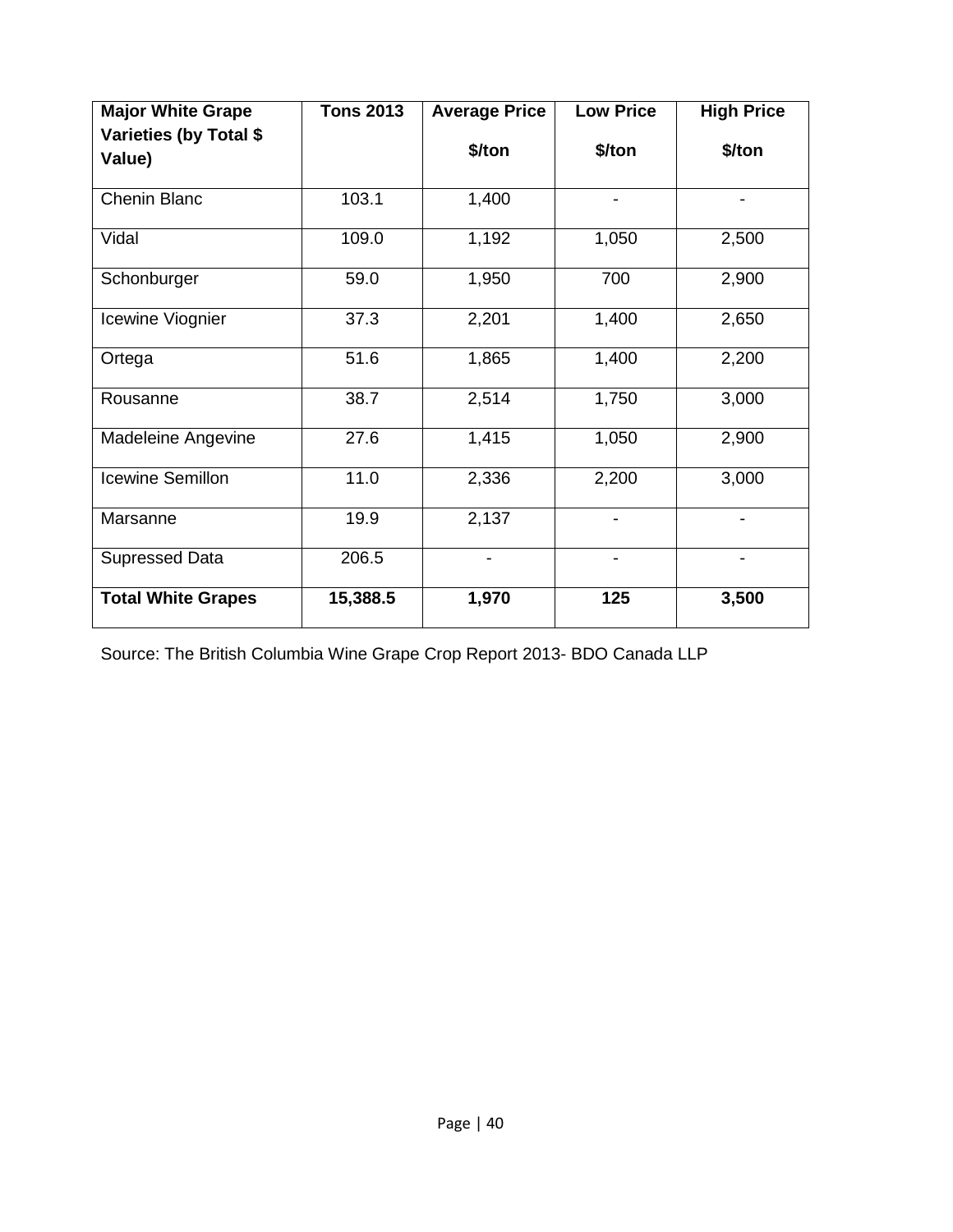#### 2013 Wine Grape Variety Production

Tonnage and Average Prices from 2013 Wine Grape Crop Report

| <b>Major Red Grape</b> | <b>Tons 2013</b> | <b>Average Price</b> | <b>Low Price</b> | <b>High Price</b> |
|------------------------|------------------|----------------------|------------------|-------------------|
| Varieties (by Total \$ |                  | \$/ton               | \$/ton           | \$/ton            |
| Value)                 |                  |                      |                  |                   |
| Merlot                 | 6,233.2          | 2,419                | 851              | 3,500             |
| Cabernet Sauvignon     | 2,299.6          | 2,589                | 1,000            | 3,700             |
| <b>Pinot Noir</b>      | 2,113.4          | 2,428                | 1,300            | 3,500             |
| <b>Cabernet Franc</b>  | 1,718.4          | 2,504                | 1,500            | 4,300             |
| Syrah/Shiraz           | 1,470.9          | 2,673                | 1,050            | 4,200             |
| <b>Gamay Noir</b>      | 464.4            | 2,029                | 1,300            | 2,600             |
| Malbec                 | 300.0            | 2,779                | 1,300            | 3,400             |
| Pinotage               | 249.8            | 2,491                | 2,000            | 2,500             |
| Petit Verdot           | 191.4            | 2,475                | 1,825            | 4,250             |
| Merechal Foch-R        | 222.2            | 1,946                | 1,100            | 2,800             |
| <b>Icewine Merlot</b>  | 135.5            | 2,072                | 1,200            | 3,000             |
| Zweigelt               | 73.2             | 2,336                | 1,800            | 2,700             |
| Icewine Cabernet Franc | 63.1             | 2,650                | 1,600            | 3,062             |
| Zinfandel              | 58.7             | 1,993                | 1,850            | 3,000             |
| Tempranillo            | 42.7             | 2,674                | 1,975            | 3,050             |
| Dunkelfelder           | 57.5             | 1,952                | 1,700            | 3,000             |
| <b>Baco Noir</b>       | 36.2             | 2,794                | 2,250            | 2,800             |
| Icewine Zweigelt       | 23.8             | 2,563                |                  |                   |
| Sangiovese             | 25.4             | 2,300                | 1,975            | 4,000             |
| <b>Pinot Meunier</b>   | 25.5             | 1,753                | 1,400            | 1,900             |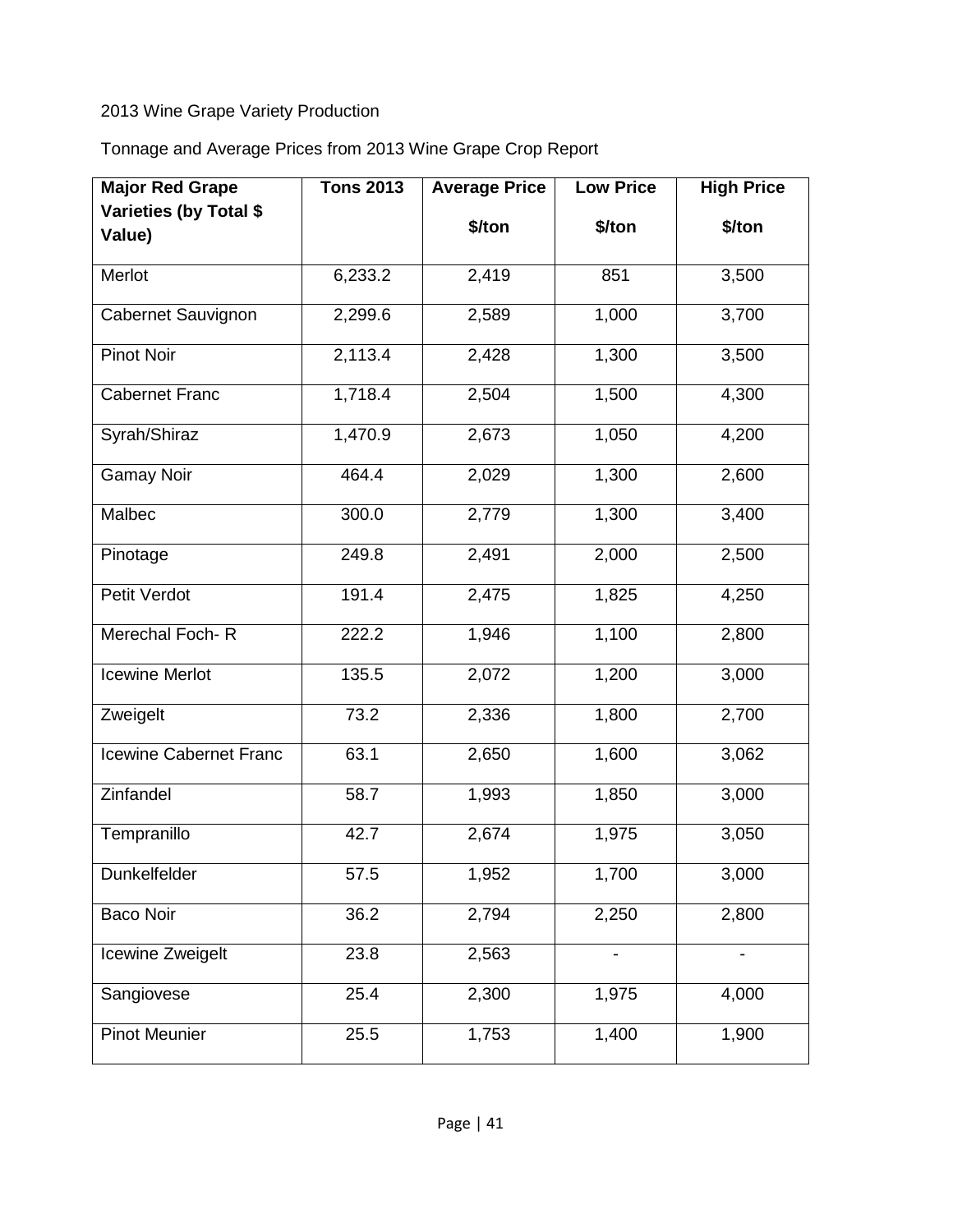| <b>Major Red Grape</b>           | <b>Tons 2013</b> | <b>Average Price</b> | <b>Low Price</b> | <b>High Price</b> |
|----------------------------------|------------------|----------------------|------------------|-------------------|
| Varieties (by Total \$<br>Value) |                  | \$/ton               | \$/ton           | \$/ton            |
| Rotberger                        | 17.1             | 2,000                | 2,000            | 2,000             |
| Lemberger                        | 15.3             | 2,019                | 1,800            | 2,373             |
| Blaufrankisch                    | 11.9             | 1,961                | 1,961            | 1,961             |
| Mourvedre                        | 7.9              | 2,961                |                  |                   |
| Misc. Red Vinifera               | 7.3              | 2,524                |                  |                   |
| Grenache                         | 5.3              | 2,915                |                  |                   |
| Suppressed Data                  | 125.6            | 1,894                |                  |                   |
| <b>Total Red Grapes</b>          | 15,995.3         | 2,458                | 851              | 4,300             |
|                                  |                  |                      |                  |                   |
| <b>Total All Grapes</b>          | 31,383.8         | 2,219                |                  |                   |

Source: The British Columbia Wine Grape Crop Report 2013 - BDO Canada LLP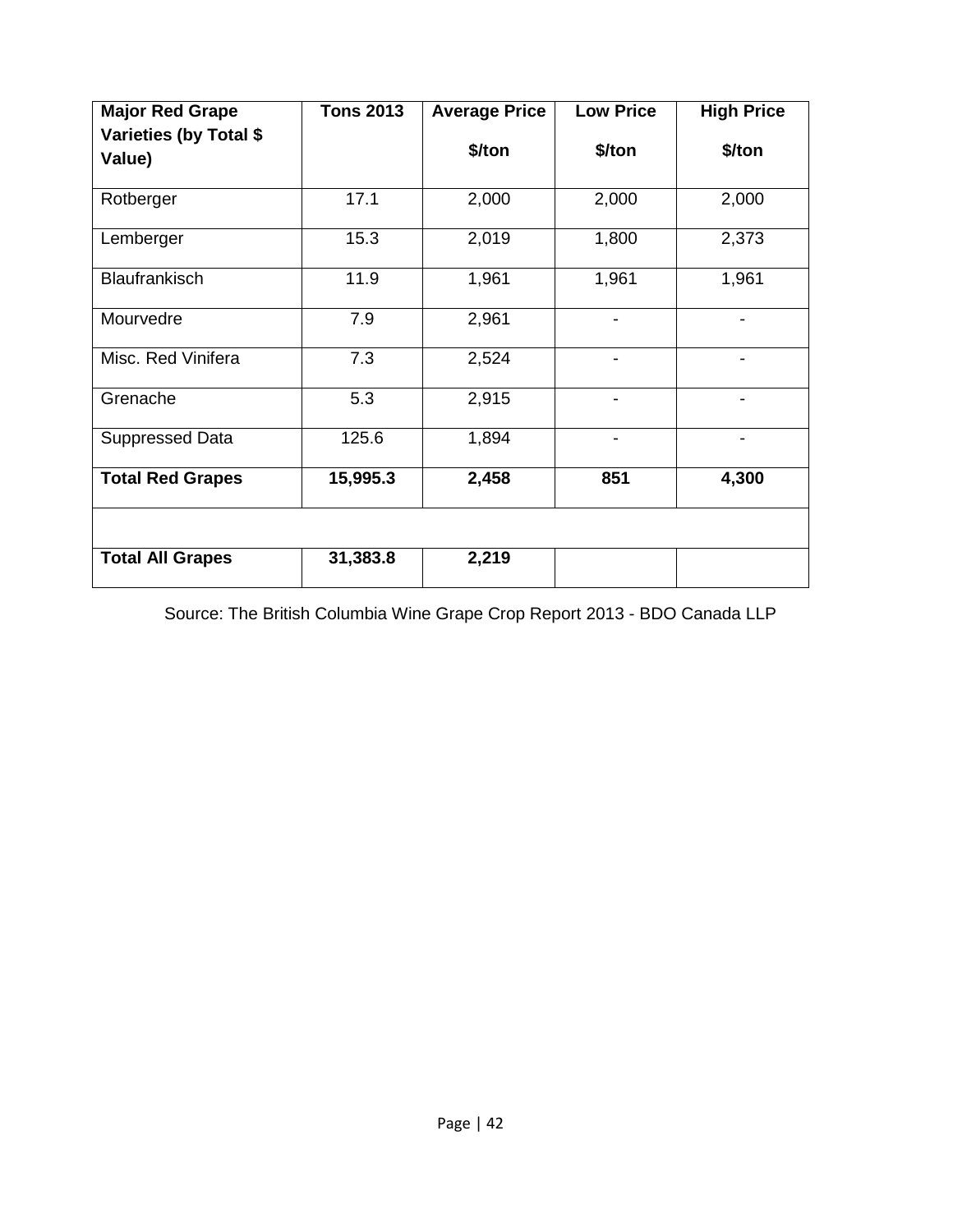### <span id="page-46-0"></span>**Appendix 3 - 2014 B.C. Wine Grape Acreage Report**

| <b>White Varieties</b> |                |                             |                                          |
|------------------------|----------------|-----------------------------|------------------------------------------|
| <b>Variety</b>         | <b>Acreage</b> | Percent of<br><b>Whites</b> | <b>Percent of Total</b><br><b>Grapes</b> |
| <b>Pinot Gris</b>      | 1,114.25       | 22.15                       | 10.86                                    |
| Chardonnay             | 995.80         | 19.80                       | 9.71                                     |
| Gewurztraminer         | 734.96         | 14.61                       | 7.17                                     |
| Riesling               | 510.99         | 10.15                       | 4.98                                     |
| Sauvignon Blanc        | 393.87         | 7.82                        | 3.84                                     |
| <b>Pinot Blanc</b>     | 268.68         | 5.34                        | 2.62                                     |
| Viognier               | 222.58         | 4.43                        | 2.17                                     |
| <b>Muscats</b>         | 89.56          | 1.78                        | 0.87                                     |
| Ehrenfelser            | 79.32          | 1.58                        | 0.77                                     |
| Ortega                 | 61.85          | 1.23                        | 0.60                                     |
| Siegerrebe             | 51.63          | 1.03                        | 0.50                                     |
| <b>Bacchus</b>         | 49.47          | 0.98                        | 0.48                                     |
| Auxerrois              | 48.60          | 0.97                        | 0.47                                     |
| Semillon               | 46.94          | 0.93                        | 0.46                                     |
| Vidal *                | 42.20          | 0.84                        | 0.41                                     |
| Schonburger            | 34.46          | 0.69                        | 0.34                                     |
| Kerner                 | 28.30          | 0.56                        | 0.28                                     |
| Chasselas              | 25.77          | 0.51                        | 0.25                                     |
| Madeleine Angevine     | 23.90          | 0.48                        | 0.23                                     |
| Roussanne              | 19.99          | 0.40                        | 0.20                                     |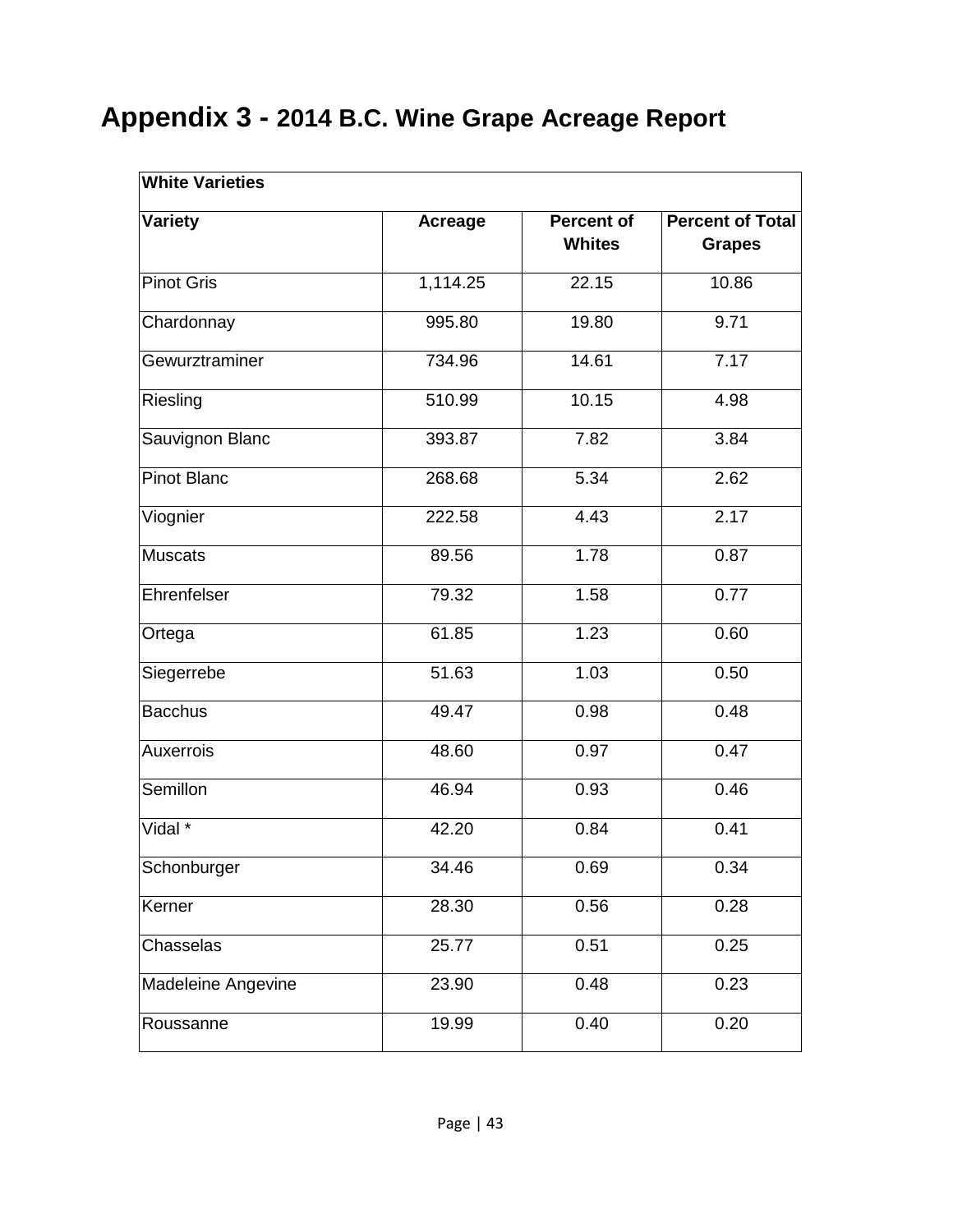| <b>Variety</b>              | <b>Acreage</b>     | <b>Percent of</b><br><b>Whites</b> | <b>Percent of Total</b><br><b>Grapes</b> |  |
|-----------------------------|--------------------|------------------------------------|------------------------------------------|--|
|                             |                    |                                    |                                          |  |
| <b>Blattner Whites *</b>    | 17.16              | 0.34                               | 0.17                                     |  |
| <b>Chenin Blanc</b>         | 14.86              | 0.30                               | 0.15                                     |  |
| Muller Thurgau              | 14.80              | 0.28                               | 0.14                                     |  |
| Optima                      | 14.01              | 0.28                               | 0.14                                     |  |
| Madeleine Sylvaner          | 13.80              | 0.27                               | 0.13                                     |  |
| Frontenac Blanc/Gris *      | 13.20              | 0.26                               | 0.13                                     |  |
| Reichensteiner              | 11.75              | 0.23                               | 0.12                                     |  |
| LaCrescent <sup>*</sup>     | 8.80               | 0.18                               | 0.08                                     |  |
| Sovereign Opal *            | 7.50               | 0.15                               | 0.07                                     |  |
| Marsanne                    | 7.49               | 0.15                               | 0.07                                     |  |
| <b>Gruner Veltliner</b>     | 6.72               | 0.13                               | 0.07                                     |  |
| Italian, Portugese Whites   | 5.55               | 0.11                               | 0.05                                     |  |
| Trebbiano                   | 5.50               | 0.11                               | 0.05                                     |  |
| Oraniensteiner              | 5.20               | 0.10                               | 0.05                                     |  |
| Traminer                    | 2.35               | 0.05                               | 0.02                                     |  |
| Verdelet <sup>*</sup>       | 1.44               | 0.03                               | 0.01                                     |  |
| Sylvaner                    | 0.50               | 0.01                               | 0.01                                     |  |
| Seyval Blanc*               | 0.50               | 0.01                               | 0.01                                     |  |
| Miscellaneous Whites        | 36.70              | 0.73                               | 0.36                                     |  |
| * Total White Hybrids       | <b>90.80 acres</b> | 1.8%                               |                                          |  |
| <b>Total White Vinifera</b> | 4,940.15 acres     | 98.2%                              |                                          |  |
| <b>Total White Grapes</b>   | 5,030.95 acres     | 100.00 %                           | 49.03 %                                  |  |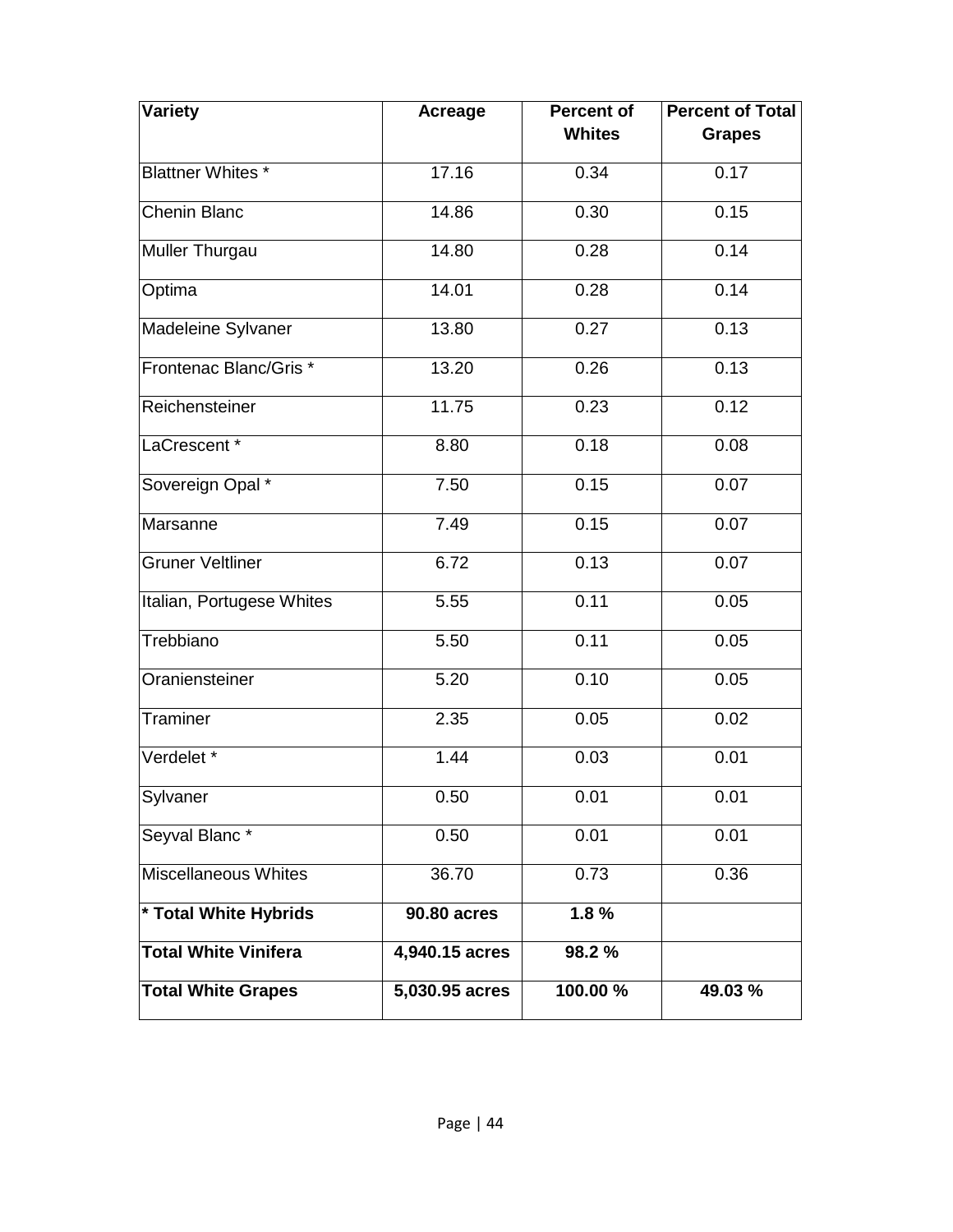| <b>Red Varieties</b>      |                |       |                                                   |
|---------------------------|----------------|-------|---------------------------------------------------|
| <b>Variety</b>            | <b>Acreage</b> |       | Percent of Reds Percent of Total<br><b>Grapes</b> |
| Merlot                    | 1,563.71       | 29.90 | 15.24                                             |
| <b>Pinot Noir</b>         | 1,073.11       | 20.53 | 10.46                                             |
| <b>Cabernet Sauvignon</b> | 755.82         | 14.45 | 7.37                                              |
| <b>Cabernet Franc</b>     | 546.13         | 10.44 | 5.32                                              |
| Syrah (Shiraz)            | 530.04         | 10.14 | 5.17                                              |
| <b>Gamay Noir</b>         | 171.88         | 3.29  | 1.68                                              |
| Marechal Foch *           | 140.59         | 2.68  | 1.36                                              |
| Malbec                    | 101.92         | 1.95  | 0.99                                              |
| Petit Verdot              | 64.04          | 1.23  | 0.62                                              |
| Zweigelt                  | 45.79          | 0.88  | 0.45                                              |
| Zinfandel                 | 20.94          | 0.40  | 0.20                                              |
| <b>Blattner Reds*</b>     | 20.14          | 0.39  | 0.20                                              |
| <b>Pinot Meunier</b>      | 16.24          | 0.31  | 0.16                                              |
| Tempranillo               | 15.94          | 0.30  | 0.15                                              |
| Pinotage                  | 15.15          | 0.29  | 0.15                                              |
| Marquette *               | 13.23          | 0.25  | 0.13                                              |
| Baco Noir*                | 12.76          | 0.24  | 0.12                                              |
| Lemberger                 | 10.35          | 0.20  | 0.10                                              |
| Leon Millot <sup>*</sup>  | 9.95           | 0.19  | 0.10                                              |
| Sangiovese                | 8.71           | 0.17  | 0.08                                              |
| Carmenere                 | 6.82           | 0.13  | 0.07                                              |
| Chancellor <sup>*</sup>   | 6.56           | 0.12  | 0.06                                              |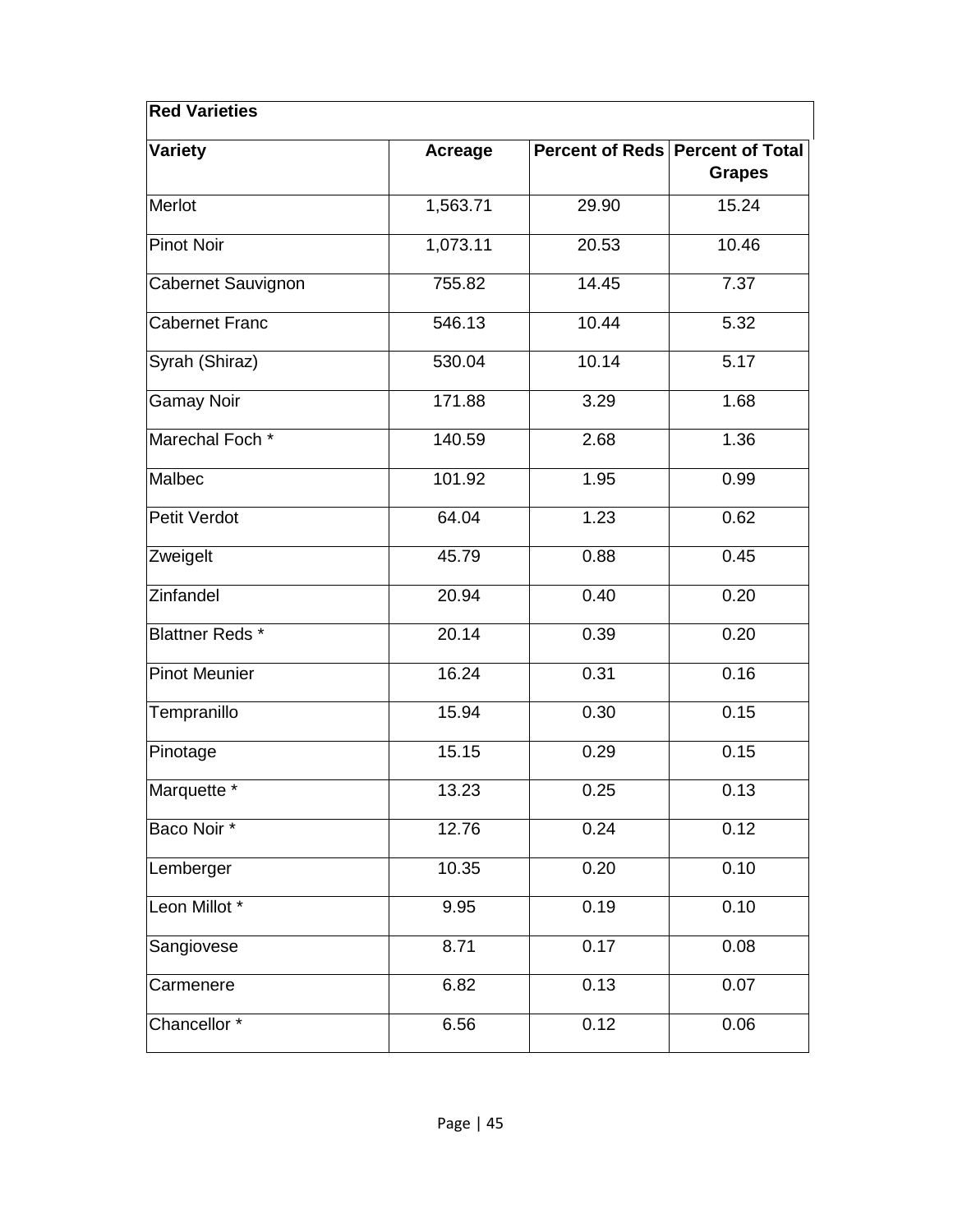| Variety                      | <b>Acreage</b>              |                        | Percent of Reds Percent of Total |  |  |
|------------------------------|-----------------------------|------------------------|----------------------------------|--|--|
|                              |                             |                        | <b>Grapes</b>                    |  |  |
| Castel *                     | 6.32                        | 0.12                   | 0.06                             |  |  |
| Agria                        | 6.06                        | 0.11                   | 0.06                             |  |  |
| Dunkelfelder                 | 5.93                        | 0.11                   | 0.06                             |  |  |
| Teroldego, Lagrein, Dolcetto | 3.79                        | 0.07                   | 0.04                             |  |  |
| Mourvedre                    | 3.62                        | 0.07                   | 0.03                             |  |  |
| <b>Barbera</b>               | 3.13                        | 0.06                   | 0.03                             |  |  |
| Rotberger                    | 2.95                        | 0.06                   | 0.03                             |  |  |
| Grenache                     | 2.59                        | 0.05                   | 0.02                             |  |  |
| Dornfelder                   | 2.42                        | 0.05                   | 0.02                             |  |  |
| Frontenac Noir *             | 1.50                        | 0.03                   | 0.01                             |  |  |
| Alicante                     | 1.00                        | 0.02                   | 0.01                             |  |  |
| Michurinetz                  | 1.00                        | 0.02                   | 0.01                             |  |  |
| St. Croix *                  | 0.80                        | 0.02                   | 0.01                             |  |  |
| Tannat                       | 0.50                        | 0.01                   | 0.01                             |  |  |
| Nebbiolo                     | 0.50                        | 0.01                   | 0.01                             |  |  |
| St. Laurent                  | 0.40                        | 0.01                   | 0.01                             |  |  |
| Miscellaneous Reds           | 36.70                       | 0.70                   | 0.36                             |  |  |
| * Total Red Hybrids          | 211.85 acres                | 4.0%                   |                                  |  |  |
| <b>Total Red Vinifera</b>    | $\overline{5,017.18}$ acres | 96.0%                  |                                  |  |  |
| <b>Total Red Grapes</b>      | 5,229.03 acres              | 100.00 %               | 50.96 %                          |  |  |
| <b>TOTAL BC WINE</b>         | 10,259.98                   | <b>Survey Response</b> |                                  |  |  |
| <b>GRAPES:</b>               | acres                       |                        |                                  |  |  |

**\*** Note: The number of acres may be underestimated due to missing growers that were not known for the survey. Informed estimates have been included for those wineries/growers choosing to keep their variety and acreage information private.

Source: 2014 B.C. Wine Grape Acreage Report - August 2014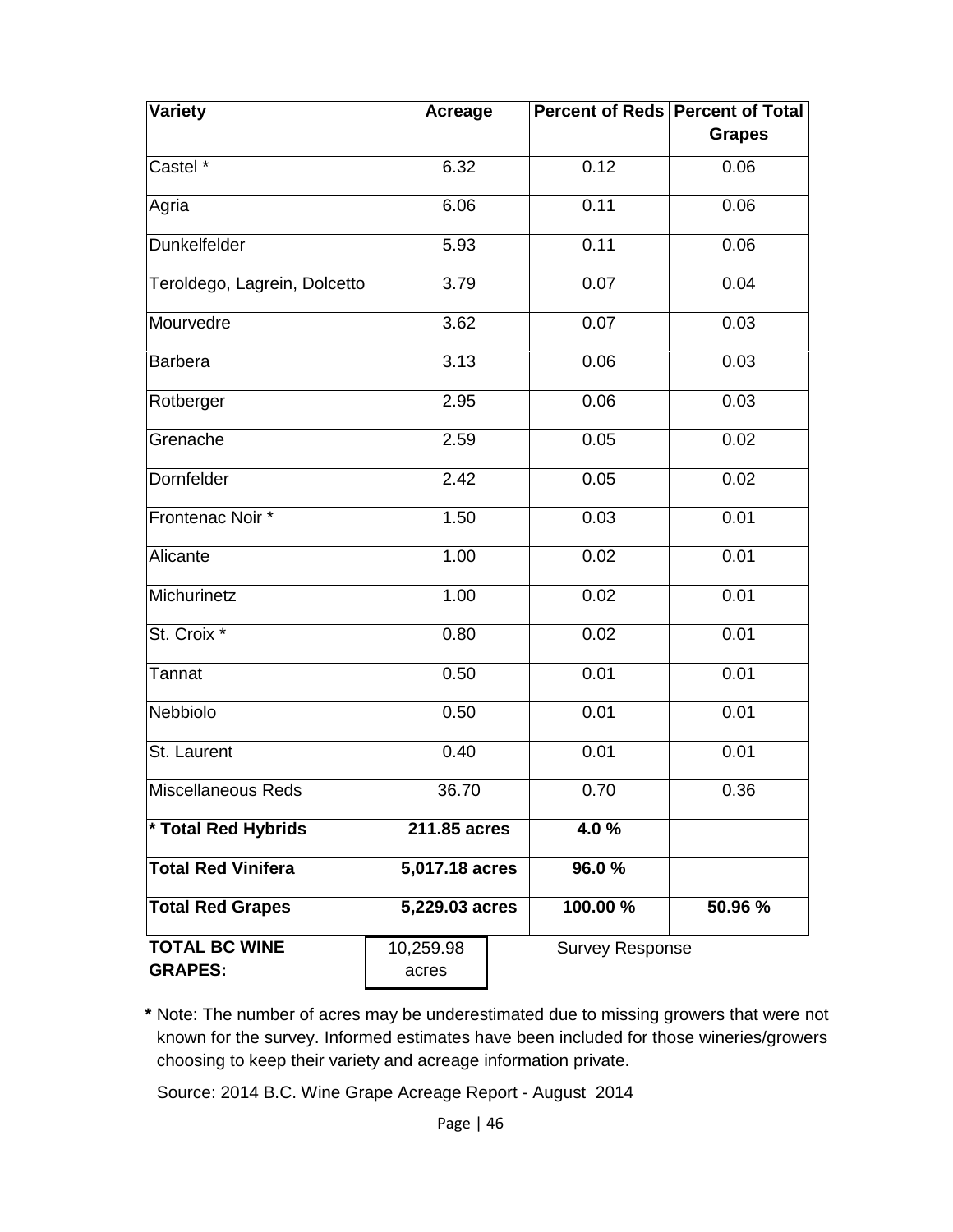### <span id="page-50-0"></span>**Appendix 4 - Impact of Price and Yield Changes on 15 Year Internal Rate of Return (%)**

Vinifera Wine Grape Establishment and Production

|         |       | 3.0      | 3.5      | 3.8      | 4.0       | 4.5       | 5.0      | 5.5     | 6.0     | 6.5     |
|---------|-------|----------|----------|----------|-----------|-----------|----------|---------|---------|---------|
|         | 1,200 | n/a      | n/a      | n/a      | n/a       | n/a       | $-13.3%$ | $-7.5%$ | $-3.6%$ | $-0.5%$ |
|         | 1,300 | n/a      | n/a      | n/a      | n/a       | $-13.9\%$ | $-7.3%$  | $-3.0%$ | 0.3%    | 2.9%    |
|         | 1,400 | n/a      | n/a      | n/a      | $-16.6%$  | $-8.0\%$  | $-3.1%$  | 0.5%    | 3.4%    | 5.9%    |
|         | 1,500 | n/a      | n/a      | $-13.7%$ | $-10.0\%$ | $-4.0\%$  | 0.2%     | 3.4%    | 6.1%    | 8.4%    |
| Average | 1,700 | n/a      | $-9.0\%$ | $-4.6%$  | $-2.4%$   | 2.0%      | 5.4%     | 8.2%    | 10.7%   | 12.9%   |
| Price   | 1,800 | $-15.8%$ | $-5.2%$  | $-1.6%$  | 0.4%      | 4.4%      | 7.6%     | 10.3%   | 12.7%   | 14.8%   |
| \$/ton  | 1,900 | $-10.3%$ | $-2.2%$  | 1.0%     | 2.8%      | 6.5%      | 9.6%     | 12.2%   | 14.6%   | 16.7%   |
|         | 2,000 | $-6.5%$  | 0.3%     | 3.2%     | 4.9%      | 8.5%      | 11.5%    | 14.0%   | 16.3%   | 18.4%   |
|         | 2,100 | $-3.5\%$ | 2.5%     | 5.3%     | 6.9%      | 10.3%     | 13.2%    | 15.7%   | 18.0%   | 20.0%   |
|         | 2,200 | $-1.0%$  | 4.6%     | 7.2%     | 8.7%      | 12.0%     | 14.9%    | 17.4%   | 19.6%   | 21.6%   |
|         | 2,400 | 3.2%     | 8.1%     | 10.5%    | 12.0%     | 15.2%     | 17.9%    | 20.3%   | 22.5%   | 24.6%   |
|         | 2,700 | 8.3%     | 12.7%    | 14.9%    | 16.3%     | 19.3%     | 22.0%    | 24.4%   | 26.6%   | 28.6%   |
|         | 2,900 | 11.2%    | 15.4%    | 17.6%    | 18.9%     | 21.9%     | 24.5%    | 26.9%   | 29.1%   | 31.1%   |
|         | 3,000 | 12.5%    | 16.7%    | 18.8%    | 20.1%     | 23.1%     | 25.7%    | 28.1%   | 30.3%   | 32.3%   |

#### **Average Annual Yield at Full Production (tons/acre)**

\* IRR is based on the Contribution Margins, with Canopy Management Labour (Years 5+) at 118 hours/acre Fixed costs, machinery and land investment are not included. Values in bold denote base assumptions.

n/a- Indicates that the values are too small to calculate.